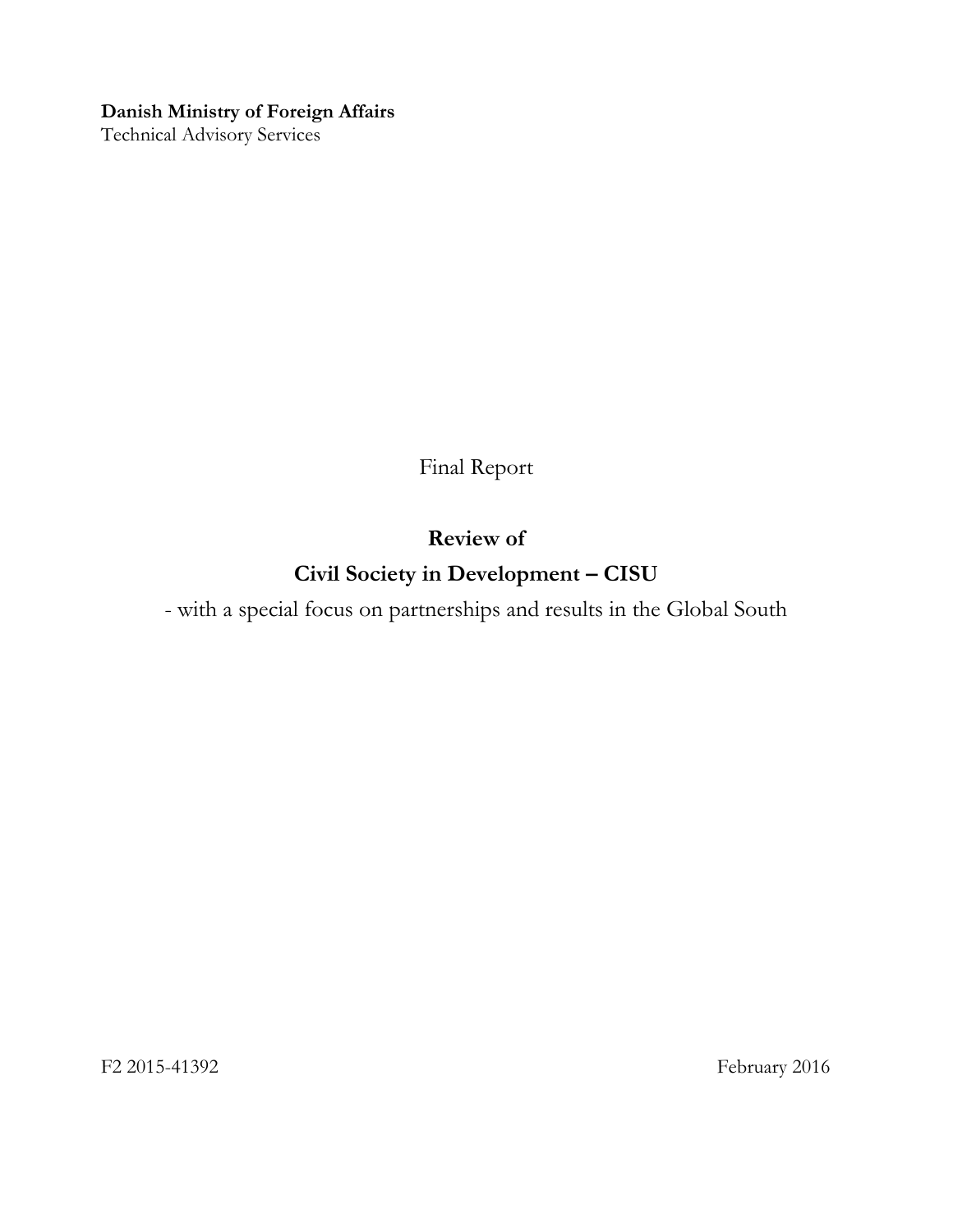## **Table of contents**

| 3 <sup>7</sup>  |  |
|-----------------|--|
| $4\overline{ }$ |  |
| 5 <sup>5</sup>  |  |
| 6               |  |
| $7\phantom{0}$  |  |
| 8               |  |
| 9 <sup>1</sup>  |  |
|                 |  |

| Annex 1 |  | Terms of Reference |
|---------|--|--------------------|
|         |  |                    |

| Documentation consulted<br>Annex 2 |  |
|------------------------------------|--|
|------------------------------------|--|

- Annex 3 [List of people consulted](#page-41-0)
- [Annex 4](#page-49-0) Sample
- Annex 5 [Interview guide for partners in Denmark](#page-51-0)
- Annex 6 [Interview guide for partners in the Global South](#page-53-0)
- Annex 7 [Project assessment matrix](#page-54-0)
- Annex 8 [The CISU Menu](#page-57-0)
- Annex 9 [Overview of grant awards 2013](#page-59-0)  2015
- Annex 10 [Fund for Climate and Energy, Key Facts, 2013-15](#page-60-0)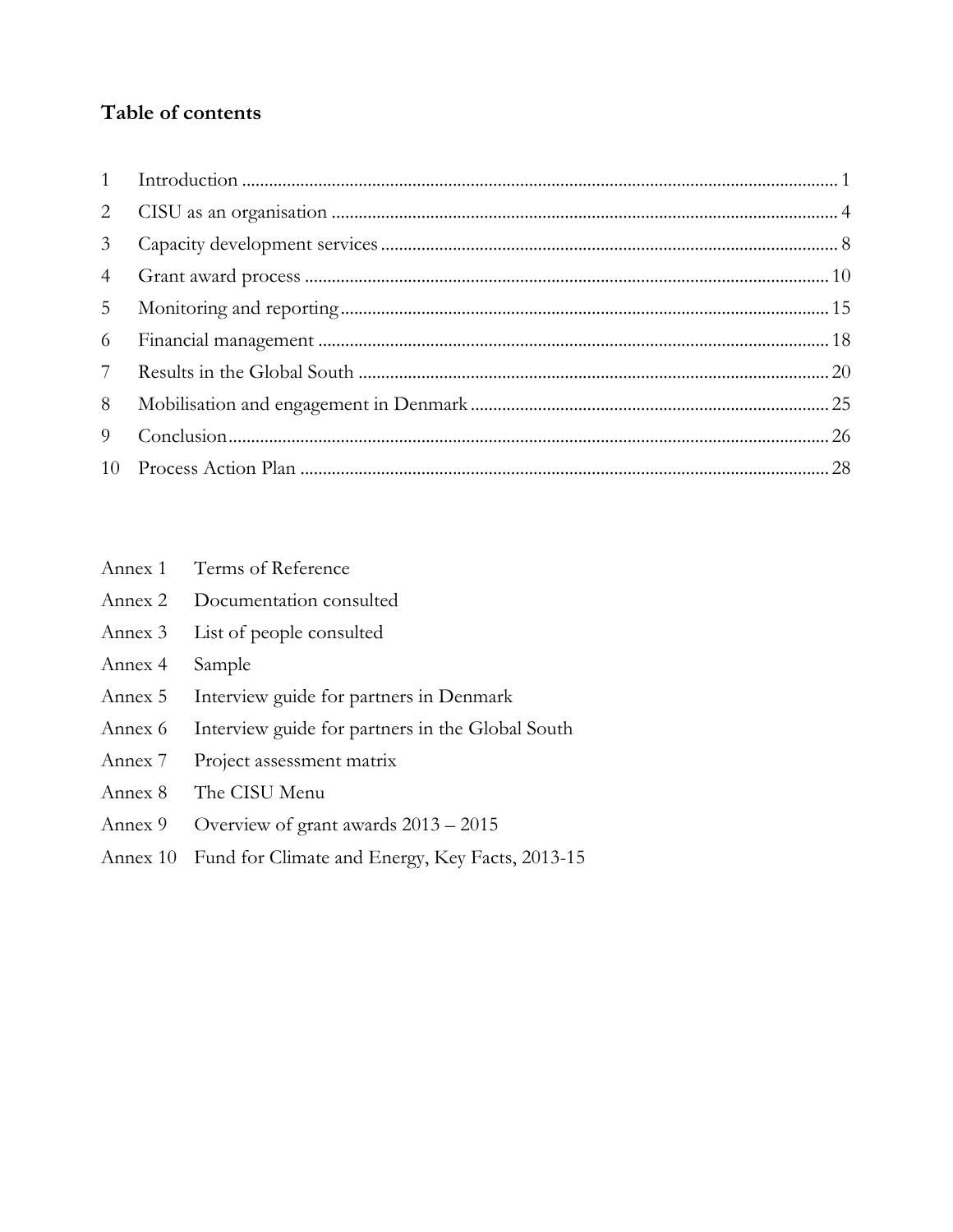# <span id="page-2-0"></span>**1 Introduction**

Civil Society in Development (CISU) is an association of more than 280 popular civil society organisations (CSOs) in Denmark, all of which are engaged in development cooperation, whether it is their main mission or part of their activities.

CISU was established in 1995 and works to build the capacity of member organisations through courses, advisory services, dissemination of information, exchange of experience and networking. CISU also administers the Civil Society Fund (CSF), which supports the cooperation between Danish organisations and partners in developing countries.

Since 2013 CISU has also administered a dedicated Fund for Climate and Environment (FCE). The objective of this particular fund is to engage and involve civil society in international networking and advocacy processes on climate and environment.

The above services and funds are as part of Denmark's official development assistance financed by the Danish Ministry of Foreign Affairs (MoFA). Inside the MoFA the relation to CISU is managed by the Department for Humanitarian Action, Civil Society and Personnel Assistance (HCP) which also provides the bulk of the funding to CISU. The Department for Green Growth (GRV) in turn provides financing for the FCE and liaises directly with CISU in that respect.

## **1.1 Objective and scope**

The Review of CISU was carried out by Technical Advisory Services (TAS) in the period October 2015 – January 2016 at the request of HCP and GRV.

As per the Terms of Reference (refer to Annex 1) the objective of the Review is to assess CISU's performance in delivering results under its agreements with the MoFA and to give the MoFA and CISU a comprehensive and up-to-date basis for further development of the part of CISU's services that are funded by MoFA to support the objectives of the Danish Civil Society Policy in the most effective way. The Review has a special focus on partnerships and results in the Global South.

The Review focuses on both the CSF and the FCE and covers the period 2013-2015. During this period CISU received DKK 520m from the MoFA.

The Review issues a number of recommendations, which are summarised in a Process Action Plan at the end of the Report (Chapter 10). These require a formal response from CISU and relevant departments in the MoFA. In addition, the Review puts forward a number of suggestions throughout the text. These are for consideration only and do not require a formal response.

CISU was last reviewed by TAS in 2012 leading to a number of recommendations, which have been followed up by both HCP and CISU. More recently the FCE has been subject to a TASled desk appraisal in September 2014 which although positive pointed to the need to strengthen the results framework. These recommendations were also acted upon by GRV and CISU.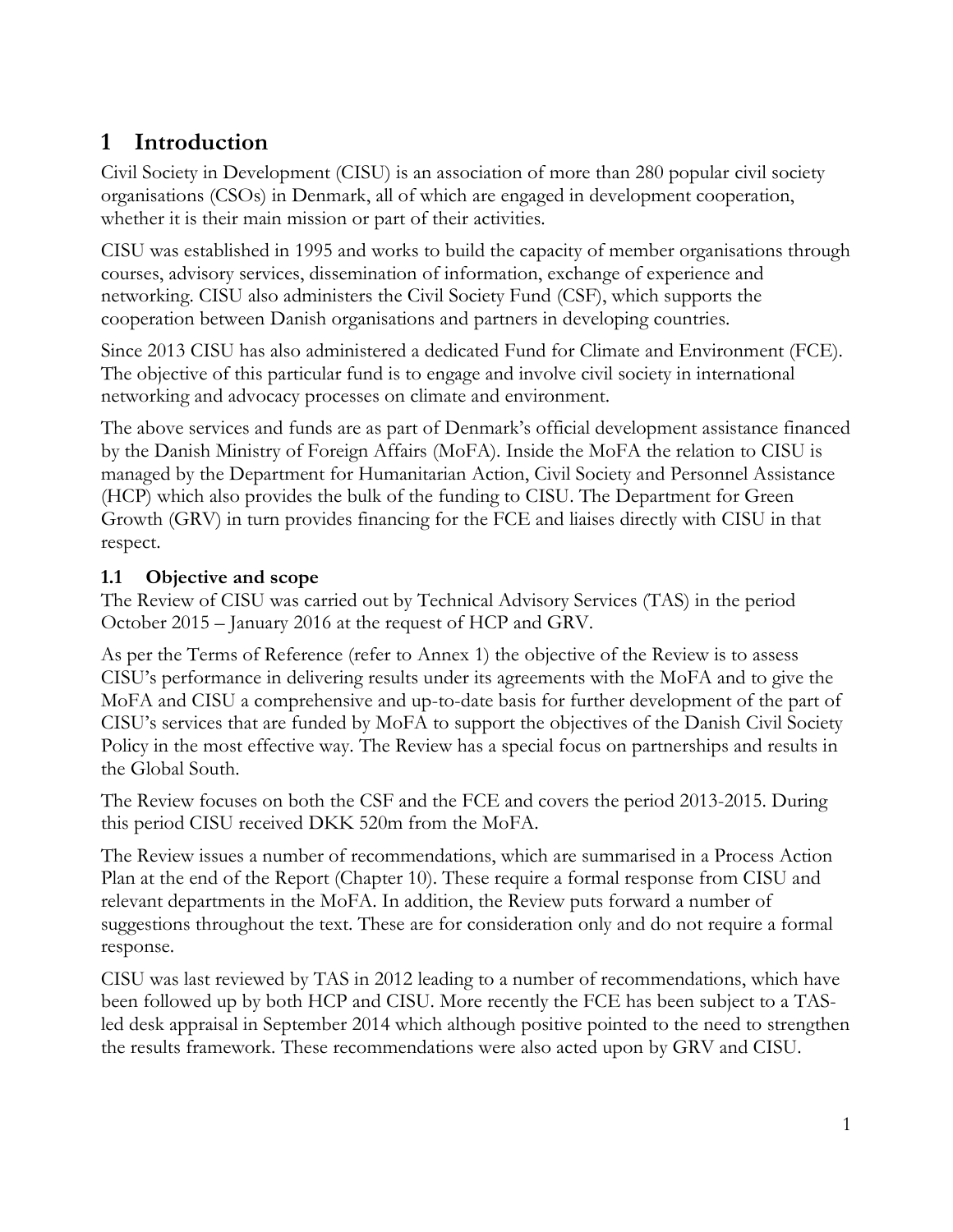## **1.2 Context**

A number of important changes have taken place during the period under Review. On the global scene, civil society space has been under pressure in many countries where projects with CISU financing are being implemented.

The adoption of the Sustainable Development Goals (SDGs) in New York in September 2015 is also of significance. The exact implications for CISU, let alone the MoFA, are yet to be fleshed out but it is expected that they will inform the future strategy for Danish development cooperation, and therefore also the future directions for the CISU funds.

Another key event related to the FCE was the adoption of an agreement at the United Nations Climate Change Conference (COP21) in Paris in December 2015. This will imply a change in focus towards the national level, where the provisions of the global agreement are to be implemented.

On the domestic scene, the period has seen the establishment of Global Focus in 2014 bringing together CONCORD Denmark and NGO Forum. CISU works closely with and is a founding member of Global Focus, which generally represents the larger CSOs in Denmark.

Another key event was the adoption of the June 2014 "Policy for Danish Support to Civil Society" which constitutes the policy framework for the agreement between the MoFA and CISU*.* This policy specifies the aim of support through Danish pooled funding arrangements such as CISU as being twofold; namely partly to ensure popular anchorage and engagement in development activities and partly through its members' engagement with partners from the Global South to deliver development results. Moreover, in keeping with the current strategy for Danish development cooperation "The Right to a Better Life", the Policy sets the Human Rights Based Approach high on the agenda.

The MoFA also adopted the September 2013 "Strategic Framework for Natural Resources, Energy and Climate Change" which, together with the Civil Society Policy, sets the overall framework and direction for the FCE.

Finally, the period has seen a general cut in the budget for official Danish development assistance. This cut has also had implications for the allocations provided to CISU in the Danish Finance Bill for 2016 in the form of a reduction from DKK 150m annually to approximately DKK 97.6m annually in support of the CSF and capacity development services.

The reduction in funding has already had consequences for CISU in the form of downsizing of the CISU secretariat and revisions to the various grant ceilings. Still CISU has also been able to attract new sources of funding. Accordingly, the MoFA through the department for European Neighbourhood (EUN) recently agreed to let CISU manage DKK 22.5m in the period 2016-17. The funds will be earmarked for CSOs active in the eastern neighbourhood countries.

## **1.3 Approach**

The Review has involved document reviews (refer to Annex 2), several exchanges with staff at the CISU secretariat, consultations with stakeholders in Denmark and a number of structured interviews with CISU grantees and their partners in South, focusing on a sample of 20 projects being implemented in Tanzania and Kenya – two countries with a significant and diverse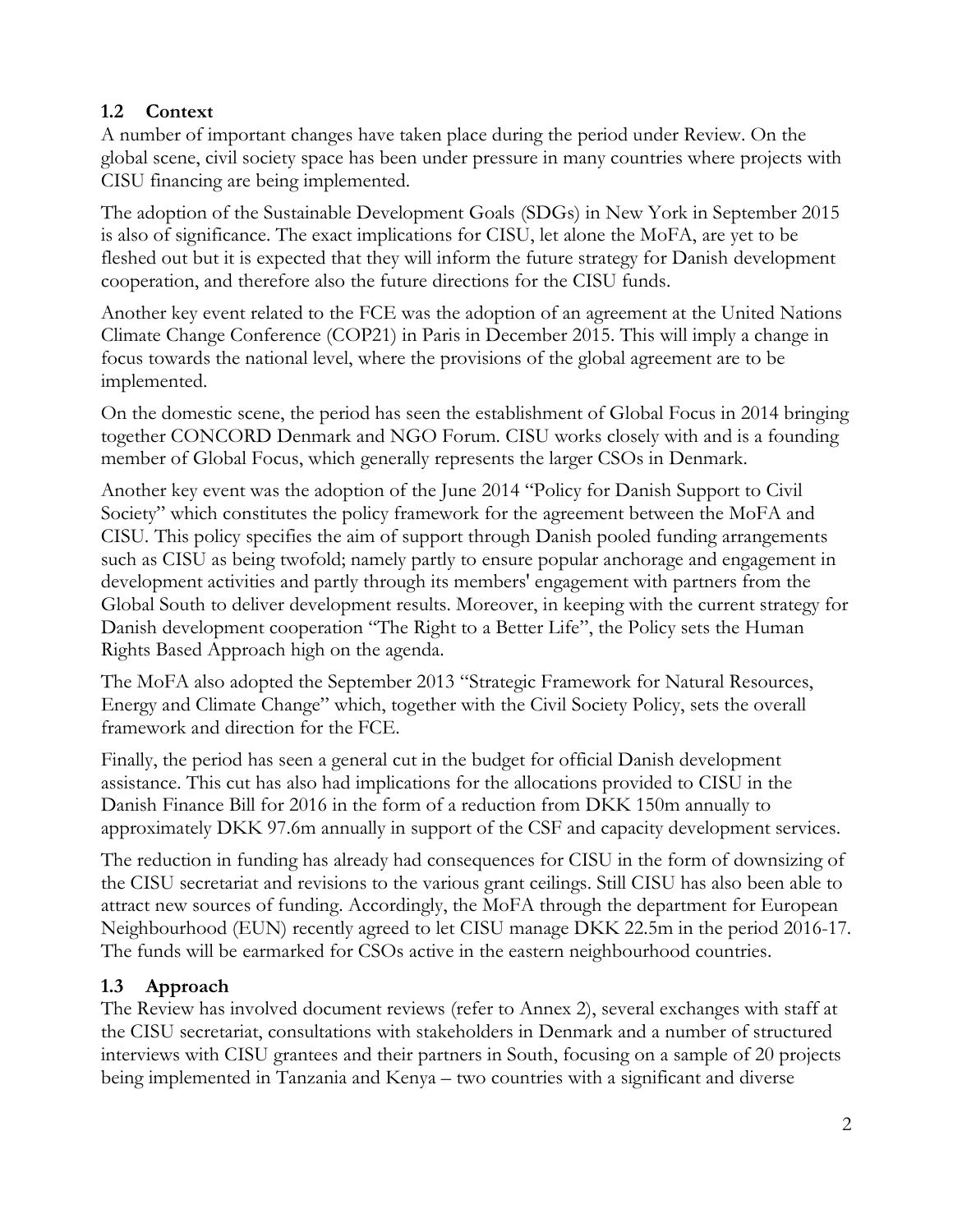portfolio of CISU grants. In some cases the Review Team also managed to consult end beneficiaries in the Global South (refer to Annex 3 for a full list of people consulted).

The specific projects sampled are listed in Annex 4 together with information about the names of the partners in Denmark and in Tanzania and Kenya. The process has been followed by debriefing meetings with relevant departments in the MoFA and with CISU.

The sample of projects in East Africa has been selected to enable the Review Team to better assess the nature of partnerships and results created through projects financed by CISU. The assessment of partnerships is based on the definitions and concepts provided in the 2011 CISU position paper "Partnership and strengthening of civil society"<sup>1</sup> .

The assessment of results focuses on results in partnerships and of partnerships. The former refers to qualitative changes in the partnerships over time whereas the latter refers to the degree to which the projects financed by CISU achieve, or are likely to achieve, their outputs and outcomes as defined in the approved project applications. Some of the sampled projects, particularly those funded from the FCE, have only started recently and the assessment of results is therefore preliminary.

Interviews with the sampled organisations have also focussed on how they relate to and make use of CISU services. Finally project partners have been interviewed about their information and communication activities in Denmark.

Separate interview guides for Danish and South partners have been developed in consultation with CISU (available in Annexes 5 & 6). In addition, the Review Team has had access to the very rich documentation contained in the CISU database.

The Review Team's assessments of the individual projects have been captured in individual assessment matrices (a sample is included in Annex 7). These include assessments about relevance, effectiveness and sustainability. These are based on the definitions provided by the OECD-Development Assistance Committee<sup>2</sup> . The individual matrices have informed the general assessment and conclusions in this report but have not been made public so as to enable interviewees to speak freely.

The sample has been structured to capture the different modalities offered by CISU under the CSF as well as a number of projects financed from the FCE. Efforts have also been made to ensure that the sample includes a diversity of actors and thematic issues (labour market, environment, entrepreneurship, faith based, sponsorship organisations etc.). In addition, at least one regional project has been covered in each country. Finally, the selection of projects has taken into account the need to avoid high-risk areas in Kenya.

While the sample has been drawn by the Review Team, a limited number of projects have subsequently been added at the proposal of CISU – typically because they were being implemented in areas that the Review Team would visit anyway.

 $\overline{a}$ 

<sup>&</sup>lt;sup>1</sup> CISU Position Paper: Partnership and strengthening of civil society; accessible via [http://www.cisu.dk/værktøj](http://www.cisu.dk/værktøj-metoder/cisus-faglige-positionspapirer)[metoder/cisus-faglige-positionspapirer](http://www.cisu.dk/værktøj-metoder/cisus-faglige-positionspapirer)

<sup>&</sup>lt;sup>2</sup> <http://www.oecd.org/dac/evaluation/daccriteriaforevaluatingdevelopmentassistance.htm>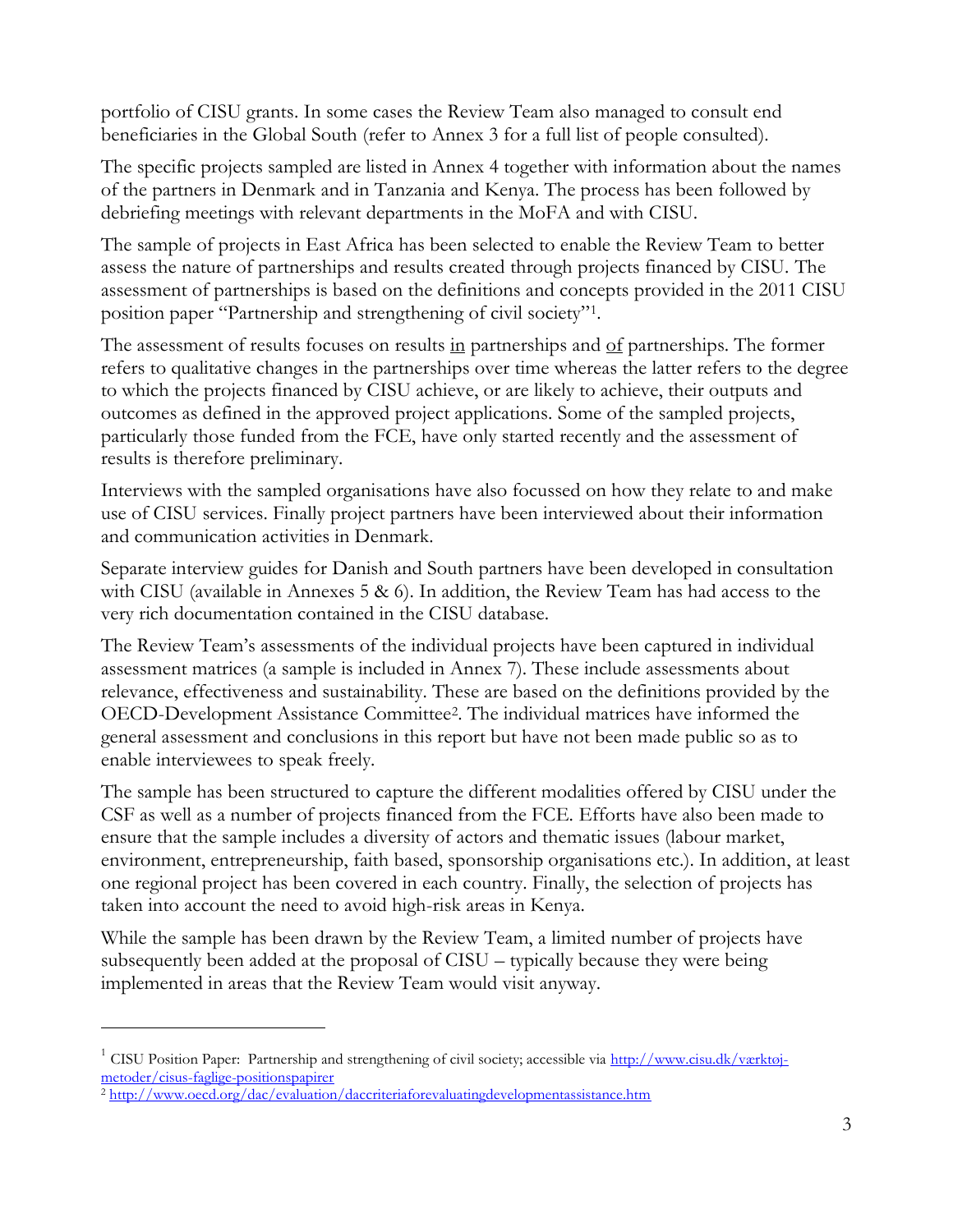Although the sample of 20 projects represents only a small proportion of active CISU grants (roughly 100 projects are approved every year), the Review Team considers the sample sufficiently large and structured to identify salient issues in relation to the role of CISU in contributing to results through its fund management, capacity building and information services.

The findings from the sample have further been corroborated by interviews with key stakeholders such as staff from the CISU secretariat, CISU assessment consultants etc. Still it has to be acknowledged that the sample may carry only limited lessons for fragile states and conflict prone areas just as the focus on Sub-Saharan countries implies that findings may be less valid for countries in other regions. Finally, both Kenya and Tanzania have comparatively benign legal frameworks for CSOs (despite amendments being proposed in Kenya). Findings may be different in countries with more restricted spaces.

The Review was carried out by Thomas Nikolaj Hansen (team leader) and Hans Hessel-Andersen (both TAS) together with external consultants Martin Enghoff and Mike Dahlgaard. During the field work in Tanzania, the Team was supported by external consultant Dr. Stigmata Tenga and, when in Kenya, by external consultant Morris Odhiambo. Ulla Næsby Tawiah from HCP and Jeef Bech from the CISU secretariat participated as resource persons during the field work in East Africa. Valuable assistance has been provided by Tina Reidl Wolfsberg (proofreading) and students Caroline Emma Troen and Benjamin Frimand-Meier (statistical analysis) – all from TAS.

The views and recommendations contained in this report are those of the Review Team only. They are not necessarily shared by CISU, the partners interviewed or the MoFA.

The Team would like to thank all the people met for their support and assistance, which greatly facilitated the Review process. Sincere thanks are in particular extended to staff at CISU who have made themselves available for numerous consultations and requests in an otherwise busy and testing time for the association.

# <span id="page-5-0"></span>**2 CISU as an organisation**

## **2.1 Membership**

CISU's more than 280 popular organisations are a highly diverse group but the typical member is a small organisation driven by volunteers – sometimes supported by a few staff members. CISU does, however, also count bigger organisations among their members (e.g. *Plan* and *Danish People's Aid*), including a number of organisations with framework agreements with the MoFA (e.g. *Caritas*, *Sustainable Energy* and *Ghana Friendship Groups*).

According to CISU, the association interacts with at least 85% of its members annually through fund management and capacity development services. It also regularly surveys its members. The most recent survey indicates that organisations typically join CISU to get access to capacity development and counselling. About half of the members also join to get access to the Funds (although the funds are open to non-members as well).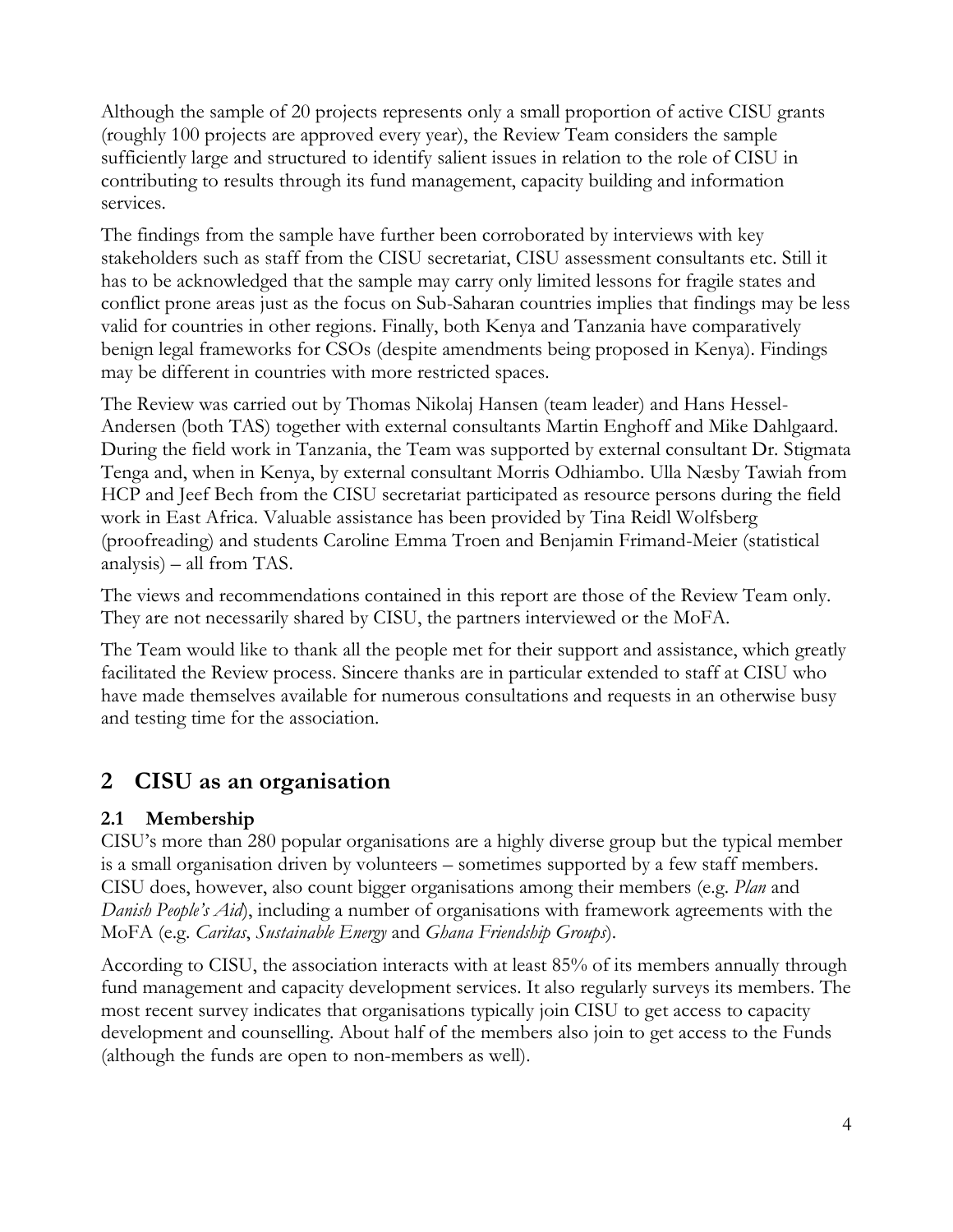## **2.2 Leadership**

CISU's highest authority is the General Assembly which meets annually. The Assembly is appreciated by the members consulted by the Review Team, not least as a networking event.

CISU's political leadership is entrusted to a Board which, according to most stakeholders consulted by the Review Team, has become more strategic during the past years. This is confirmed by a review of minutes from the past two years: The seven-member Board has had focus on issues such as CISU's political work (including the role of CISU in keeping the MoFA accountable to implementing the new Civil Society Policy), the adoption of a new strategy, and internal organisational issues. Still, it is also noted that the Board is mostly reacting to proposals from the CISU Secretariat, often with limited time to appraise and discuss such proposals. The Board does, however, benefit from annual study tours which have been assessed as highly useful – including the most recent one to the Netherlands.

The Board has two members dedicated to monitoring CISU's capacity building services, two to monitoring the Funds and three to monitoring information, administration and leadership. The members dedicated to following the Funds receive biannual monitoring up-dates and participate also in meetings with the assessment system, but the Board as a whole does not, as far as the Team understands, get regular updates on the results generated by the two Funds. The Board does, however, seem to demand such an increased focus on results.

## **2.3 Secretariat**

CISU's daily management is ensured by two executives who rank alongside each other. The Secretariat is organised in five teams reflecting its core functions of grant management/administration, counselling and communication/membership services, but operationally CISU works as a matrix organisation with staff having duties in more teams.

During the last three years the staffing has been in the range 20-21 Full Time Equivalent. The level has been reduced with approximately 4.5 with effect from January 2016. The team setup ensures a comprehensive knowledge about CISU processes and procedures, which in turn promotes flexibility with staff being able to cover for each other during absences or work surges. The staff is highly experienced in civil society development issues and their expertise and approach have been highly appreciated by the members consulted by the Review Team.

## **2.4 Strategy**

CISU has adopted a new strategy for the period 2014-17 together with a Theory of Change and other documents guiding its work. The Strategy seems well aligned with the Danish policy for support to civil society and stands out by being concise and remarkably short. It is clearly used actively by the Secretariat and has informed the subsequent development of outcome mapping etc.

## **2.5 Culture and values**

Through its many interactions with the CISU secretariat and leadership, the Review Team has come to appreciate CISU as a deeply committed organisation which takes great pride in learning and constantly improving its services.

The Review Team has also been impressed by the seriousness of the organisation in maintaining transparent and well-structured procedures for grant management. Transparency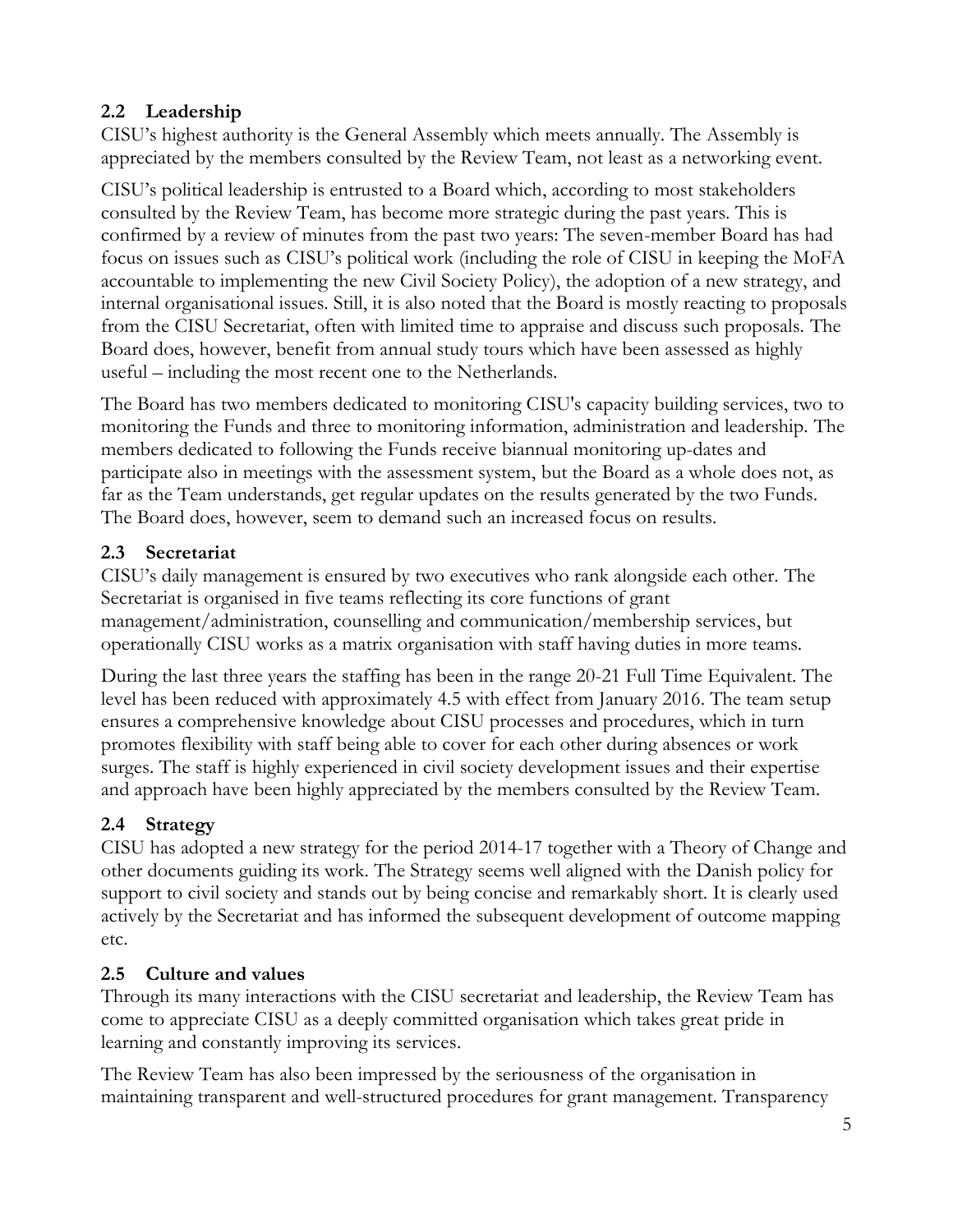can also be seen on the CISU website which makes a wide range of documents available to the public including all approved project applications and minutes from Board meetings etc.

CISU also stands out as a highly professional organisation with elaborate procedures, sophisticated position papers etc. There is, however, a risk that CISU may distance itself from some of its members who see little value in such exercises. This has indeed been voiced as a concern by some of the stakeholders consulted by the Team. Still the professionalisation is to some extent unavoidable in view of the growth CISU has experienced in its portfolio. It is arguably also a result of demands made by the MoFA to document procedures and results.

CISU may also at times seem somewhat focussed on internal matters. CISU has many procedures and processes that regulate their internal business and their relation to members, the MoFA etc. but less focus on the need to communicate results to external stakeholders.

#### **2.6 Resources**

From 2013 to 2014, CISU's revenue grew from DKK 11.7m to DKK 12.5m due to, primarily, the FCE, which started in 2013. The membership subscriptions amounted to DKK 0.4m in both years. The staff costs increased from DKK 9.4m to DKK 10.1mn whereas the administrative costs were largely unchanged. There was a marginal deficit in 2014 compared to a marginal surplus the year before. The equity amounted to DKK 2.5m and is, in principal, free reserves, which the Board can decide to distribute as it deems fit. The core operational costs, which represents the costs required to maintain a certain capacity during a possible slump in income, is difficult to ascertain due to the integration of job functions as per the team structure.

In 2015, 90% of the CSF was passed on to the Danish grant holders as illustrated in Table X below. This will fall slightly to 86% in 2016 due to the reduction of the frame to DKK 97.6m as the reduction of CISU's operational costs, including the downsizing of staff, takes time to materialise financially and has been less than the reduction in the CSF.

CISU charges a 7% administration fee on its core services (grant management, counselling, and training) whereas the administration fee on the grant/project funds is fully passed on to the Danish grant holders. This implies that it costs in the range 11-12% to manage and administrate the CSF increasing to about 13% in 2016. Other CISU services increase from about 5% to 7% of the CSF. The Review Team finds these levels competitive. The lessons learned and institutional memory accumulated over multiple years further constitutes an added value.

|                                           | 2015        | 2016          | 2017     |
|-------------------------------------------|-------------|---------------|----------|
|                                           | Rev. Budget | <b>Budget</b> | Forecast |
| CISU grant management & audit             | 4.8%        | 6.7%          | 6.7%     |
| CISU administration fee                   | 0.6%        | 0.8%          | 0.8%     |
| Danish grant holders administration fee   | 5.9%        | 5.6%          | 5.6%     |
| Grant management & administration         | 11.3%       | 13.1%         | 13.1%    |
| CISU training and counselling services    | 4.0%        | 5.6%          | 5.6%     |
| Information activities (PRO)              | 0.2%        | 0.3%          | 0.3%     |
| CISU travelling, budget margin etc.       | 0.6%        | 0.8%          | 0.8%     |
| Capacity development & information        | 4.8%        | 6.7%          | 6.7%     |
| CSF funds utilised by CISU                | 10.2%       | 14.2%         | 14.2%    |
| <b>CSF funds for Danish grant holders</b> | 89.8%       | 85.8%         | 85.8%    |

*Table 2-1 - Distribution of Civil Society Fund, 2015-2017*

Source: Own calculations based on CISU submission to HCP on 23 February 2016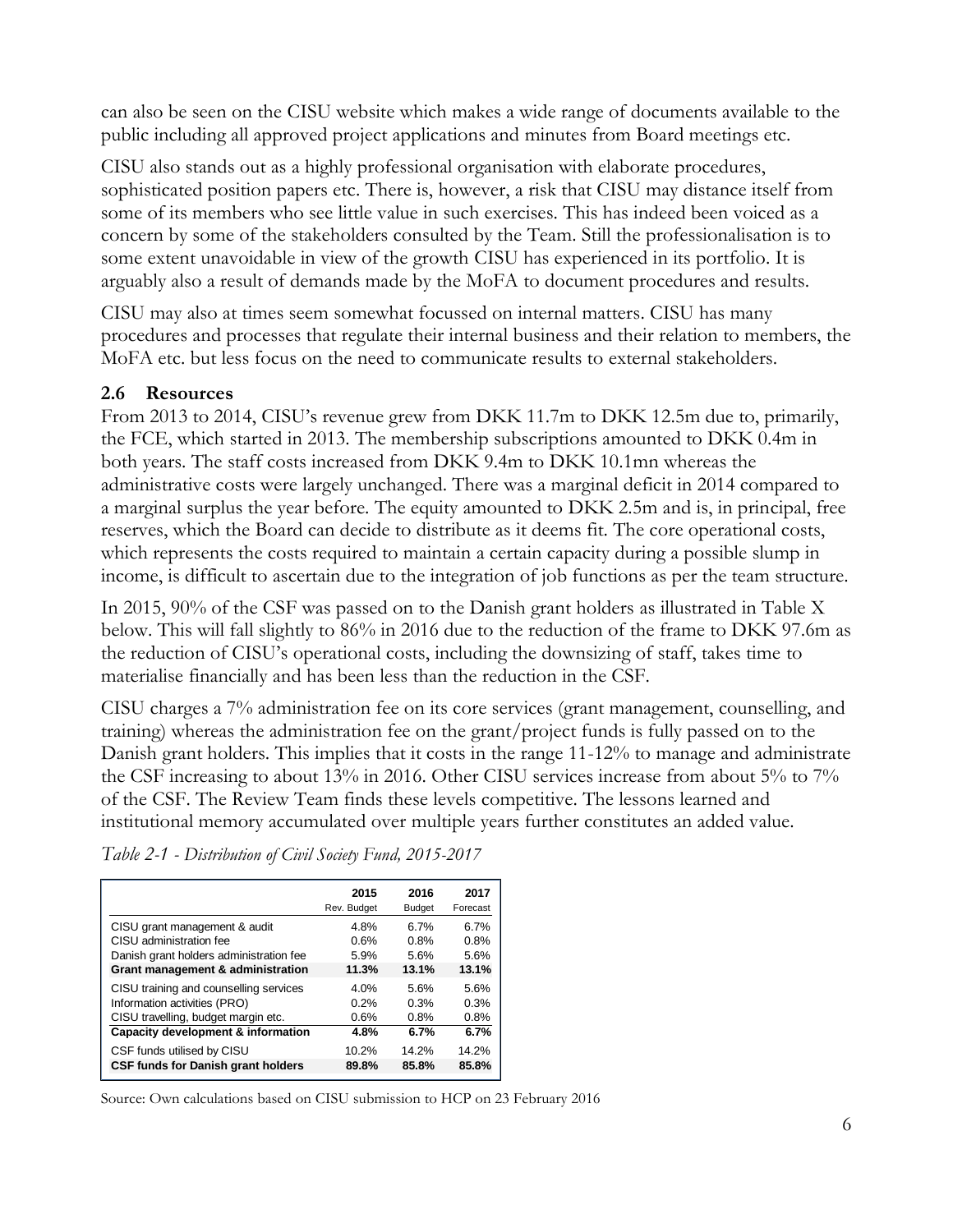CISU manages its project portfolio through a customised database modelled on Microsoft Access whereas the accounting system runs on C5. The project database has multiple layers of relevant information but it requires efforts to retrieve and manipulate data across the projects. CISU is in the process of digitalising the application process but, fundamentally, the systems are based on older software that needs to be upgraded. 3

CISU has responded to the immediate challenges of a 36.8% reduction in project funds by downsizing the staff and by reassessing its capacity development services as well as procedures for grant management. The Review Team notes the initiatives undertaken and believes that CISU will continue to handle the current portfolio, including the new European Neighbourhood Civil Society Fund, in a professional and prudent manner due to the wellestablished processes and procedures in combination with flexible staff. CISU is, in addition to implementing the needed cost saving measures, also pursuing the development of a firm proactive forward-looking plan. This work has been well initiated in the 2016-2019 rolling plan submitted to the MoFA.

#### **2.7 Communication**

CISU maintains a webpage [\(www.cisu.dk\)](http://www.cisu.dk/) of high standard which provides access to an excellent world map. Its communication material is generally of high quality in terms of lay-out, story-telling etc.

## **2.8 Advocacy**

 $\overline{a}$ 

CISU engages in political work related to framework conditions for its members and their partners, acting on behalf of – and often with - its members. As already indicated the Board is particularly involved in this work. These activities are financed by CISU's own resources and are outside the scope of this Review but they are important to keep in mind to properly understand how CISU works.

The advocacy work includes dialogue with Members of Parliament, networking (e.g. via Glo*bal Focus*) and participation in public events such as the *The People's Political Festival* on the Danish island of Bornholm. CISU also has a seat on the MoFA *Council for Development Policy*.

CISU appears to have made a useful contribution to the development of the Danish Civil Society Policy and is also fully engaged in keeping the MoFA accountable to implementing the provisions in the Policy. The seat on the *Council for Development Policy* has for example been used to that effect. CISU and its Board also mobilised around the negotiations of the 2016 Finance Bill.

The Review Team sees no major conflict of interest in the fact that CISU acts as both implementer of the MoFA's programmes and watchdog of its policies. In fact, the Review Team has been impressed with CISU's commitment to the Policy and it is clear that CISU plays no small part in implementing it in practice.

<sup>&</sup>lt;sup>3</sup> Further to the Review, CISU has informed that C5 is no longer supported or developed with a view to convert to another system just as the customized database is undergoing development as the current interface is based on old software.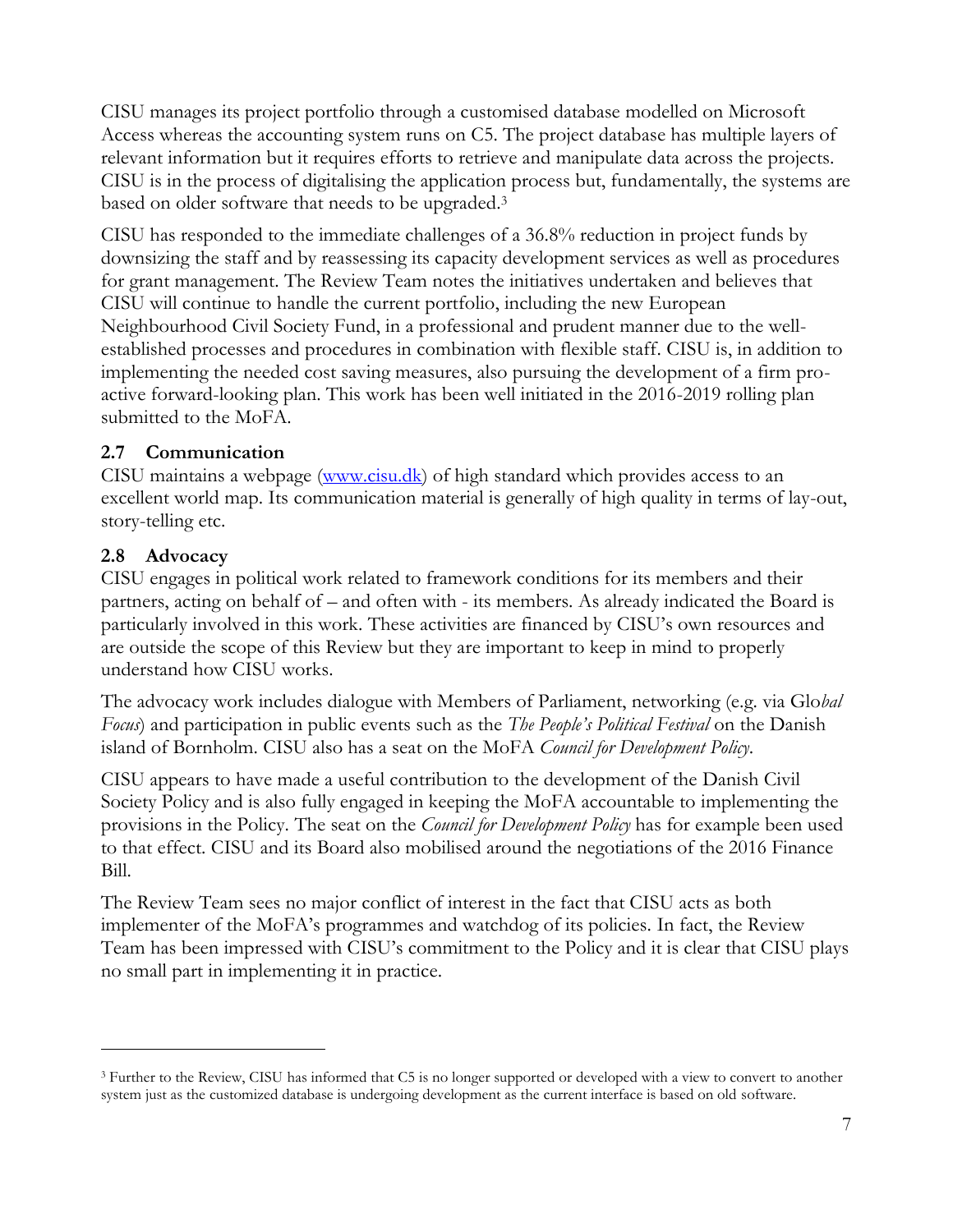## <span id="page-9-0"></span>**3 Capacity development services**

CISU offers a range of different capacity development services including courses, workshops, network arrangements and meetings. CISU is also providing counselling for individual organisations and has a ready availability of different tools. The Review Team has assessed these services based on interviews with sampled organisations, a review of CISU's own documentation, meetings with CISU and through a focus group involving other capacity development service providers.

#### **3.1 Courses**

CISU provides close to 100 courses per year and reaches an average of 1500 people. Generally, the Review Team found that most of the sampled CISU member organisations were positive in their assessment of the value of CISU courses. CISU's own monitoring of the value of the courses, based on participant feedback, also rate them positively. Most of the organisations with funded projects have utilised CISU courses and found that they could apply them in project implementation. Projects have for example benefitted from better results frameworks as a result of the courses.

The exception is mainly the larger organisations, which tend to find the courses too basic for its core employees. This group of staff typically look to *Global Focus* for capacity development opportunities. Recently employed staff and volunteers from the larger organisations do however seem to benefit from CISU courses.

A few of the smaller organisations, on the other hand, find the courses too academic and of limited practical value. Both types of objections are probably unavoidable in an organisation with such a diverse membership and it seems that CISU has managed to strike a reasonable balance between the many different needs and demands of its members.

CISU further appears to be responding to changing needs and demands by diversifying its services to address organisations with different competence levels and has furthermore taken up a number of new thematic areas. Still, some members do express the need for CISU to do more in providing courses addressing hands-on practical knowledge on project implementation, and to further differentiate the supply of courses including the use of professional resources (from other members) to strengthen the delivery of capacity services.

An expressed need among several CISU members is learning more about approaches to capacity development/learning and more about the use of results framework and their monitoring especially when working with issues like advocacy and capacity development. CISU could to that effect further involve members with relevant expertise and knowledge to inform courses and to put further emphasis on providing courses addressing hands-on practical knowledge on project implementation.

Although CISU offers courses in both Aarhus and Copenhagen some member organisations find it difficult to participate. A possible idea would be to document courses and make them available on the web/homepage to ease access.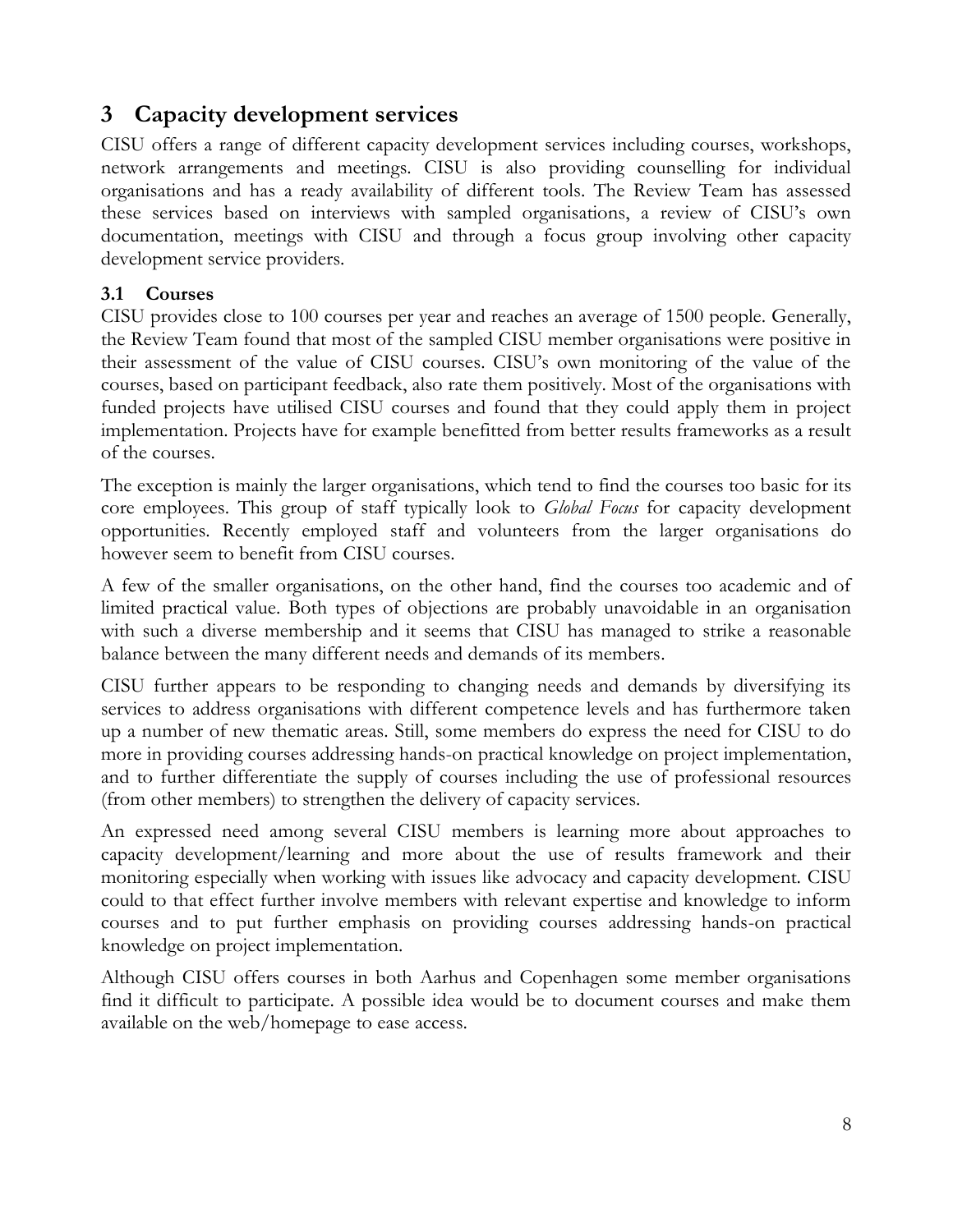## **3.2 Workshops, network meetings and experience sharing meetings**

CISU's supply of thematic workshops and network arrangements (either thematic or geographic), in which like-minded members meet and exchange experience, were found very useful by all interviewed organisations and there was an expressed wish to see more of such capacity development services. The experience sharing meetings between organisations seeking Programme funding from CISU are examples of this.

CISU could usefully put further emphasis on arranging more thematically focused network meetings and experience exchange workshops among members with comparable interests and levels of experience.

#### **3.3 Complementarity with other capacity development providers**

There is a range of other providers of capacity development services aimed at organisations working with development cooperation. There is a reported good level of complementarity of the various services delivered by CISU and by these other organisations. The various organisations meet regularly to share planning and ensure complementarity in delivery.

As mentioned, *Global Focus* caters mainly to core staff of the larger organisations, whereas the pooled funding organisations - *the Danish Mission Council Development Department (DMCDD), the Disabled People's Organisation Denmark* and *the Danish Youth Council* - mainly address specific needs of their respective member organisations at more generic levels. A considerable number of the members of these three pooled funding organisations are also members of CISU, and they have a range of their capacity needs catered for via CISU's services.

#### **3.4 Counselling**

The counselling services of CISU are provided at an average of 400 sessions per year with a downward trend 2012 to 2014 and with an increase in 2015. CISU counselling is generally reported by the project-funded organisations in the sample to be very useful. Likewise, CISU's own system for feedback is also reporting a high level of satisfaction with the counselling. The counselling is heavily focused on the process of getting funding from the CSF. Much more limited counselling has been provided to the organisations seeking funding from the FCE. Consistency between counselling and award process appears overall to be relatively good.

Generally, the counselling is reported to provide useful advice that makes the projects more likely to get funding as well as ensuring better formulated projects with better scope for success during implementation. According to CISU, between 10-20% of the counselling services in recent years have addressed organisational and strategic issues. *Tanzibarn*, a small Aarhus-based organisation partnering with a community-based organisation in northern Tanzania, has, due to good counselling from CISU, developed from an organisation focused on supporting foster children to an organisation supporting the development of local partners to becoming stronger local organisations.

#### **3.5 Tools and guidelines**

CISU has developed a range of tools and papers to guide organisations in improving their performance. These are generally of a high quality. The majority of the partners consulted by the Review Team found the MANGO health check and the Accountability Dialogue Tool particularly helpful and some also expressed satisfaction with the guidance documents on the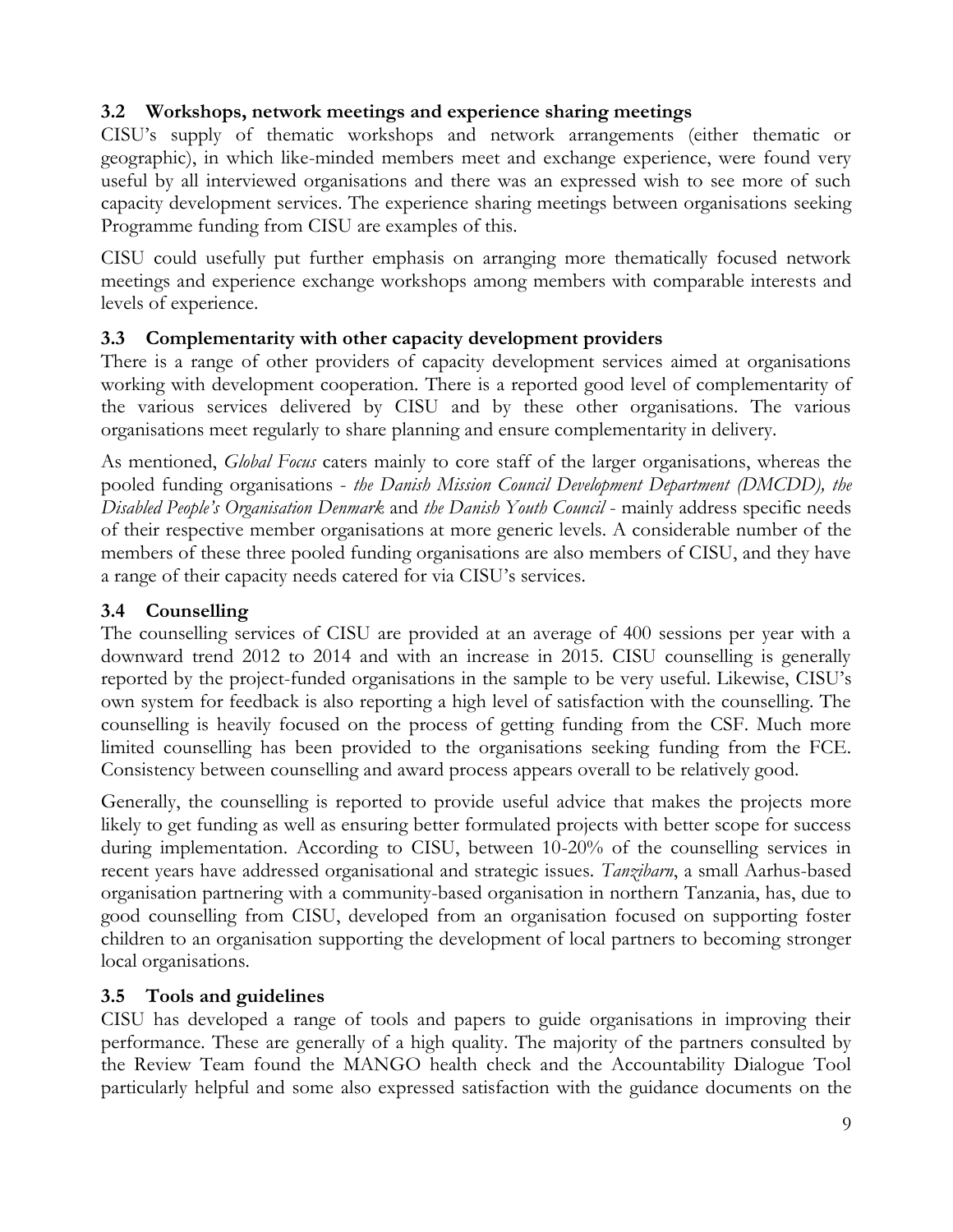logical framework approach. Other CISU tools and guidance papers were less in demand by the sampled organisations, but CISU's own member survey indicates a relatively wide use of CISU tools and guidance papers.

Several tools e.g. on organisational development have been developed in cooperation with other fund management organisations. Generally, the other fund management organisations consider CISU tools relevant and useful to their members. CISU also uses tools developed by other fund management organisations.

# <span id="page-11-0"></span>**4 Grant award process**

CISU manages grants on behalf of the MoFA and distributes them, to a large extent, to their own members. This naturally calls for relatively thorough and, not least very transparent procedures to ensure and safeguard legitimacy to its members, the wider public and to the MoFA.

CISU has so far managed this process well. CISU's grant management has been closely assessed on many occasions. It was for example one of the main focuses of the TAS-led Review in 2012 and CISU itself regularly commissions detailed reviews of the system - most recently in 2014. Both reviews found the management to be strong and CISU is generally acknowledged for being very transparent, thorough and structured in the way it manages its various funds.

While this Review has not looked at the system in the same level of detail, the results emanating from consultations with relevant stakeholders generally confirm this positive assessment. Moreover, it is noted that CISU itself is continuously fine-tuning the process through calibration meetings and learning visits between assessment consultants, the members of the Grant Committee, and CISU advisors.

## **4.1 The CISU Menu**

The support modalities offered by CISU are briefly outlined below. The descriptions are based on the guidelines developed for the CSF and the FCE. These guidelines have been endorsed by the MoFA and are well in line with the "Policy for Danish Support to Civil Society" as well as, for the FCE, the "Strategic Framework for Natural Resources, Energy and Climate Change". For the sake of completeness, a reference is also made below to the Eastern Neighbourhood Civil Society Fund (outside the scope of the Review). An overview is also available in Annex 8.

It should be mentioned by way of introduction that the establishment of three separate CISU windows, all financed by the MoFA, may create extra transactions costs for both the MoFA and CISU in terms of separate guidelines, separate results frameworks etc. Hence, it would seem relevant for the MoFA to engage CISU in a dialogue whether resources could be saved by having any future MoFA-financed windows better merged and consolidated.

## *The Civil Society Fund*

CISU received DKK 150m annually towards the CSF in 2013-2015. The Fund supports the cooperation between Danish CSOs and their partners in developing countries through various modalities as outlined in the guidelines. As mentioned, the CSF is, due to an overall cut in development aid, reduced to DKK 97.6m from 2016.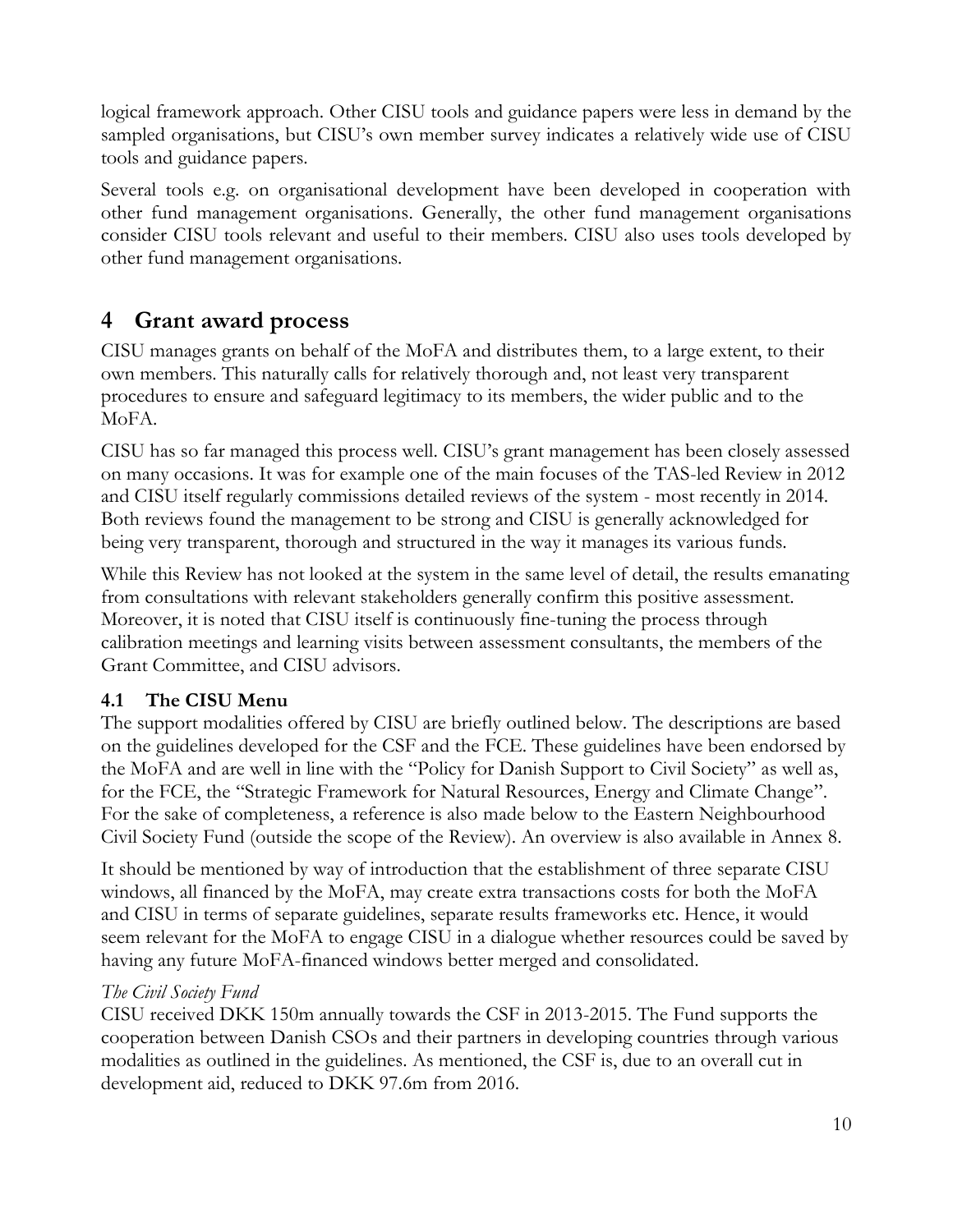The CSF has three annual Call for Applications (CfA); April, September, and December, and offers a variety of grant modalities: The smallest grant below DKK 500,000<sup>4</sup> targets applicants with no or limited project experience. Applications for grants below DKK 200,000 are assessed in a more flexible way to further ease access for inexperienced organisations. The applicants may, after the successful implementation of a small grant, in principle apply for grants up to DKK 2m and thereafter DKK 5m. The latest grant innovation is a Programme modality with a maximum of DKK 18m, which also adopts a rolling CfA. Furthermore, CISU offers grants in respect of joint finalization of projects, partnership interventions, capacity assessments and EU joint financing. Finally CISU also manages, outside the scope of this review, a Development Education Fund which provides grants up to a maximum of DKK 25.000. There is an annual organisational CISU ceiling amounting to DKK 6m. The Review Team generally finds a good coherence between the different modalities.

Grant ceilings are, as indicated in Annex 8, with effect from the April 2016 CfA adjusted downwards including the organizational ceiling for CISU grants. The only exceptions are the DKK 200,000 sub-ceiling and the ceiling for Joint Finalisation, which both remain unchanged.

#### *The Fund for Climate and Environment*

The objective of the Fund for Climate and Environment is to engage and involve civil society in international networking and advocacy processes on climate and environment. DKK 20m was provided as a pilot in 2013 and subsequently DKK 25m in the years 2014, 2015 and 2016 bringing the total to DKK 95m.

The April 2014 FCE guidelines, prepared by CISU and agreed by GRV, have guided the preparation of the projects approved in 2014 and 2015. They do not include aspects of strategic service delivery. Instead the FCE focuses, as per the mandate from the MoFA, on supporting capacity development and advocacy activities aimed at international and regional political, strategic and professional development processes within environment and climate. The activities are aimed at poor and vulnerable groups. National level activities are supported, provided they have a regional and/or international advocacy perspective.

The FCE is also guided by the June 2014 "Policy for Danish Support to Civil Society" and the concept of equal partnerships between Danish CSOs and CSOs in the Global South is a central modality of the FCE. Unlike the CSF, the Danish framework organisations can apply for FCE funding. Support from FCE is aimed at least developed countries with the flexibility of including a few middle income countries when these are involved in networks addressing needs in least developed countries.

The FCE has an annual CfA in September and offers two grant modalities – minor and long term intervention. The minor intervention has a more flexible interpretation of the assessment criteria and has a maximum ceiling of DKK 500,000 whereas the long term intervention has a minimum duration of one year and a maximum ceiling of DKK 5m. In the longer term and if future funding is decided, it could be considered to organise CfAs twice per year, ideally synchronised with the CSF, to ensure more flexibility in the system.

 $\overline{a}$ 

<sup>4</sup> The grant ceiling amounts stated were applicable in 2015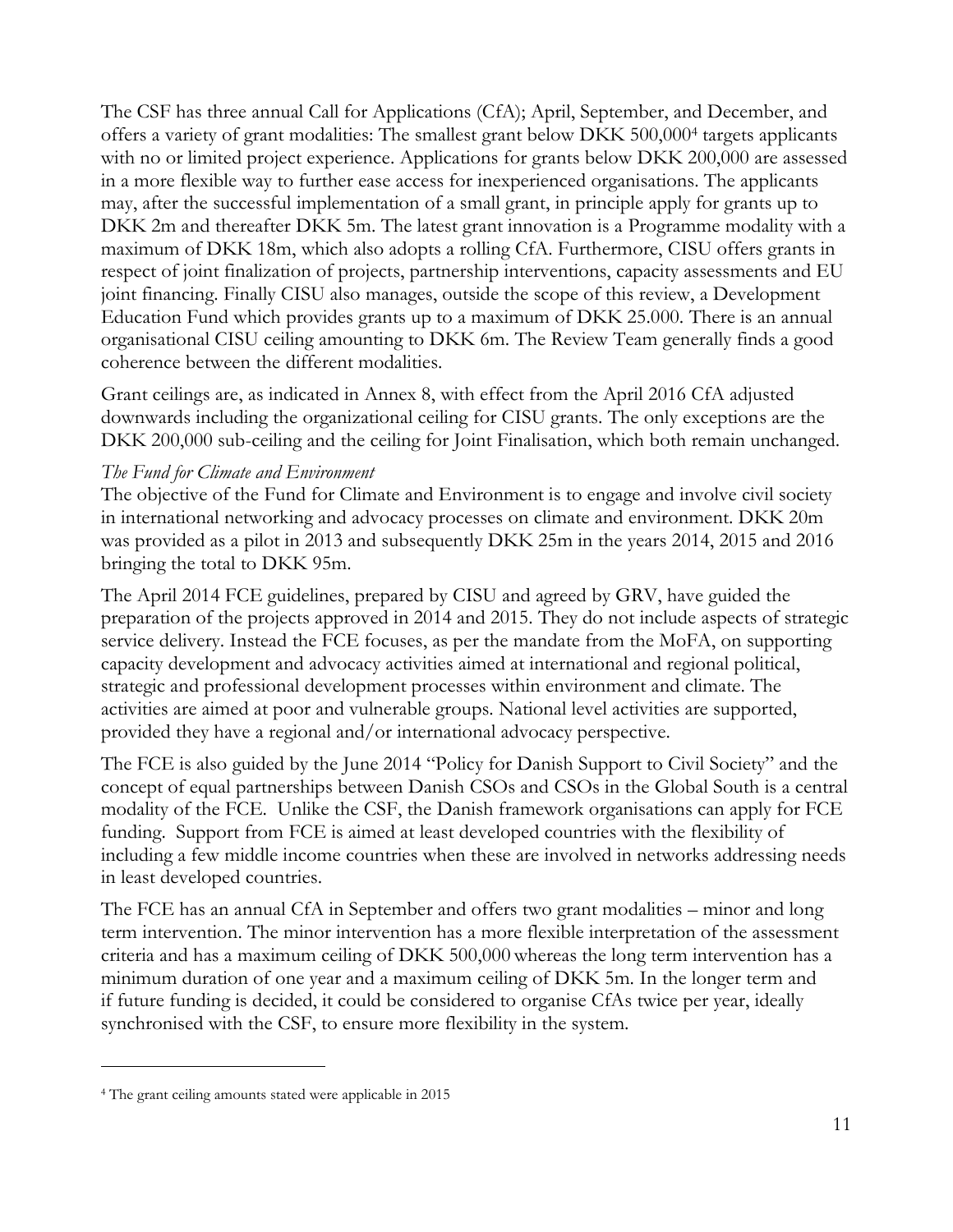#### *Eastern Neighbourhood Civil Society Fund*

In late 2015, CISU was further entrusted the administration of the Eastern Neighbourhood Civil Society Fund (ENCSF), which has been set up to encourage Danish CSOs to engage in partnerships and people-to-people activities in the Eastern neighbourhood region. The ENCSF, outside the scope of this Review, runs for two years and amounts to DKK 22.5m split equally over the years 2016 and 2017.

## **4.2 Application process**

CISU has streamlined application templates and requirements for the respective grant modalities across the CSF and the FCE. The formats are generally found to be comprehensive and containing a lot of useful information. However, most of the applicants interviewed find that there is too much text required and that there are too many repetitions. The Review Team agrees to that observation. Hence, the documents, which also serve as project documents guiding implementation, are found to be too long and not sufficiently operational. In this connection it should be noted that substantial amounts of text is not a requirement in the application guidelines but rather a practice that has developed over time.

Despite these reservations, most of the organisations consulted by the Review Team find the process satisfactory. Access to counselling is as mentioned contributing positively to the process and CISU is seen as a good facilitator.

Some of the FCE applicants consulted by the Team did, however, find the process somewhat difficult at the outset, but that has since improved. In view of the Review Team, the focus of the FCE on local, national and global climate advocacy tends to encourage complex projects with many layers, partners and countries involved. This in turn may favour organisations with large international networks. Still FCE also finances projects with a much simpler set-up.

The organisations applying for the new Programme modality have also reported difficulties finding the process lengthy and demanding. They have all accessed counselling, but have found that it was of varying quality in terms of clarifying the expected requirements from the assessment system. Still, these challenges are probably unavoidable transition costs in view of the fact that the Programme modality is a new addition to the CISU menu. It is further noted that CISU is continuously fine-tuning the process.

## **4.3 Assessment and award process**

All project applications are assessed against a set of criteria i.e. 1) the partnership, 2) the target groups/participants and their relation to the intervention, 3) coherence, relevance and expected results, 4) sustainability, and 5) cost effectiveness. The assessment process is done by a team of experienced consultants and takes place independently of the advisory services. The recommendations are subsequently considered and a final decision is made by a five person Grant Committee comprising member and non-member organisations appointed by CISU's Board. The assessment and award process is well documented.

CISU also has direct relations to Danish embassies, which are consulted on CISU projects above DKK 1m before a decision is taken. The Review Team has consulted the embassies in Dar es Salaam and Nairobi on the usefulness of this approach. Both confirm that they find the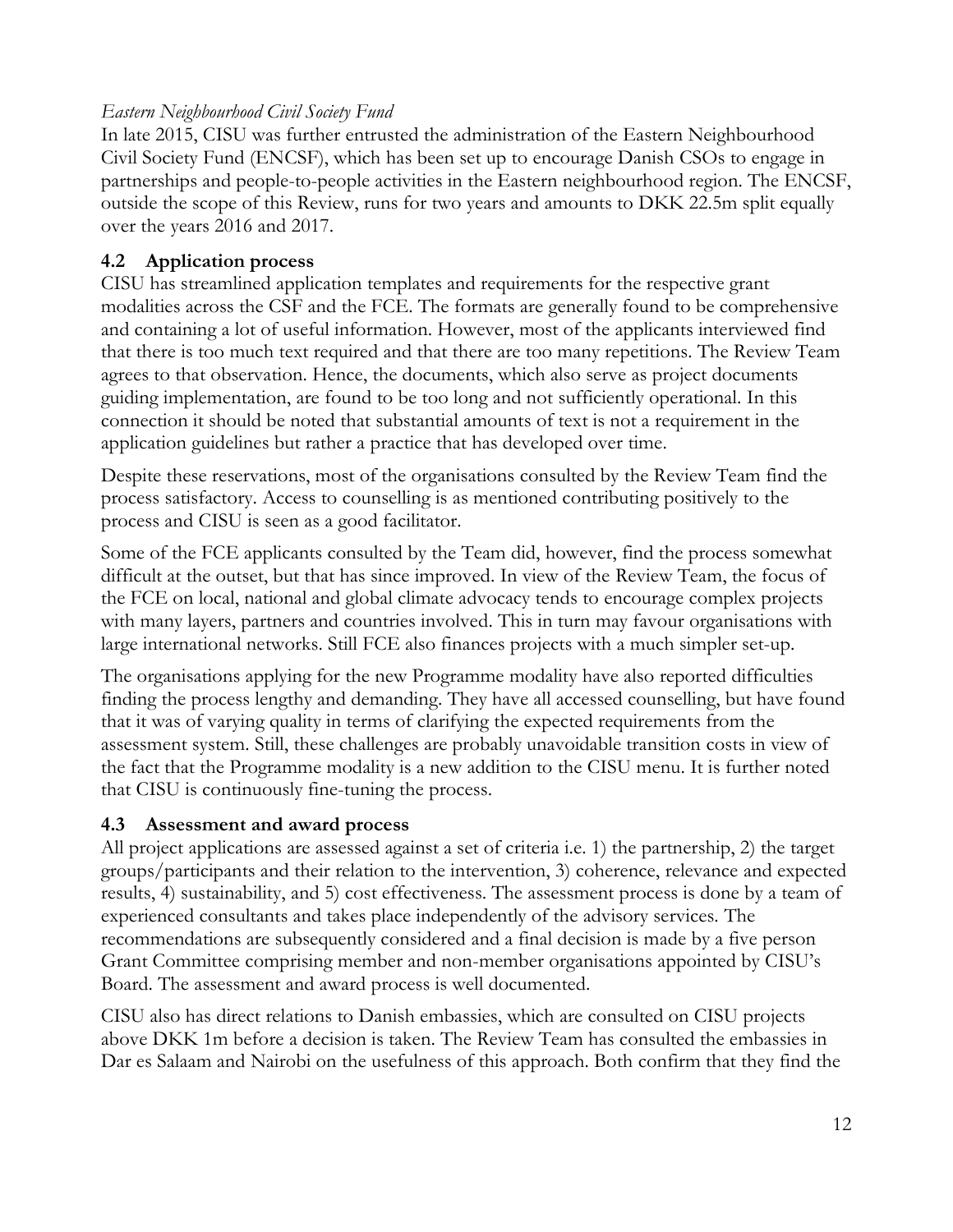approach useful but they also point out that it can be difficult to provide quality feedback on organisations unknown to them.

Clearly having a better overview of the country portfolio of CISU projects could be useful to embassies. Many of the projects are either innovative and/ or promoting issues and rights that are also at the heart of the Danish bilateral engagement. The embassies expressed in that context a wish to receive feedback from CISU on grant decisions just as they might benefit from a short notification whenever a project with activities in their host country is granted. The Embassies could then consult the CISU website for more information about the specific project.

Applications for Programme funds are supplemented by a combined appraisal and capacity assessment made by an external consultant. The reports accessed by the Review Team indicate that the focus differs across the potential PR organisations being assessed as some focus on content and contextual issues rather than organisational capacities. The Review Team finds that the aspects of financial management warrant more attention and a more systematic approach at the assessment stage.

The separation of the assessment from the advisory services ensures impartiality and objectivity in the assessment process. The Review Team finds this prudent and appropriate.

## **4.4 The CSF portfolio**

During the years 2013-2015<sup>5</sup> , CISU received 465 applications for a total of DKK 649m. The applications below DKK 500,000 accounted for 20% of the applications received and 5% of the applied amount. Applications for projects above DKK 1m accounted for 31% of the applications received and 61% of the applied amount. The Grant Committee approved 56% of the submitted applications and awarded a total of DKK 404m. The applications for small grants had an approval ratio of 47% whereas the projects above DKK 1m had an approval rate of 66%. All funds provided by the MoFA are granted and subsequently utilized by the grant holders. The break down is further elaborated in Table 4-1 below and in Annex 9.

|                          | Number of<br>applications applications<br>received | Number of<br>approved | Success/<br>approval rate | amount<br>applied<br>(M DKK) | amount<br>awarded<br>(M DKK) | <b>Applied</b><br>amount in %<br>of total | Awarded<br>amount in %<br>of total |
|--------------------------|----------------------------------------------------|-----------------------|---------------------------|------------------------------|------------------------------|-------------------------------------------|------------------------------------|
| Joint Finalisation       | 77                                                 | 32                    | 41.6%                     | 5.0                          | 2.0                          | 0.8%                                      | 0.5%                               |
| EU joint financing       |                                                    | 2                     | 28.6%                     | 11.4                         | 2.5                          | 1.8%                                      | 0.6%                               |
| Partnership              | 82                                                 | 53                    | 64.6%                     | 30.8                         | 19.6                         | 4.8%                                      | 4.8%                               |
| Capacity Assessment      | 3                                                  | 2                     | 66.7%                     | 0.3                          | 0.2                          | $0.0\%$                                   | 0.0%                               |
| Programme                | 10                                                 | 5                     | 50.0%                     | 135.6                        | 72.4                         | 20.9%                                     | 17.9%                              |
| Programme (CapAss)       | 8                                                  | 5                     | 62.5%                     | 1.0                          | 0.7                          | 0.1%                                      | 0.2%                               |
| Programme (Concept Note) | 10                                                 | 7                     | 70.0%                     | 1.4                          | 1.0                          | 0.2%                                      | 0.2%                               |
| Less than DKK 200.000    | 21                                                 | 10                    | 47.6%                     | 5.3                          | 1.9                          | 0.8%                                      | 0.5%                               |
| DKK 200.000-500.000      | 71                                                 | 33                    | 46.5%                     | 31.8                         | 14.5                         | 4.9%                                      | 3.6%                               |
| DKK 500,000-1m           | 31                                                 | 17                    | 54.8%                     | 27.2                         | 14.4                         | 4.2%                                      | 3.6%                               |
| DKK 1-3m                 | 93                                                 | 54                    | 58.1%                     | 180.4                        | 106.1                        | 27.8%                                     | 26.3%                              |
| DKK 3-5m                 | 52                                                 | 42                    | 80.8%                     | 218.3                        | 168.9                        | 33.7%                                     | 41.8%                              |
|                          | 465                                                | 262                   | 56.3%                     | 648.6                        | 404.1                        | 100.0%                                    | 100.0%                             |

 $\overline{a}$ 

<sup>5</sup> Excluding applications received in December 2015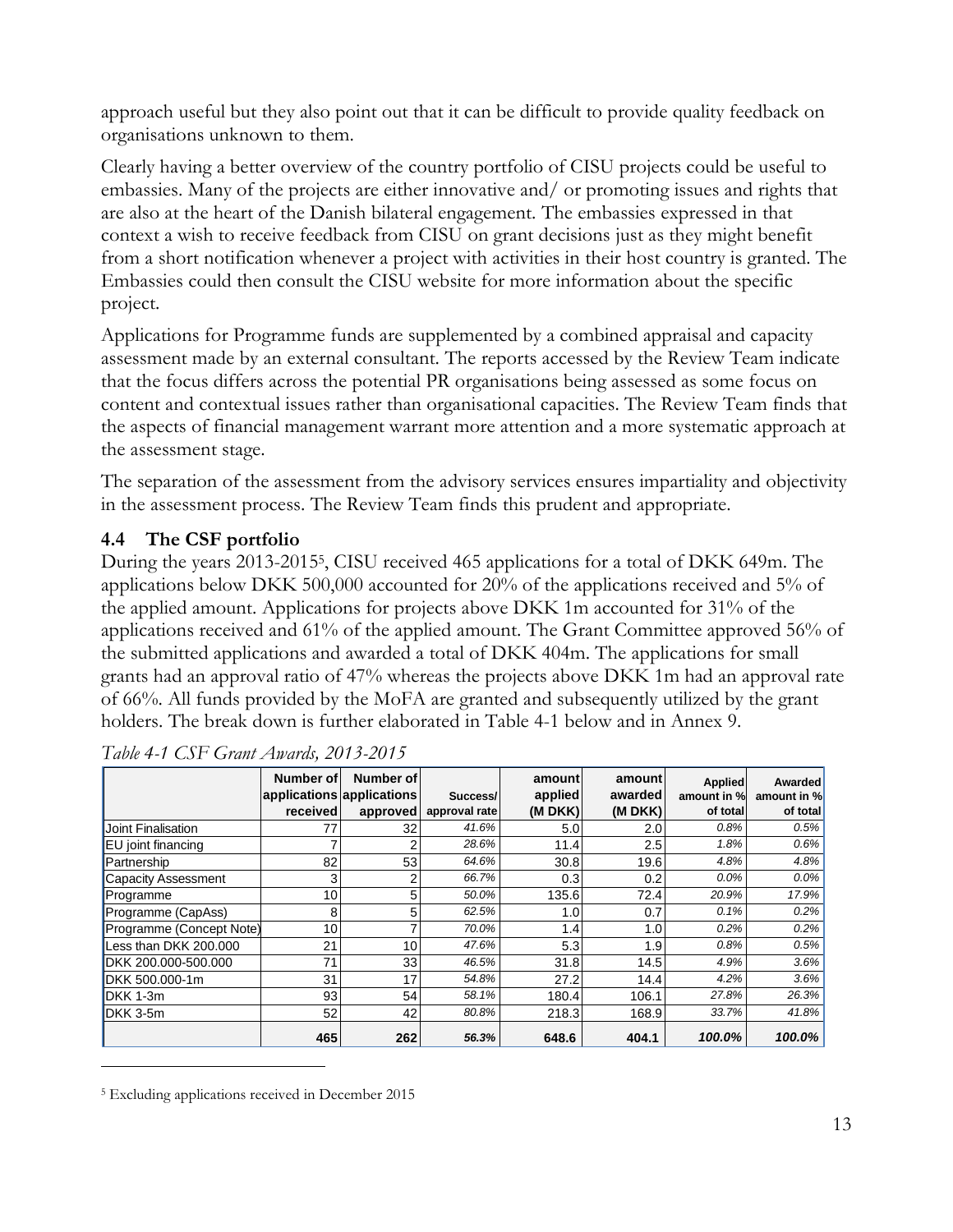The projects awarded during the last three years cover more than 50 countries with several projects having activities in more than one country. There is a clear preference for the African continent as more than 75% of the projects have activities here, as illustrated in Chart 4-1 below. Approximately 2/3 of the project activities are being implemented in Danish priority countries.



*Chart 4-1: Distribution of CSF Grants 2013-2015, countries with project activities, by region* 

Note: The chart illustrates the number of countries with CISU activities. I.e. a project is counted as many times as the number of countries in which the project has activities.

#### **4.5 The FCE portfolio**

From 2013-15 the FCE has implemented three application rounds. In total 30 applications were received of which 18 (60%) were approved. 78% of the approved applications were received from Framework Organisation with CARE receiving 20% of all funds. Climate related projects make up 66% of approved projects with only three projects directed towards environment. Furthermore, one project was approved for short term interventions, while 17 were for longer interventions. The FCE portfolio is further described in Annex 10.

Activities typically take place in Sub-Saharan Africa although a good number of projects also have activities in Asia as illustrated by Chart 4-2 below.



*Chart 4-2: Distribution of FCE Grants 2013-2015, countries with project activities, by region* 

Note: The chart illustrates the number of countries with CISU activities. I.e. a project is counted as many times as the number of countries in which the project has activities.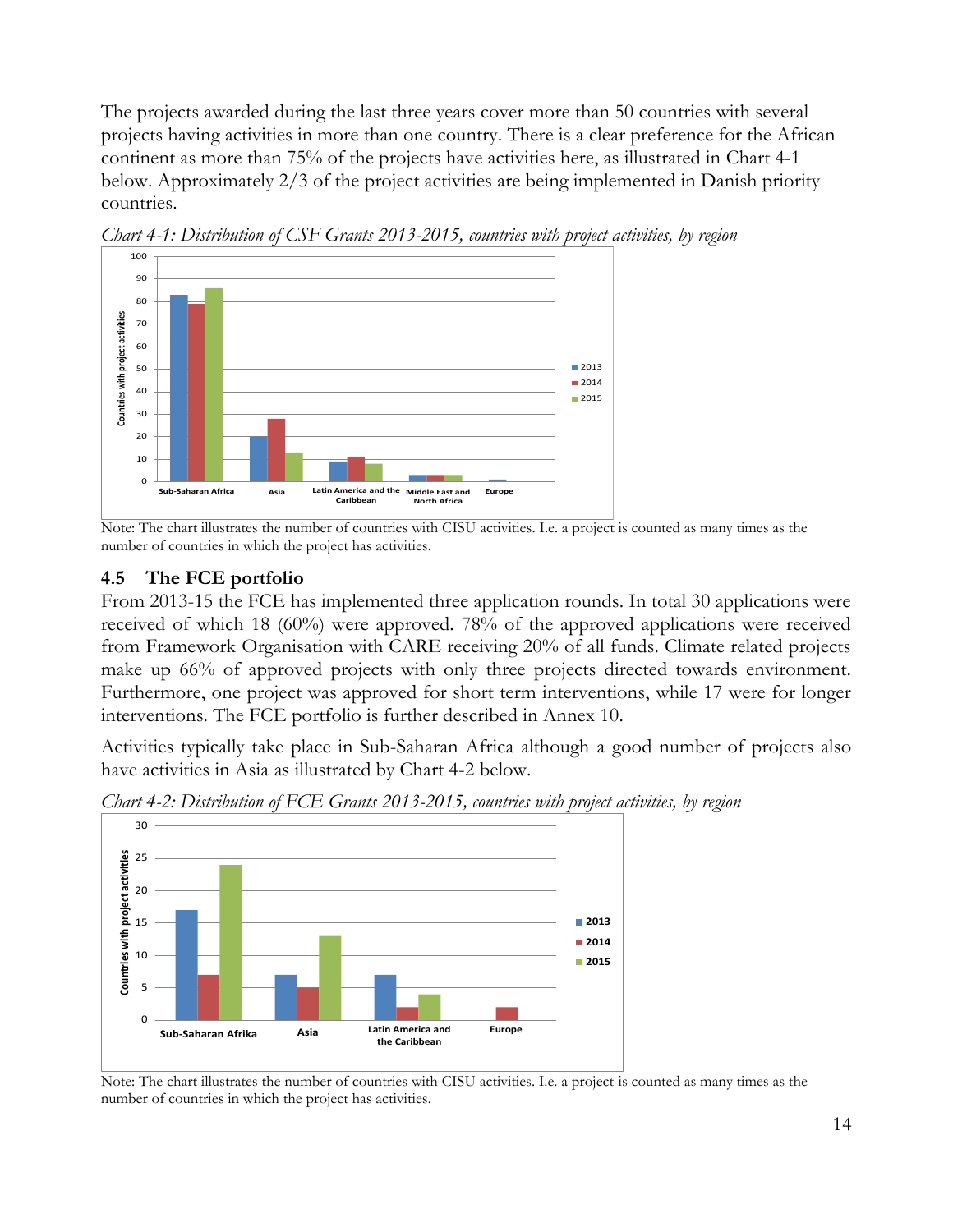Some of the FCE projects are, with good justification, part of larger projects/programmes held by the international NGOs and are designed accordingly. For this reason it can be difficult to assess and monitor results and allocation of resources of the individual FCE funded project without considering the larger programme, it is part of. If future funding for such activities is provided, it could be considered to allow for a co-financing arrangement to ensure a clearer project strategy, a more rational and efficient resource allocation and a clearer results framework.

All of the projects incorporate, in keeping with the guidelines endorsed by GRV, outreach to international negotiations. Still, in view of the 2015 agreements made on SDGs and on climate change, it could be considered, if future funding is made available, to adjust the focus of the FCE slightly in order to open for advocacy and capacity development projects supporting national level implementation of the new agreements.

The fact that climate projects dominate the FCE portfolio is not a result of any explicit action taken by CISU or GRV, but many consulted by the Team had a clear perception that the FCE was mainly providing climate funding. This seems to reflect a general trend that climate initiatives get priority over environment initiatives. GRV and CISU may want to assess whether targeted efforts should be done to further encourage applications for funding of environmental projects within the FCE. Still the FCE should, in the view of the Team, be maintained as an open fund.

#### **4.6 Recommendations**

The Review Team recommends to:

• Simplify application procedures.

# <span id="page-16-0"></span>**5 Monitoring and reporting**

As pointed out by the 2012 TAS Review, one of CISU's challenges is to summarise results from its many activities at an outcome level – not least in view of its very diverse project portfolio. Moreover, it should also be recognised that CISU is not a direct implementer of projects, and that CISU can only, as a fund manager, influence the monitoring taking place at project level and subsequently use data from projects for summarising results at the CISU level.

This Chapter assesses efforts made by CISU in terms of monitoring its portfolio and documenting change. It starts out by assessing the basis of such a system, i.e. the monitoring and reporting at project level.

## **5.1 Project/programme level monitoring**

Each of the projects/programmes funded by CISU has a results framework guiding their implementation. Overall, the Review Team finds that the sampled projects have relatively good objectives and outputs presented in the results frameworks, but when it comes to indicators and means of verification within these results frameworks, the performance is more uneven.

A number of projects lack well-defined and implementable indicators. The number of indicators is sometimes excessive, focused either on generalised objectives and/or at the output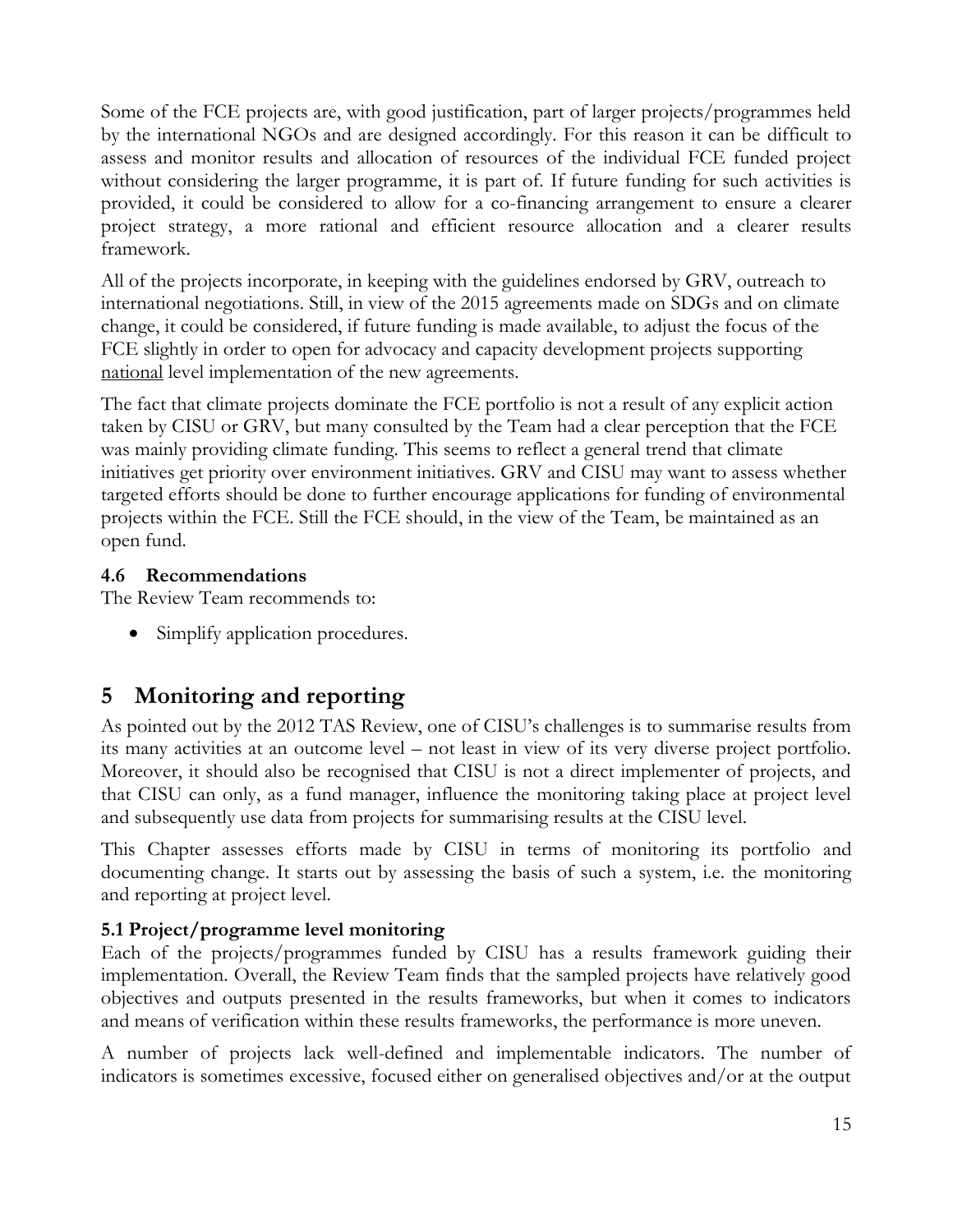and activity level. Moreover, baselines, although often foreseen, are rarely developed on time – if at all. In a significant number of projects the means of verification are not clear.

The consultations with Danish and Southern partners also reveal a tendency to do monitoring for the sake of being able to report while there is relatively little focus on the use of monitoring as a management and learning tool. Further insistence in the format for grant assessment on how the monitoring and documentation of results will be made would likely contribute to better monitoring systems in the respective projects.

A few projects have, in line with CISU advice, developed a Theory of Change. This appears to be useful in illustrating how the project will contribute to changes. It also seems to help clarify the partners' understanding of their roles and tasks. Danish partners are generally playing a lead role in monitoring of projects. The monitoring role of partners in the South is sometimes less clear.

Although development of strong partnerships is a core objective of both Funds and reflections on partnership development are required in the format for final reports, little appears to be done to regularly monitor how the partnerships develop. Few indicators for such development are provided in the applications reviewed by the Team.

Despite problems around indicators and monitoring systems, the project partners are generally found to provide acceptable reports, which contain information useful for assessing contribution to results in the South. It is noteworthy, however, that the CISU formats for reporting only have little focus on reporting of results, while much attention is given to learning from results not achieved. The report formats could usefully be revised to ask grantees to report more explicitly on their achievement of immediate objectives.

For FCE, a separate set of generic indicators, provided by GRV and spelled out in the December 2014 agreement between CISU and GRV, were supposed to guide monitoring of the individual projects in addition to project-specific indicators. The generic indicators were however not included in the 2015 FCE application process and a solid baseline and target indicators have therefore not been established for the projects. CISU has however subsequently asked grant holders to report against some of the indicators, still without these being part of the results framework for the individual projects. A first summary of this reporting was submitted by CISU to GRV in September 2015. The Review Team finds it regrettable that the indicators were not included at the outset but agrees with CISU that some of these generic indicators are not relevant and would benefit from revision. Currently, they do not lend themselves easily to monitoring change.

#### **5.2 CISU level monitoring**

Following up on the recommendations of the 2012 TAS Review and the annual dialogue with the MoFA, CISU has continued working on its Theory of Change based outcome mapping and associated results matrix to be able to report results at a summarised level. CISU has also developed the PALME tool which provides a good overview of the use of the entire M&E system by describing how M&E data is used throughout the year for accountability, learning and planning purposes.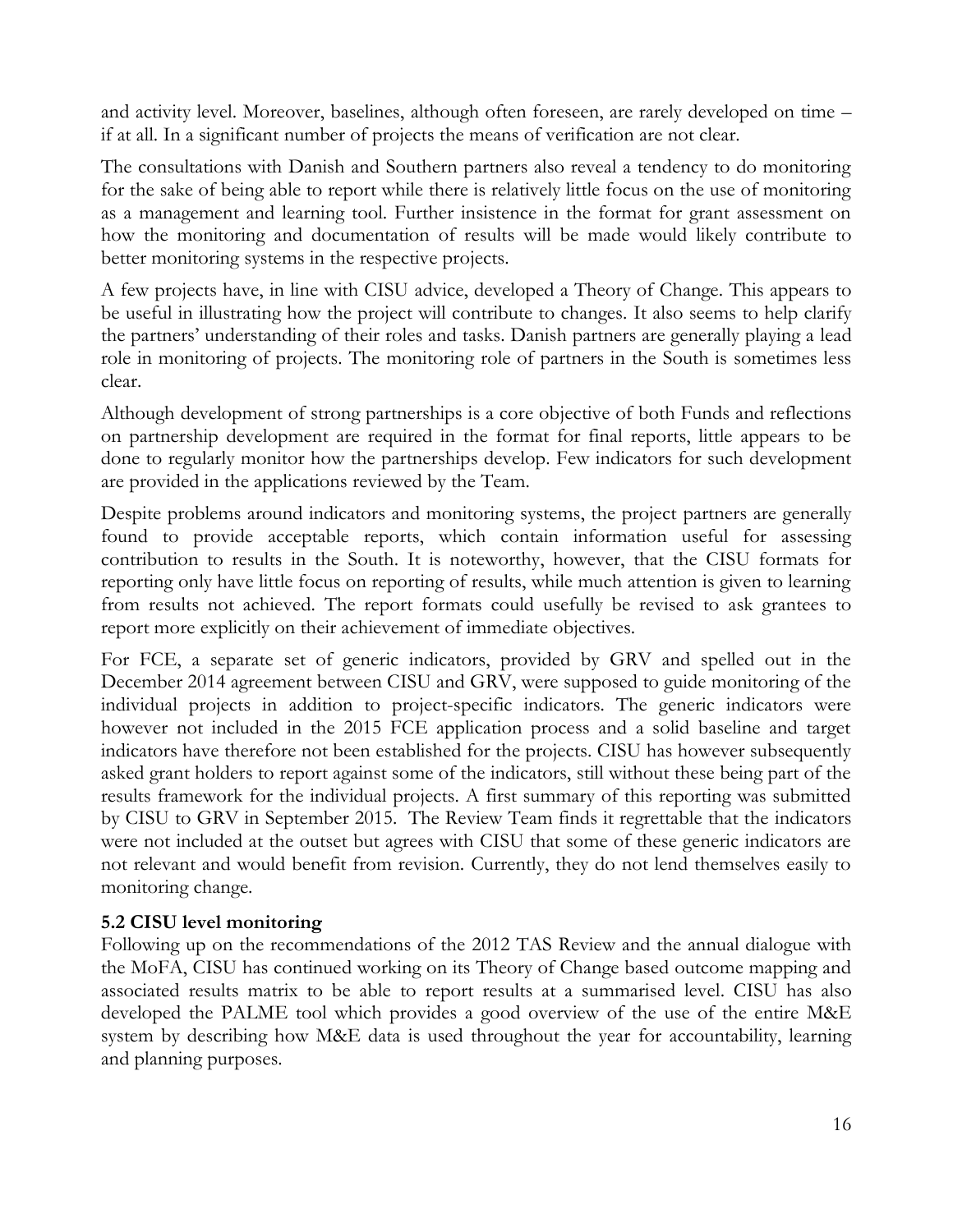The Review Team has reviewed the outcome mapping and the PALME and recognises the important work carried out to date. The current outcome mapping includes six outcome challenges dealing with issues such as organisational capacity development of members, development education activities carried out by members in Denmark and results in the Global South. Still, the outcome mapping would, in the assessment of the Review Team, benefit from having more focus on results generated by CISU projects in the Global South. Only one of the six outcome challenges (no. 6) addresses this.

Moreover, there is still a need to develop concrete indicators behind outcome challenge 6 that would allow CISU to summarise results across its wide portfolio of CSF and FCE projects. Both the outcome mapping and the PALME provide limited information in that respect but the Review Team is aware that CISU is working on these issues. Moreover, CISU has a number of approaches to documenting results in the Global South that can help inform monitoring of Outcome Challenge 6:

- CISU monitoring visits are done every year to sampled projects with focus on financial management, organisational development and accountability, as well as more limited assessment of project status and achievement of results;
- Mandatory end-of-project evaluations are now a requirement for projects above DKK 2m. This is an important step towards better documentation of results. Mid-Term Reviews, although not mandatory, are also included in a number larger projects; and
- Tracer studies and thematic reviews are under introduction in CISU to provide more indepth understanding of CISU's contribution to real and lasting changes for the poor.

While these approaches all constitute useful contributions to documenting progress and results of specific projects, they cannot, however, in themselves form the basis for documentation of results in the South at a more summarised level.

Summarising results would arguably require a more systematic review and analysis of the results provided by the individual project reports. While this would require significant work in the view of CISU's very diverse portfolio it would be possible to summarise results around certain thematic areas – for example in relation to the SDGs. In addition, as CISU is currently not reporting on levels of achievement of objectives in projects, it could be considered to introduce a system for monitoring the level of objective achievements to get an overview of the rate of success in meeting objectives. Approaches to summarising results could usefully be complimented with case studies illustrating concrete change. A recent paper from INTRAC provides useful guidance in that respect<sup>6</sup>.

#### *Reporting*

 $\overline{a}$ 

CISU's report "*Status og Perspektiver*", published annually ahead of the General Assembly, is a well written and inspiring document. It provides some success stories of change, but is does not give any coherent and summarised description of results achieved in the Global South.

<sup>6</sup> INTRAC M&E Papers 2016: "Summarising Portfolio Change: Results frameworks at organisational level", which recognises these challenges, but also indicates possible ways to address these challenges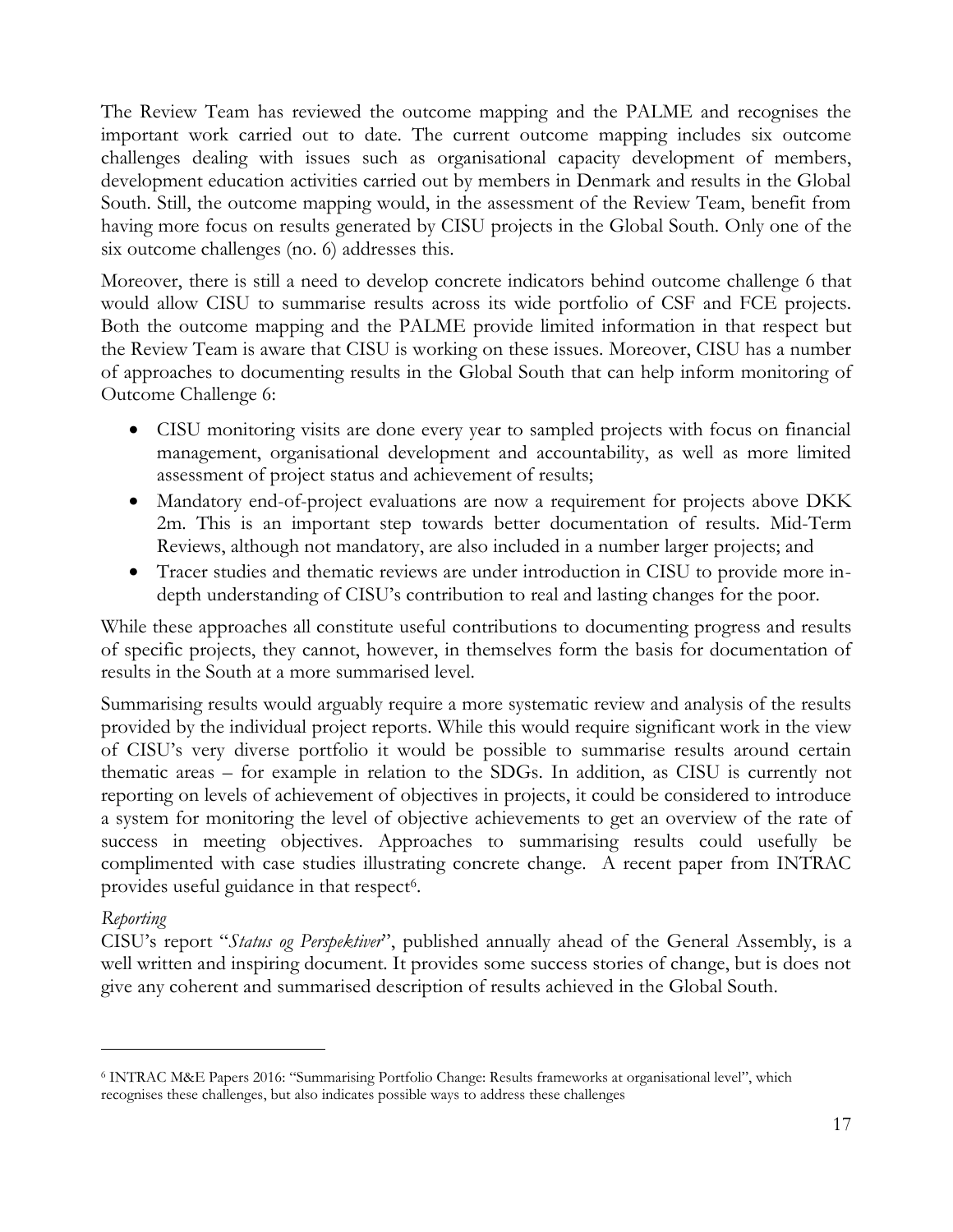CISU also provides an annual report to the MoFA. The well written report responds to the requirements laid down in the agreement with MoFA and gives a good overview of CISU activities. It is relatively well developed and based on the six outcome challenge areas. It is therefore relatively elaborated in terms of documenting results in Denmark, but provides more limited reporting on results achieved in the South.

In short there are currently very limited possibilities for learning what has overall been achieved in the South by the many projects being supported through the CSF and FCE.

#### **5.3 Recommendations**

The Review Team recommends to:

- Strengthen design and practical application of M&E systems in individual projects
- Clarify the status, application and future use of the generic indicators for FCE projects
- Strengthen efforts to monitor and report on results in the Global South

# <span id="page-19-0"></span>**6 Financial management**

CISU has a comprehensive set of Standard Operating Procedures covering all internal financial management functions<sup>7</sup> . These are updated on an "as need be" basis and cover all aspects of the financial management function. The funding frames and the associated projects are treated as individual closed loops, where any project grant is initially treated as a commitment, which is subsequently reduced as the grant is disbursed. The projects are reconciled on an annual basis and eventually closed with audited financial statements.

As per normal practice and as recommended by KVA, CISU changes external auditor on a regular basis. The latest change was made in 2014. The financial statements will with effect from 2015 be presented differently to facilitate easier understanding and highlight the independent nature of the respective funding frames.

The Review Team commends the employment of a financial controller since the last review to streamline financial management processes and increase the focus on budget management and further professionalise the monitoring visits to grantees and projects in the Global South.

## **6.1 Project financial management**

 $\overline{a}$ 

The project budgets and reporting formats are separated on activities, investments, expatriate staff, local staff, local administration, project monitoring, evaluations, information work in Denmark, budget margin, auditing, and administration in Denmark, respectively. This is supplemented with information about the contribution provided by staff employed by the Danish partner. The classification provides overall basic information but does not always provide information about budget and expenses in Denmark, in local/regional offices functioning as an "intermediary", and at the partner level, respectively. Furthermore, activity related staff costs at the intermediary level are at times "imbedded" in the activities and thereby it becomes difficult to ascertain staff input at different levels.

<sup>7</sup> The report from KVA's financial monitoring visit on the 13 January 2016 is complementary to this report.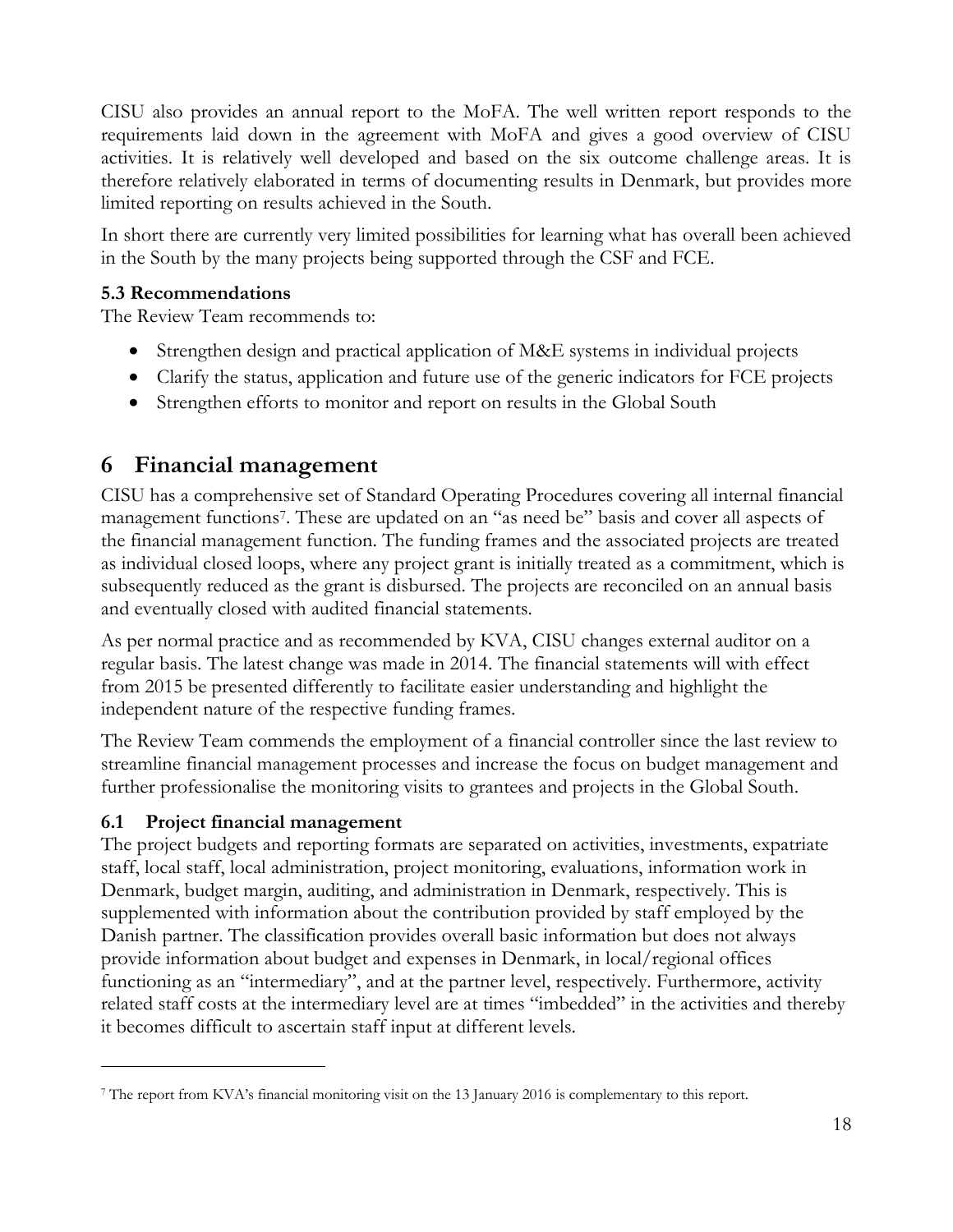The interface with the grantees is covered through a Guide to Administration of Grants from the CSF, which also applies to other funding frames. The Guide is complemented by a number of separate documents and financial management standards, which are all available on CISU's homepage. These are, in general, found to constitute a sound basis for financial management and are at the same time easily accessible to the grantees. The guidelines provide a high degree of flexibility for the grantees to fine tune and adjust the budgets during implementation. The grantees are generally seen to apply this flexibility when relevant. Furthermore, CISU is flexible in granting justified no cost extensions.

## **6.2 Financial supervision and monitoring**

CISU undertakes supervision visits to the grantees in accordance with an annual schedule. This specifies that the programme grantees shall be visited six months after the first disbursement, whereas visits to other grantees take place based on an annual plan.

There are approximately ten to fifteen annual visits. The Financial Controller is planned to attend two of them and other CISU staff also undertake financial monitoring as part of their regular visits – and have been trained to that effect. Still, the Review Team considers that the financial controller could participate in more visits to collect more information to be institutionalised and channelled into the materials and counselling as well as the training activities in Denmark.

The grantees have an explicit responsibility to ensure and monitor that their partner(s) in the Global South comply with CISU standards. CISU facilitates this through trainings based on the MANGO financial health check, an Accountability Dialogue Tool developed for CISU, and financial management standards related to the grant size. The financial management tools and standards are actively used by the grantees and is a help to identify and assess the financial management quality and thereby the corruption risks. However, some of the more advanced grantees find the tools too crude/primitive. This underscores the need for a more selective approach that appreciates the capacities of the respective grantees. The Review Team consequently believes that the quality of the grantees' financial monitoring and supervision could be further strengthened by further targeting the training to the capacities of the individual grantees.

## **6.3 Anti-corruption**

CISU has an anti-corruption clause in all contracts and the Danish grantees are subsequently doing the same in their respective contracts. The various tools are available on CISU's homepage together with the reporting templates and the possibility to report suspicion. CISU maintains a log of reported C-cases and follows up regularly. However, it should be appreciated that the perception of corruption differs across cultures, including when it should be reported. Furthermore, the risks are different depending on partnership and grant type. For instance, there seems to be a high degree of social control in the small projects where individuals know each other, whereas the relation changes character as the relation becomes professionalised and the grant size increases.

#### **6.4 Recommendations**

The Review Team recommends to: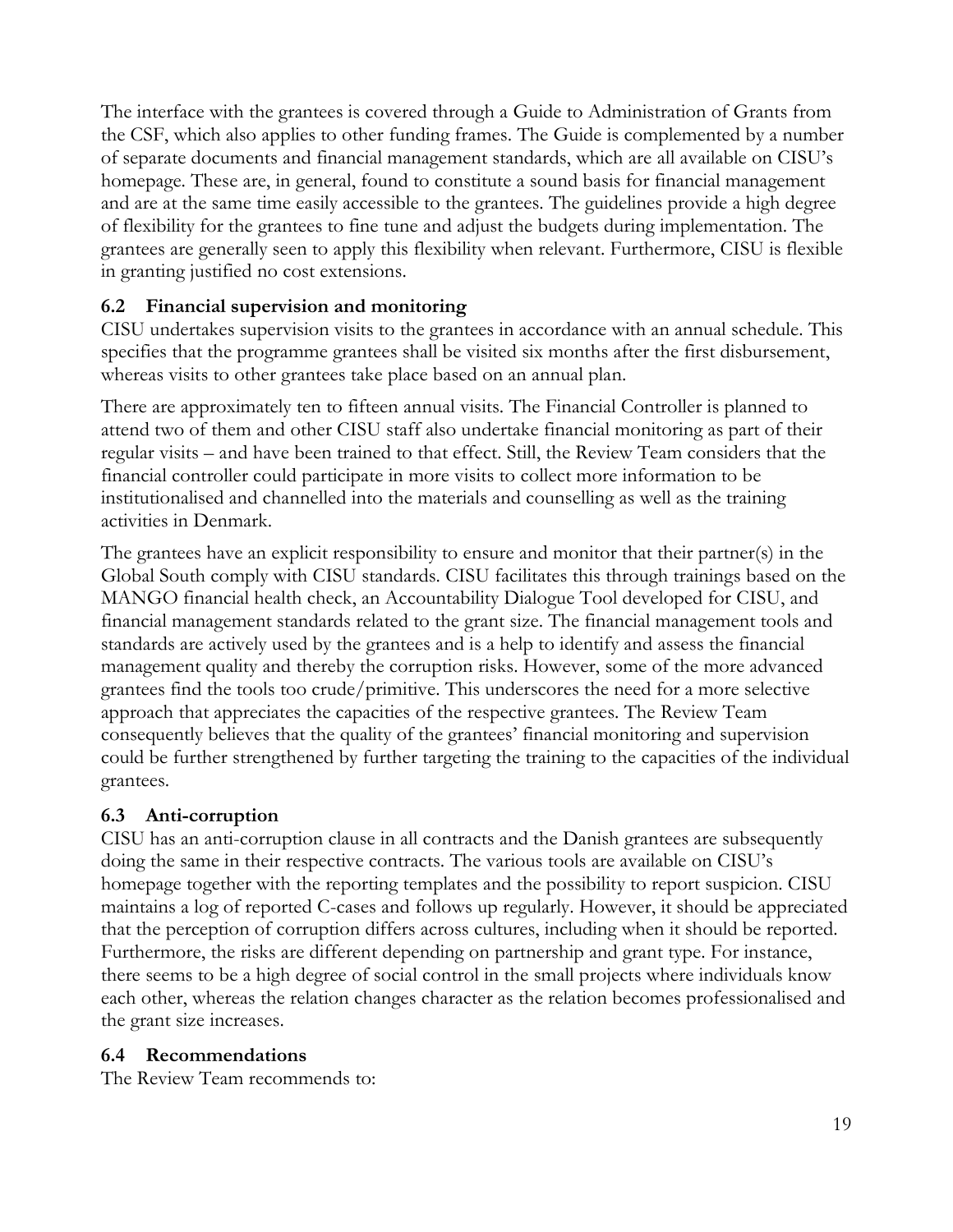- Revise budget formats to clearly specify the use of funds by the Danish partner, the regional/local "intermediary" and the partner(s) in the Global South, respectively.
- Further customise and target the financial management, financial risk management, financial monitoring, and anti-corruption tools to the actual needs of the different grantees.

# <span id="page-21-0"></span>**7 Results in the Global South**

The assessment of results in the Global South is presented in this Chapter. The assessment focuses on the relevance of the objectives of projects, the quality of the partnerships (roles and resources, mutual benefits, approaches to capacity development), the effectiveness of the projects (are they likely to achieve their intended outcome?) and the sustainability of those intended outcomes. Outcomes are typically defined as the immediate objective(s) set out in the CISU applications.

The assessment is based on the analysis of sampled CSF and FCE projects, a desk review of the entire portfolio of FCE projects as well as consultations with a wide range of stakeholders and extensive document review.

As described in section 1.3, the assessment of the sampled projects builds on detailed assessments of each of the projects, based on the interview guides and assessments matrix available in Annexes 5 to 7. Based on these detailed assessments, the Team has rated the projects on a three-point scale as summarised in Chart 7-1 below. The assessments are unavoidably subject to a certain degree of interpretation but all ratings have been validated by all members of the core Review Team.



*Chart 7-1 Assessment of sampled CISU projects in East Africa, (N=20)* 

Source: Review Team's own assessment

#### **7.1 Relevance**

The sampled projects are all found to be relevant and in support of the "Policy for Danish Support to Civil Society". Moreover, the FCE funded projects meet the objectives set out by MoFA and are in line with the "Strategic Framework for Natural Resources, Energy and Climate Change". Looking at the total portfolio of FCE projects there are however, in the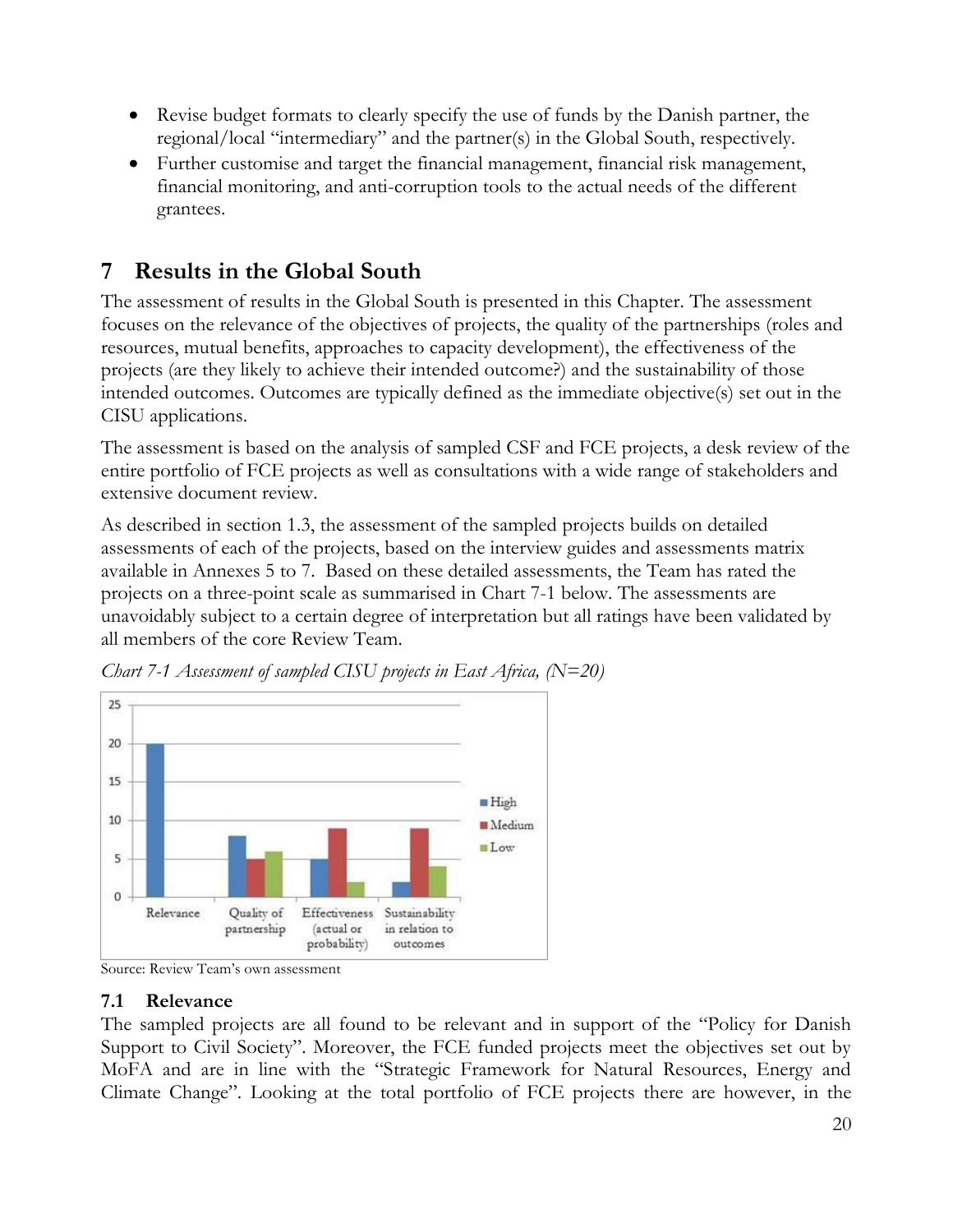Review Team's assessment, a couple of projects with a less direct relation to climate change and adaptation.

#### *Advocacy, capacity and balance in development triangle*

The majority of sampled projects display a combination of advocacy, capacity building and strategic service delivery activities and are in that sense well in line with the CISU Development Triangle.

Some projects are however exclusively focused on advocacy and associated capacity development; this is specifically pronounced for the FCE-funded projects and is, as mentioned, fully in line with the GRV-endorsed Guidelines. Still the majority of the FCE beneficiaries consulted by the Review Team point out that it would have provided added relevance, if there had been an additional focus on some aspects of strategic service delivery and support to concrete examples of action that were supportive of the advocacy focus of the projects.

#### *Poverty orientation, HRBA and gender*

The sampled projects including the FCE projects also have a very good poverty orientation – and often target the poor and vulnerable groups directly. Related to this, the Review Team also finds that the sampled projects incorporate well the principles of the Human Rights Based Approach (HRBA) to development. Many CISU members and South partners are clearly very experienced in applying HRBA. Generally, all projects address participation, most projects actively seek to promote accountability and transparency, and many projects are promoting some form of non-discrimination. As far as human rights standards are concerned, some of the sampled projects do this very directly; others are working in a more implicit way.

CISU has promoted gender equality and stresses that this should be considered in the various projects. CISU has tools and strategies for this. Most of the sampled projects are found to have incorporated issues of gender equality in the way they are being formulated and implemented.

## **7.2 Partnerships**

The Review Team has assessed the quality of the partnerships in the sampled projects using, as mentioned, the CISU paper on partnership as a key reference<sup>8</sup>. The Paper usefully introduces a number of typical relationships (value based, professional, under auspices of international organisation and alliance). Moreover, the Paper recognises that partnerships can be valuable without necessary being long term. Still, many of the partnerships in the sample have several years behind them, and many have aspects of more than one type of partnership. They are further analysed in the sections below.

## *Quality of partnerships*

 $\overline{a}$ 

Overall, the partnerships in the sampled projects are found to be reasonably strong and it is clear from the Team's interaction with partners in Denmark and in the Global South that partnerships are being improved and further developed as a result of the project interventions.

Both the Danish and the South organisations value the partnerships, and the partnerships are essential to many of the organisations. Several organisations have partnerships that are more

<sup>&</sup>lt;sup>8</sup> "Partnership and strengthening of civil society" <http://www.cisu.dk/værktøj-metoder/cisus-faglige-positionspapirer>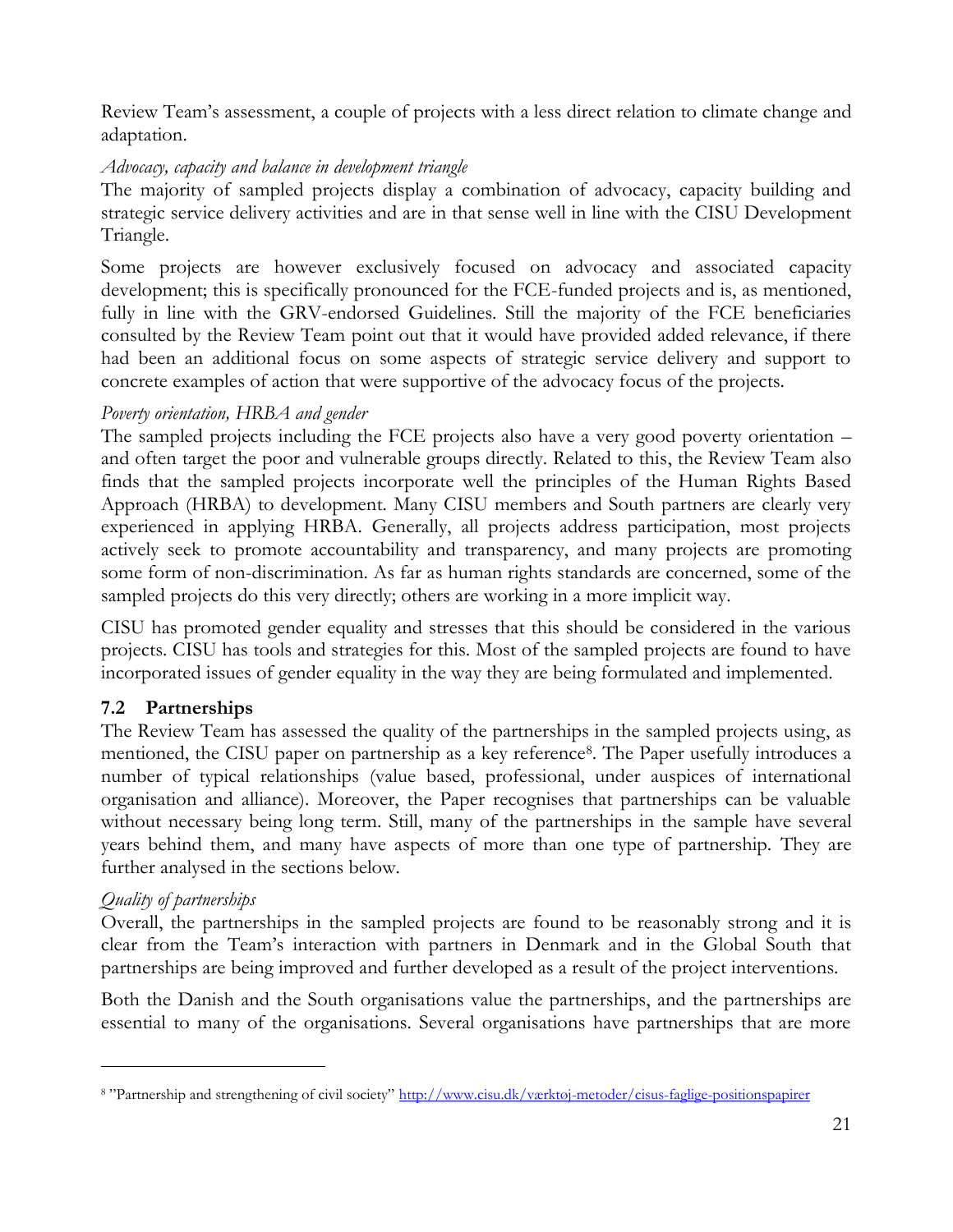than the projects funded by CISU and where interaction among partners is happening outside the CISU-funded projects. Moreover, the partnerships are relatively equal and mutual in nature, with both partners contributing and benefitting. As a case in point, most of the projects have been developed in a joint process between the Danish partner and the partner(s) in South. While, ideas often come from South partners, who are also the key implementers of the projects, both partners tend to have strong ownership of the projects. The Danish partner often provides technical support and support in management, organisational development and strategy development.

But the picture is also mixed with some of the smaller partners in the South tending to look solely to their Danish partners for funding and support, but also with a situation where the Danish partner's input is so limited that mutual benefits can be difficult to achieve. Several examples exist, where the input of the Danish partner would have been valuable but where funding for this has not been included in the application.

The Review Team has noted large differences between projects in terms of what has been accepted as Danish (or Northern) input into the partnership. Within the FCE, some of the projects channelled through international NGOs use beyond 50% of funds to finance internal staff and TA, while others have only limited funds available for own participation. Such differences cannot be explained solely by different needs of the projects, and calls for better calibration in the grant assessment system. The Review Team finds that it should be considered to further accept, in applications, additional funding going to Danish partners, as long as this is well argued and based on a strong technical/strategic input.

The Review team generally finds that partnership are strongest when they are either professional or value-based partnerships (sometimes a combination) – and in those cases where fewer organisations are involved.

Weaker partnerships seem, by implication, to be found in relation to project collaborations involving many organisations and/or many countries – often incorporating several existing networks. Still, such partnerships are nonetheless important as they can have substantial outreach and influence once they are up and running as the projects with the *Danish Non-Communicable Diseases (NCD) Alliance/ Danish Cancer Society* indicate. The challenge is to set up such networks in a way that minimises transaction and coordination costs. Accordingly, the CISU guidance given on partnerships could be further developed so as to better capture the increasing amount of work within such multi-actor and multi-country networks undertaken by a range of the CISU applicants – not least under the FCE.

Some of the partnerships also seem to demand a clearer description of division of roles. This applies to both CSF and FCE projects. In some cases, little is provided in the applications in terms of future development of partnership, future sustainability and possible exit of the partnership as well as how monitoring of the partnership development will be undertaken.

Related to this, some of the partnerships established under the auspices of an international organisation face challenges in the sense that the role of the Danish partner in some cases is taken over and dominated by other offices within the international alliance – typically the country office in the Global South. Here it is important to find the right balance between the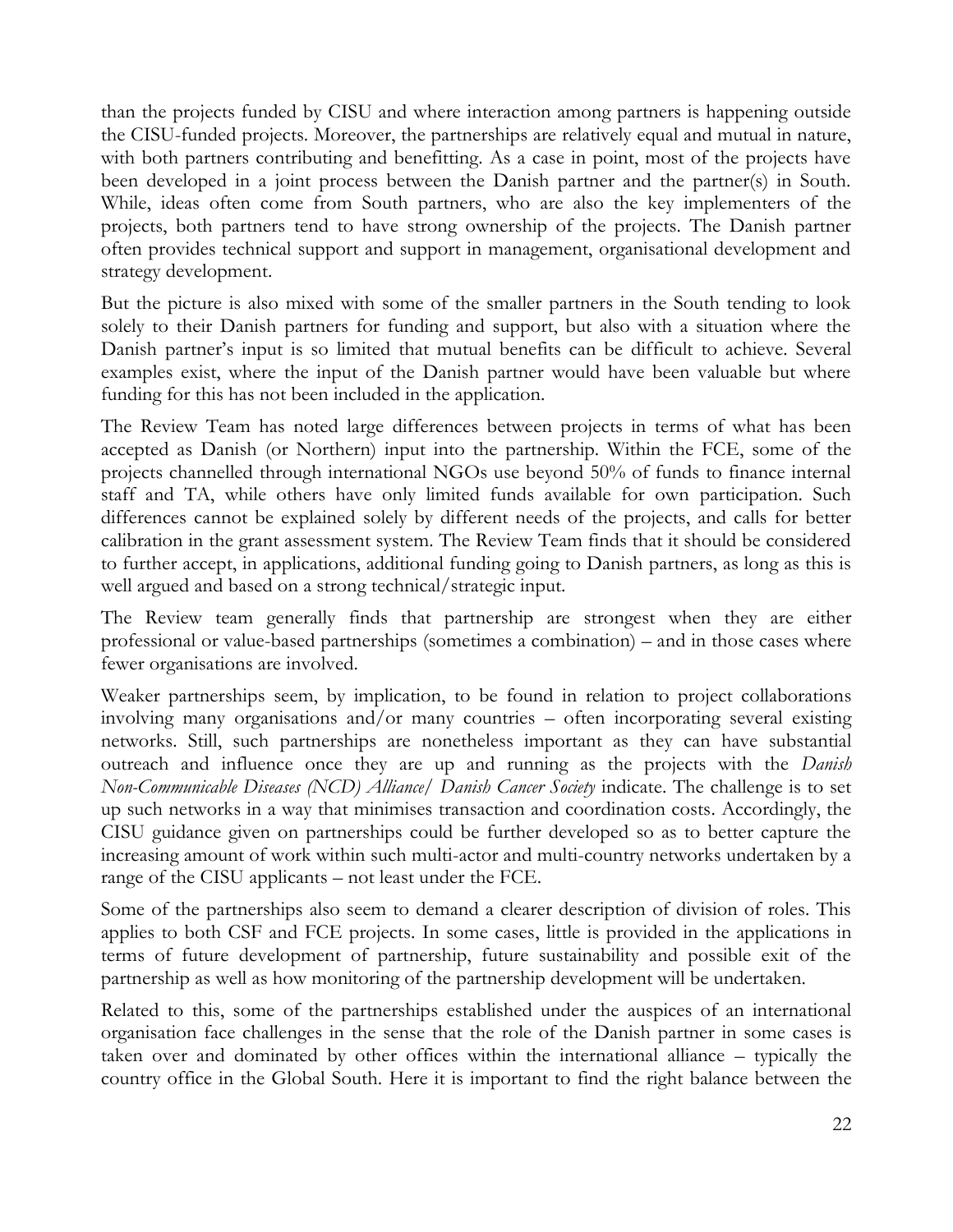control role exercised by the country office of the Danish/ international CSO and the autonomy given to the local partners to *de facto* lead implementation.

#### *Approaches to capacity development*

Different approaches to capacity development are applied in the projects, but traditional trainings and seminars appear to be the default activity – often delivered by local consultants. Opportunities exist however, in the assessment of the Review Team, to further include other approaches such peer-to-peer learning, twinning and coaching with more focus on organisational and contextual issues.

#### *Partnership guidance and new developments*

The CISU guidance on partnerships is considered useful. The format for partnership agreements is also relevant but only a limited number of the partners in the sampled projects make use of such agreements. Instead they sign Memoranda of Understanding for the implementation of specific projects. The partnership relation is rarely treated in detail in such MoU.

Moreover, the nature of partnerships is clearly changing from a traditional bilateral relation between a Danish organisation and a partner in the Global South to multi-actor and multicountry partnerships. These new types of partnership have significant potential but demand, in the view of the Review Team, additional inputs and guidance from CISU.

#### **7.3 Effectiveness**

The sampled projects are more or less on target in terms of implementation, although quite a few have experienced delays. Where major delays have been observed by the Team, these are typically due to changes in the context far outside the direct control of the project partners (e.g. political instability). In such cases CISU has granted the necessary no-cost extension.

Most projects are assessed to be reasonably effective and likely to achieve a number, but not all, of their intended results at outcome level. The most complex projects with activities in many countries and at multiple levels are assessed to be least effective as they have seen significant delays in getting proper implementation agreements in place, with difficult division of roles and deliveries, and with large transaction costs for managing the complexity. Leaving out the most complex projects, the rest of the projects are assessed to be reasonably effective, including projects with one-to-one partner relations as well as network-based projects where roles are clear and complexity is limited.

The sampled projects are contributing to developing capacities of South partner organisations either through direct South partner capacity building or through capacity building of other South organisations. The projects contribute in that sense to a diverse, networked and strengthened civil society locally, nationally or regionally as foreseen in the Danish Civil Society Policy. In some projects it is formulated as a direct objective in others it is addressed indirectly.

The results at outcome level take many different shapes. Some relate to improved service delivery or improved social accountability. Others relate to economic empowerment and improved livelihoods. The various objectives are, in line with the thinking behind the Development Triangle, often interrelated and several of them are present at the same time.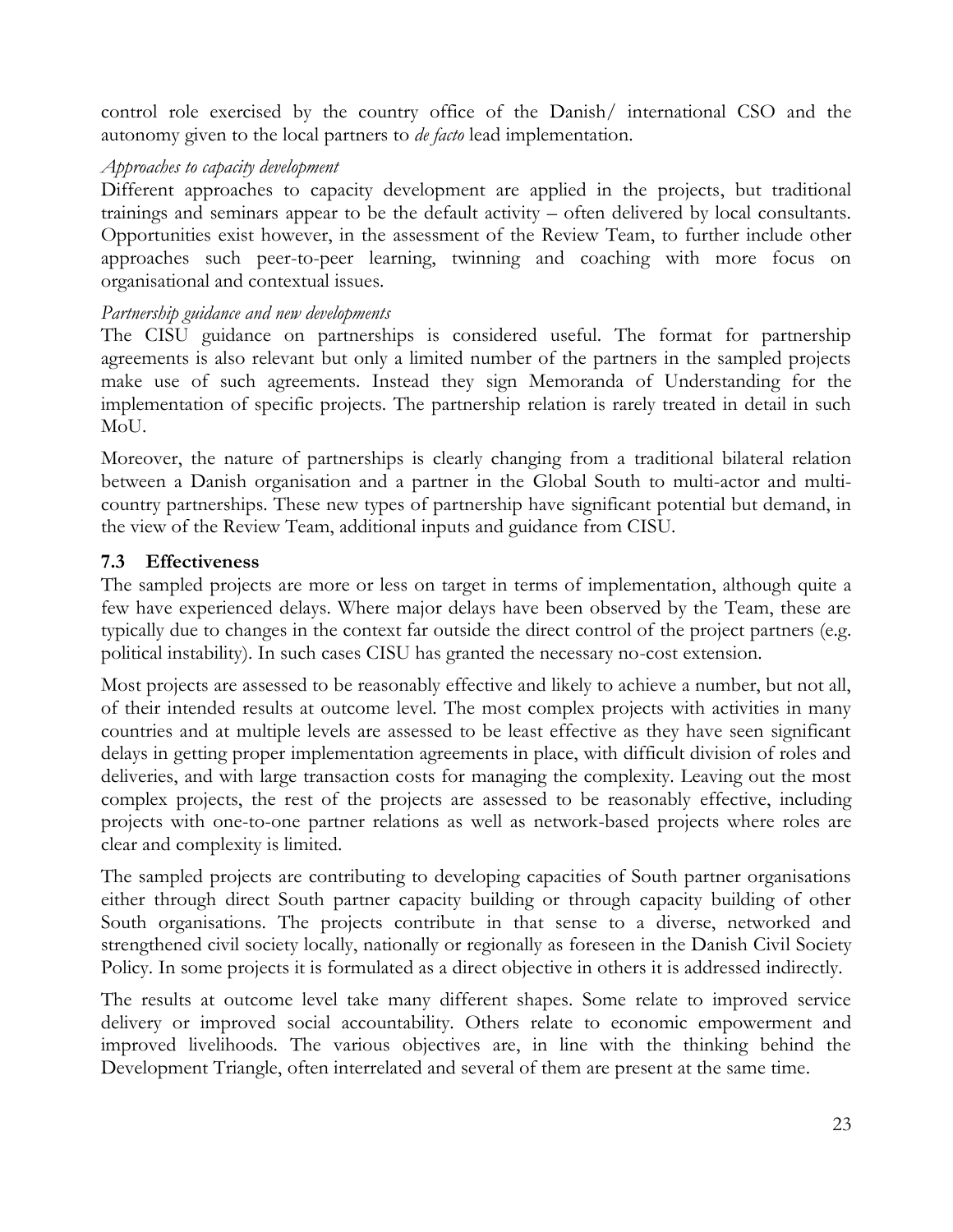The four sampled FCE projects are assessed as contributing towards improved advocacy for climate adaptation and mitigation, this includes their input to the climate negotiation processes and their participation in COP21 with reportedly good outreach and opportunities to influence the various climate adaptation and mitigation related processes. In short, the projects seem to have enabled a broad participation from and networking between national/regional and international NGOs related to international negotiations. Opportunities for impacting positively on poor people in relation to adaptation and mitigation are also being pursued through the projects. It is however too early to make a firm assessment whether the projects contribute positively to this outcome.

Most of the projects in the sample struggle with the fact that advocacy and capacity development are long term endeavours while CISU projects are not. In fact many of the projects in the sample have duration of two to three years whereas change may require at least five years of sustained interventions. It should be considered to define projects within longer time frames and for CISU to provide the right conditions and incentives for having longer-term or phased projects constituting a larger share of the portfolio. This is further discussed in the section below.

Some of the FCE projects are by design, and in keeping with the FCE mandate and guidelines, very complex in terms of number of partners, countries and institutional levels involved. As already pointed out, partner relations are not always clear in such cases. This may well have a negative bearing on the effectiveness of such projects.

#### **7.4 Sustainability**

CISU has worked actively on promoting sustainability in development projects evidenced by the fact that the very first CISU position paper, released back in 2010, addressed this issue. The paper usefully outlines CISU's definition of the issue ("advantages and effects which continue after the activity has ended") and stresses that development must have a long-term perspective. The 2010 paper therefore launched the so-called phased project approach in which "experienced applicants" were encouraged to divide projects into phases.

#### *Organisational sustainability*

By design, CISU projects contribute well to sustainability in the sense that they seek to develop the capacity of already existing local organisations and networks for them to promote more permanent change in their respective countries – often with the South partner in the driving seat. As a case in point the partnership between the *Confederation of Danish Industries* and *Kenya Association of Manufacturers* (KAM) is largely implemented by KAM in association with other relevant local actors. Moreover, the project has led to the creation of local structures and practices that may well continue beyond the period of the specific CISU project.

The sampled projects also show that effective advocacy promoted through legitimate organisations and linked to proven changes on the ground can be very strong factors in creating sustainability.

The short time horizon of the projects, referred to above, has, however, a negative bearing on the sustainability of the results, which is generally rated as medium. As mentioned, CISU had addressed the need for long-term engagements by launching the phased project approach but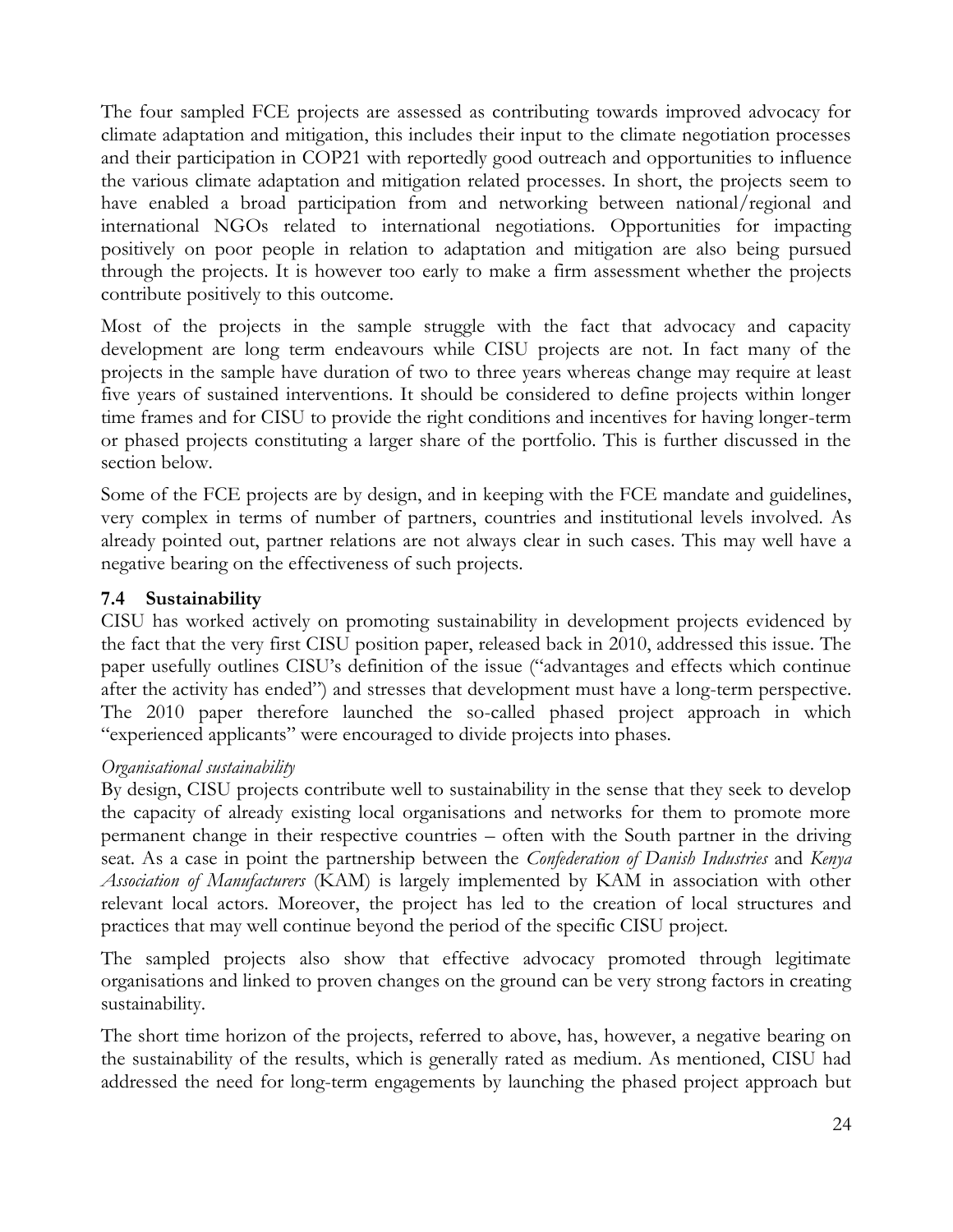very few applicants have applied for this modality. The Team understands that being a phased project in no way gave the organisation any assurance that it would likely get an extension to the first phase, so incentives for applying may have been rather limited. What typically happens instead is that organisations end up applying for a number of projects although this was not necessarily the explicit intention at the outset. While such consecutive projects are based on experience from previous projects, the Review Team considers it worthwhile exploring whether duration of the individual projects could be increased - not only in view of the long term nature of the project objectives (capacity development, advocacy etc.) but also to reduce transaction costs for CISU having to deal with many smaller projects.

#### *Avoiding parallel structures*

The focus on strategic service delivery in the Development Triangle also ensures that there is virtually no – or at least limited – support to the development of competing structures. With a few exceptions, the strategic service delivery activities reviewed by the Team had, as an in-built activity, the intention to engage and demonstrate results to public authorities – e.g. by documenting lessons learned from pilot projects. Still, as evidenced by one Project visited by the Team, partners capable of carrying out strategic service delivery may not necessarily have the necessary skills, network and access to engage relevant authorities in an effective way.

#### *Financial sustainability*

The organisations in the sample have very different levels of dependency on funding coming through the CISU projects. For roughly half of the organisations, typically small ones such as *SAREPTA* working with *Morsoe Third World Association*, CISU funding is playing a major role in their sustainability as organisations. For the remaining part, CISU funding is only central to the implementation of the specific project activities. It is also assessed that many of the activities supported and several of the smaller value-based partnerships are likely to be sustained even without renewed CISU support.

#### **7.5 Recommendations**

The Review Team recommends to:

- Put additional focus on ensuring clarity in applications of partnership relations
- Create conditions and incentives for partners to apply for projects with longer duration.

## <span id="page-26-0"></span>**8 Mobilisation and engagement in Denmark**

While not a primary focus of this Review, the support channelled through CISU also aims to ensure popular anchorage and engagement in development activities in Denmark through communication and information activities carried out by the Danish partners. Project allocations have 2% reserved for such activities – and CISU also has, as mentioned, a dedicated Development Education Fund (outside the scope of this Review).

The CISU secretariat devotes significant attention to development of education and awareness raising. To strengthen members' capacity to communicate, CISU makes several courses and tools available. CISU has further increased its approach through its participation in the EUfunded project, "Reframing the message" implemented from 2013 until 2015. The objective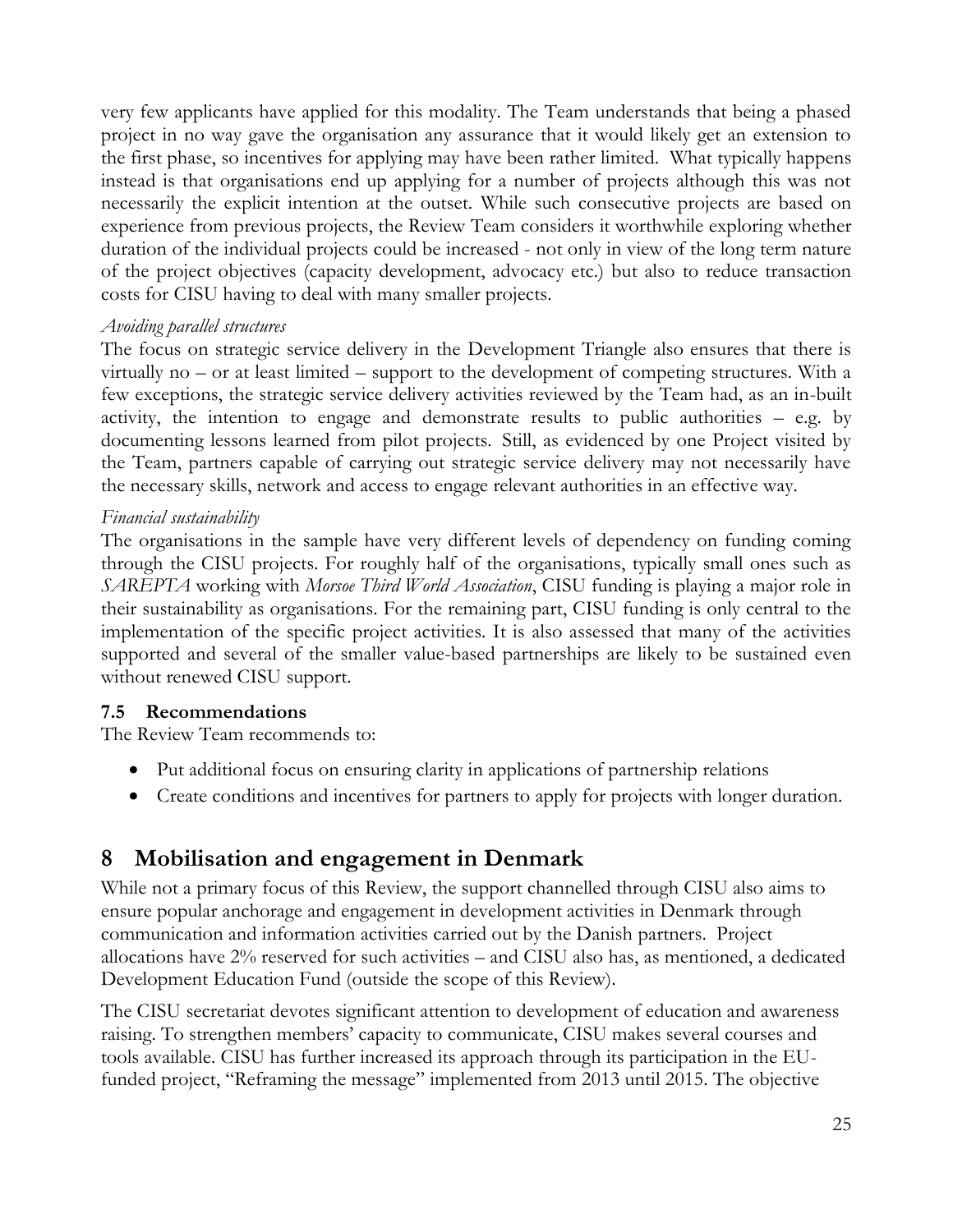was twofold: 1) To promote exchanges of experiences among European peers with a view to promote a more constructive and solutions oriented approach to communication. 2) To provide extensive training on how to carry out high quality development education for Danish organisations.

The Project allowed CISU to boost its supply of courses and workshops. The experience from the project also informed the development of the CISU position paper: "Roles of Danish development organisations in the North" as well as course materials and a toolbox that is available online.

In its annual reporting to the MoFA, CISU informs that communication activities carried out by Danish partners are typically project-related and often targeted at their own members/ constituencies. Media used typically include e-mails, homepages and various social media, notably *Facebook*. Several have also worked together with the *World's Best News* campaign. 67 member organisations participated in the course of 2014.

This general picture is confirmed by the Danish organisations consulted by the Review Team with the addition that the Team has been particularly impressed by the efforts made by small, volunteer-based organisations to communicate and engage their local communities. Small organisations like *Morsoe Third World Association*, *Friends of Karagwe* and *Moyo Kwa Moyo* have all launched a wide range of communication and awareness activities targeting high schools, boarding schools, Lions Clubs, farmer schools etc. Some of the organisations consulted (*Seniors Without Borders*, DMCDD) have also involved South Partners in their information work – e.g. by inviting their South partners to come to Denmark and take part in visits, general assemblies etc.

Generally speaking, the Review Team finds that CISU has managed to strengthen this area during the review Period – in no small part due to its participation in the EU-project. CISU cannot, however, be expected to maintain this level in the future, given the end of the project and the general reduction in budgets.

# <span id="page-27-0"></span>**9 Conclusion**

CISU performs well in delivering results under its agreement with the MoFA. The organisation is sound, its procedures are clear and well-documented and its staff highly experienced and committed. This is a very sound basis for delivering results. The fact that CISU has been able to successfully manage a number of calls under the FCE is a testimony to this capacity. The Review Team is also confident that CISU has capacity to successfully manage the new Eastern Neighbourhood Civil Society Fund.

Moreover, CISU has an impressive outreach to popular organizations all across Denmark, some very small, some quite experienced. It is to the credit of CISU that this highly diverse group has united around CISU to become better at ensuring popular anchorage and engagement in development activities and to deliver development results in sound partnerships with partners from the Global South.

Clearly, the results of CISU's work cannot be gauged by looking at single projects in isolation.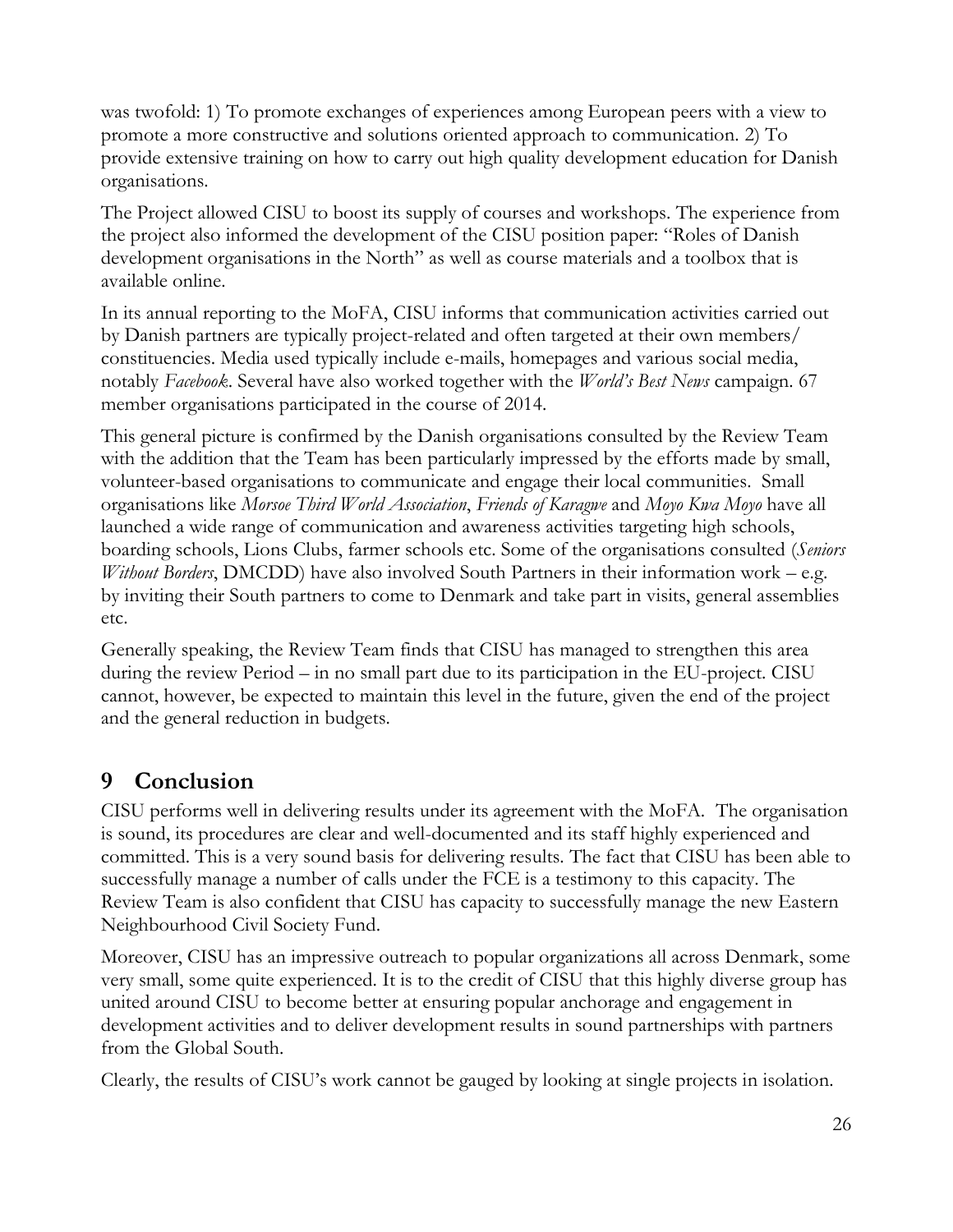Still, the Review has shown that the projects, when analysed individually, perform rather well – especially in terms of relevance and, to some extent, partnerships and effectiveness. This applies to both CSF and FCE projects.

Whereas partnerships under the CSF are typically value-based or professional, the partnerships under the FCE are somewhat different in nature. Framework organisations and to some extent international NGOs are holding a majority of the projects and often the FCE projects are part of a larger programme. This potentially strengthens the impact of the projects, but also complicates monitoring of the Danish support. At times it weakens the Danish participation in the partnerships.

The sampled projects are also achieving a good deal of their intended outcomes but certainly not all. Outcomes related to organisational development and advocacy often require an engagement that goes well beyond the rather short projects. Moreover, most of the FCE projects have been under implementation for less than a year and it is therefore too early to make a firm assessment of results.

Clearly, the Danish partners have also benefitted tremendously from CISU's capacity development services. Lessons learned from the projects are applied directly in the design and implementation and therefore also has an impact on the results in the Global South. This is no small achievement.

CISU has also managed to respond well to the budget cuts imposed by the MoFA. CISU is for example exploring new areas such as resilience, partnering with social movements, collaboration with private sector and socio-economic companies, work with SDG information as well as further collaboration with diaspora organisations. The Review Team finds these areas highly relevant.

The main concern is that CISU is yet struggling to prove the change it contributes to in the Global South. It is a tremendous challenge to communicate to the outside world the change created by several hundred projects spread across more than 50 countries and a very diverse range of sectors and themes. There are, however, ways around some of the challenges, and this Review strongly encourages CISU to test some of these ways to show and communicate that CISU provides value for money. In short, CISU would be well advised to further embrace and promote a results culture.

Despite this reservation, the team considers that the MoFA support should be maintained as the overall balance sheet is positive. The team also considers that the FCE could well continue under the auspices of CISU if future funding is made available. The Review Team notes in this context that the FCE currently provides the only major entry point for Danish CSOs to work on climate and environmental issues in a development context.

Still, if future funding for both FCE and ENCSF are provided to CISU, the MoFA should consider together with CISU whether such support could be better integrated in the existing CSF. Integration could include the development of a joint results framework, joint calls, guidelines etc.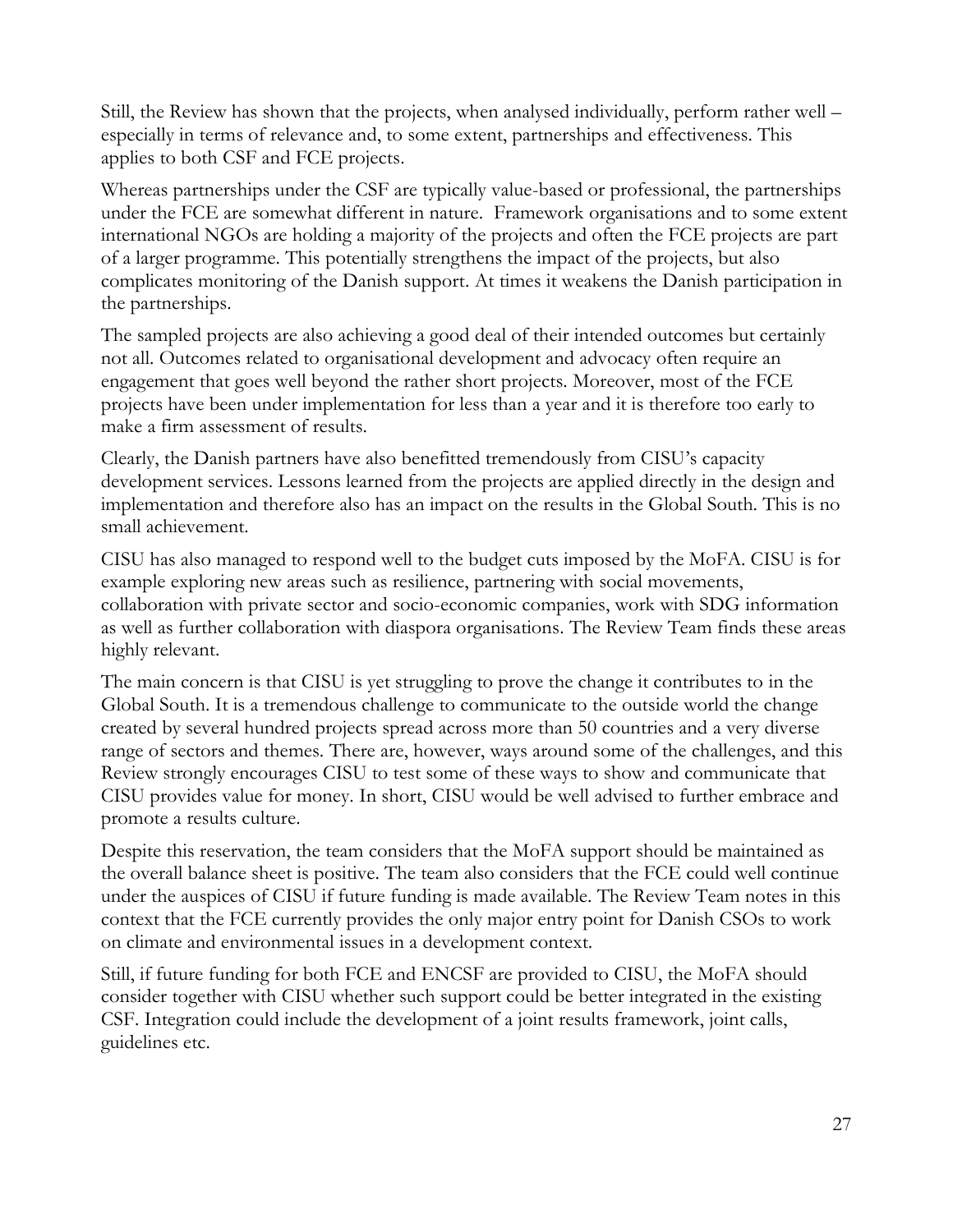# <span id="page-29-0"></span>**10 Process Action Plan**

The below Process Action Plan summarises the recommendations of the Review Team and provides details on timing, responsibility for follow-up and, not least, proposed directions, which are meant to provide inspiration and ideas to CISU and the MoFA.

The recommendations apply to both CSF and FCE unless otherwise indicated.

| Recommendation                                                                                                                                          | Responsible            | Timing   | Proposed directions                                                                                                                                                                                                       |
|---------------------------------------------------------------------------------------------------------------------------------------------------------|------------------------|----------|---------------------------------------------------------------------------------------------------------------------------------------------------------------------------------------------------------------------------|
| 1. Simplify application<br>procedures                                                                                                                   | <b>CISU</b>            | 2016     | Revise formats for project<br>documents/applications in order to avoid<br>duplication of information requested and<br>require less and shorter information to be<br>provided by applicants (applies to all<br>modalities) |
| 2. Strengthen design and<br>practical application of<br>M&E systems in projects                                                                         | <b>CISU</b>            | End 2016 | Further guidance to projects on<br>implementation of monitoring systems for<br>continuous management and for<br>documentation is suggested.                                                                               |
|                                                                                                                                                         |                        |          | Project reporting on level of objective<br>achievement and their contribution to<br>changes on the ground within a simple ToC<br>could be given more emphasis in the CISU<br>guidance.                                    |
|                                                                                                                                                         |                        |          | Concrete follow-up is required for<br>organisations who have committed to make<br>baselines.                                                                                                                              |
| 3. Clarify the status,<br>application and future use<br>of the indicators for FCE<br>projects provided in the<br>2014 agreement between<br>GRV and CISU | GRV and<br><b>CISU</b> | 2016     | Clarify how the indicators can be adjusted<br>and applied, and preferably integrated in the<br>wider CSF monitoring.                                                                                                      |

*Table 10-1 Process Action Plan*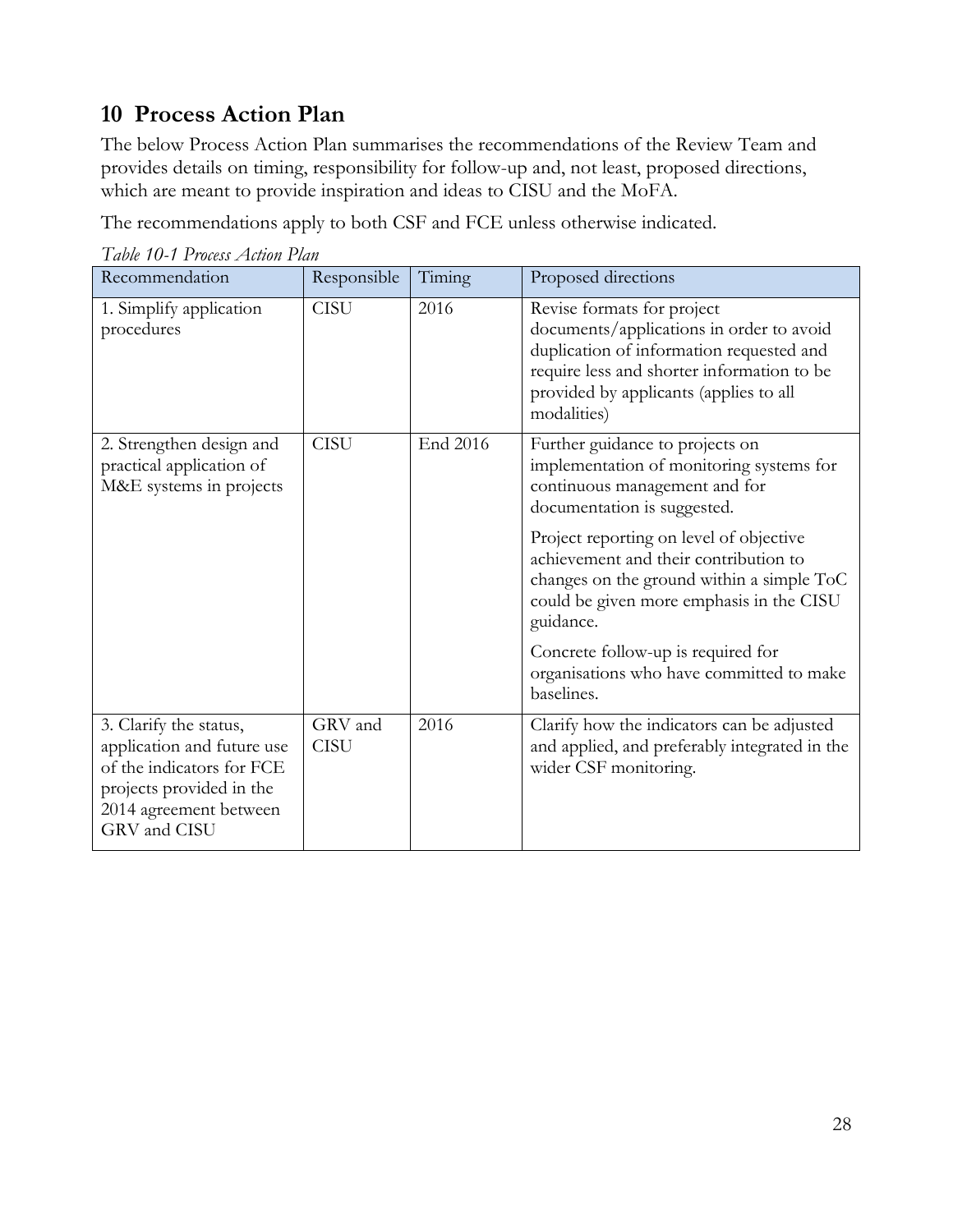| Recommendation                                                                                                                                                               | Responsible | Timing                                                                                       | Proposed directions                                                                                                                                                                                                                                                                                                                                                                                                                                                                                                                                                                                                                                                                                                                                                                                                                                                                                                                                                                                                                                                                   |
|------------------------------------------------------------------------------------------------------------------------------------------------------------------------------|-------------|----------------------------------------------------------------------------------------------|---------------------------------------------------------------------------------------------------------------------------------------------------------------------------------------------------------------------------------------------------------------------------------------------------------------------------------------------------------------------------------------------------------------------------------------------------------------------------------------------------------------------------------------------------------------------------------------------------------------------------------------------------------------------------------------------------------------------------------------------------------------------------------------------------------------------------------------------------------------------------------------------------------------------------------------------------------------------------------------------------------------------------------------------------------------------------------------|
| 4. Strengthen efforts to<br>monitor and document<br>results in the Global South                                                                                              | <b>CISU</b> | To be<br>reflected<br>initially in<br>2015<br>reporting<br>and fully in<br>2016<br>reporting | It is suggested to further develop the CISU<br>outcome matrix so as to give more weight<br>to results in the Global South.<br>It is also suggested to explore how project<br>level data on results achieved can be further<br>utilised in the summarised CISU monitoring<br>and documentation system for results in the<br>Global South (not least outcome challenge<br>no 6.). A recent paper from INTRAC<br>provides useful guidance in that respect <sup>9</sup> . It<br>could be considered to:<br>Summarise results around certain<br>thematic areas - for example in<br>relation to the SDGs.<br>Introduce a system for monitoring<br>the level of objective achievements<br>to get an overview of the rate of<br>success in meeting objectives.<br>Conduct case studies illustrating<br>concrete change<br>The approach would also incorporate<br>CISU's ongoing and planned M&E tools,<br>tracer studies, case studies etc.<br>Finally, a CISU Results Report with<br>aggregated data and case studies could be<br>considered in place of the current two<br>results reports. |
| 5. Revise budget formats                                                                                                                                                     | <b>CISU</b> | 2016                                                                                         | Specify the use of funds by the Danish<br>partner, the regional/local "intermediary"<br>and the partner(s) in the Global South,<br>respectively.                                                                                                                                                                                                                                                                                                                                                                                                                                                                                                                                                                                                                                                                                                                                                                                                                                                                                                                                      |
| 6. Further customise the<br>project financial<br>management, financial risk<br>management, financial<br>monitoring, and anti-<br>corruption standards,<br>tools and packages | <b>CISU</b> | 2016                                                                                         | Develop targeted and better<br>suited/practically tools to better target the<br>differing capacities/needs among the<br>Danish grantees and grant types.                                                                                                                                                                                                                                                                                                                                                                                                                                                                                                                                                                                                                                                                                                                                                                                                                                                                                                                              |

<sup>9</sup> INTRAC M&E Papers 2016: "Summarising Portfolio Change: Results frameworks at organisational level", which recognises these challenges, but also indicates possible ways to address these challenges

 $\overline{a}$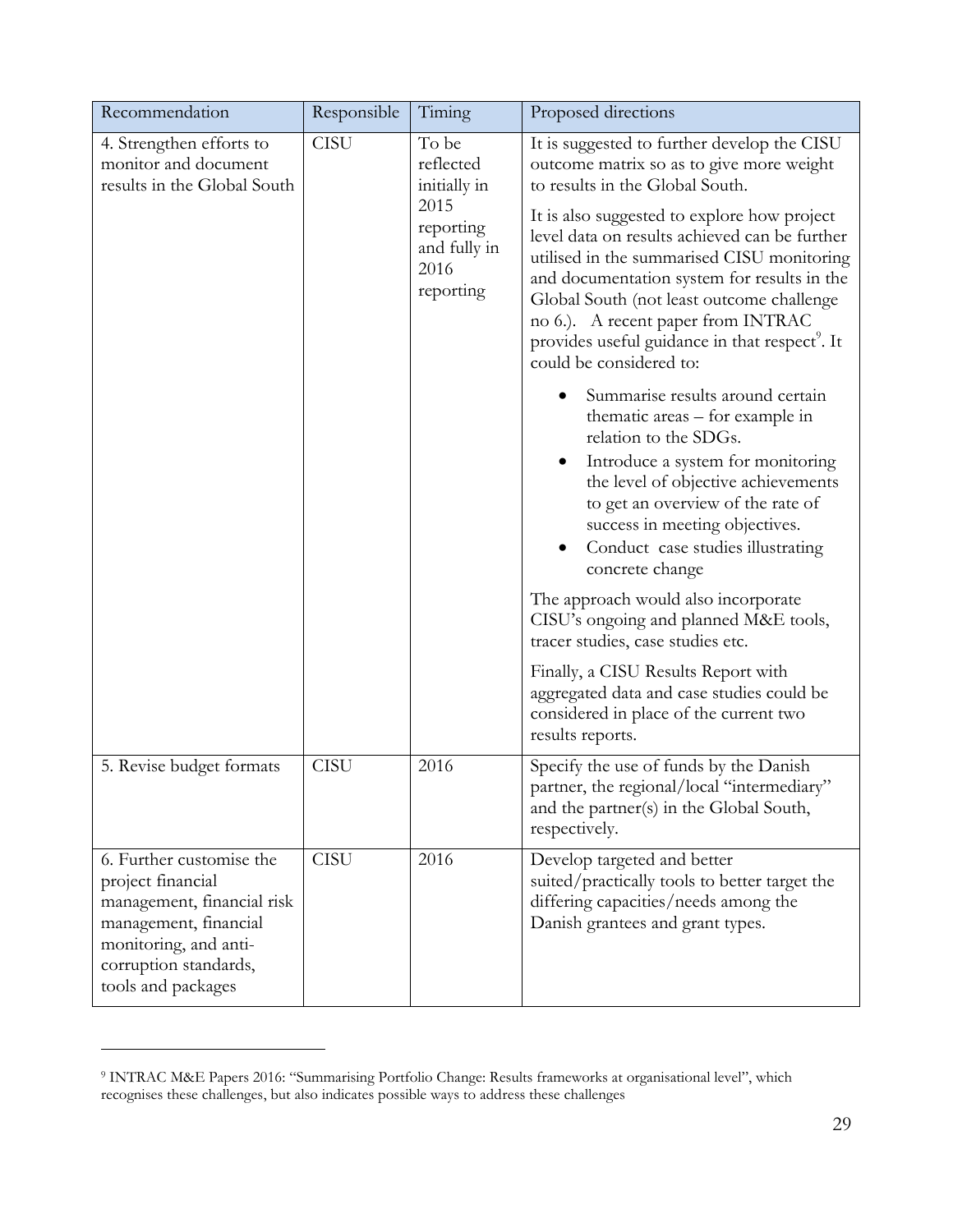| Recommendation                                                                                                                                   | Responsible | Timing | Proposed directions                                                                                                                                                                                                                                                                            |
|--------------------------------------------------------------------------------------------------------------------------------------------------|-------------|--------|------------------------------------------------------------------------------------------------------------------------------------------------------------------------------------------------------------------------------------------------------------------------------------------------|
| 7. Put additional focus on<br>clarity<br>ensuring<br>111<br>applications of partnership<br>relations in the different<br>type of projects funded | <b>CISU</b> | 2016   | Include a clearer description of partner roles<br>and responsibilities in implementation,<br>including a more explicit description of the<br>objectives of the partnership. Likewise, in<br>the applications, partnership development<br>over time could be better described and<br>monitored. |
| 8. Create conditions and<br>incentives for partners to<br>apply for projects with                                                                | <b>CISU</b> | 2016   | CISU Counsellors could be encouraged to<br>advice potential applicants to design longer<br>term projects.                                                                                                                                                                                      |
| longer duration.                                                                                                                                 |             |        | It is also proposed to revise maximum<br>ceilings back to 2015 levels to allow for<br>projects with higher budgets and therefore<br>potentially longer duration                                                                                                                                |
|                                                                                                                                                  |             |        | Finally, long term project approaches could<br>be further promoted with appropriate<br>incentives – and if complementarity to PR<br>modality is clear.                                                                                                                                         |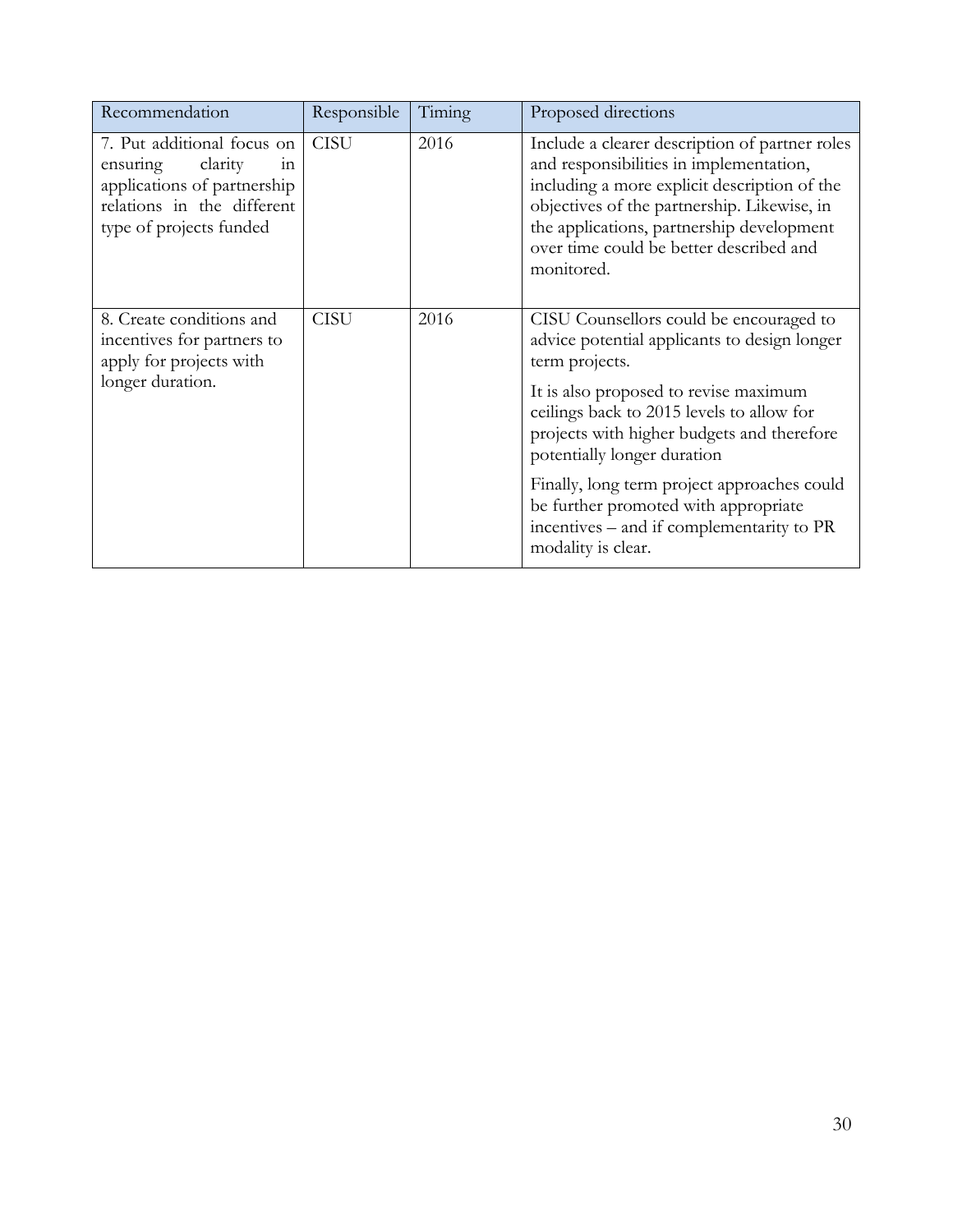## <span id="page-32-0"></span>**Annex 1 Terms of Reference**

#### **Background**

#### *Presentation of the organisation*

Civil Society in Development (CISU) is an association of more than 280 popular organisations in Denmark, all of which are engaged in development cooperation, whether it is their main mission or part of their activities.

CISU works to build the capacity of member organisations through courses, advisory services, dissemination of information, exchange of experiences and networking. CISU also administers the Civil Society Fund, which supports the cooperation between Danish organisations and partners in developing countries. The aim is to provide a funding option that is flexible and adapted to the modus operandi of popular organisations, without compromising the quality of interventions. Within this Fund, CISU may award grants of up to DKK 5 million. Within the Fund it is also possible to apply for another CISU administered modality of civil society support, namely that of major programme grants.

Since 2013 CISU has also administered a dedicated Climate and Environment Fund (CEF). The objective of this particular fund is to engage and involve civil society in international networking and advocacy processes on climate and environment. Unlike the general Civil Society Fund, CISU can through the CEF provide support to organisations with a Framework Agreement with the Danish Ministry of Foreign Affairs (MOFA).

The above services and funds are as a part of Denmark's official development assistance financed by the MOFA, which has also laid down the overall framework for grants. Accordingly, CISU's work is primarily guided by the June 2014 *"Policy for Danish Support to Civil Society*" and other relevant strategies and policies passed by the Danish government and the Folketing (Parliament of Denmark).

In the period 2013-2015, CISU received DKK 150m annually for its professional services and the Civil Society Fund - in addition to funds earmarked for the CEF - DKK 20m in 2013 and a total of DKK 75m for the period 2014-16.

The relations and respective responsibilities between the MOFA and CISU are outlined in a general agreement as well as CISU's rolling plan (current version covering 2015-2018). This agreement provides for CISU to carry out grant management, capacity development and development education. The annual appropriations to CISU are described in the Finance Act (§06.33.01.10).

Independently of the funding from the MOFA, CISU also works together with its members to ensure space and support for their work.

CISU's leadership is constituted by a seven-member board, elected annually at the general assembly. The Board, in turn, appoints the five members of the Assessment Committee, which takes the final decision on applications under both funds. The Management of CISU is entrusted to a secretariat located in Aarhus.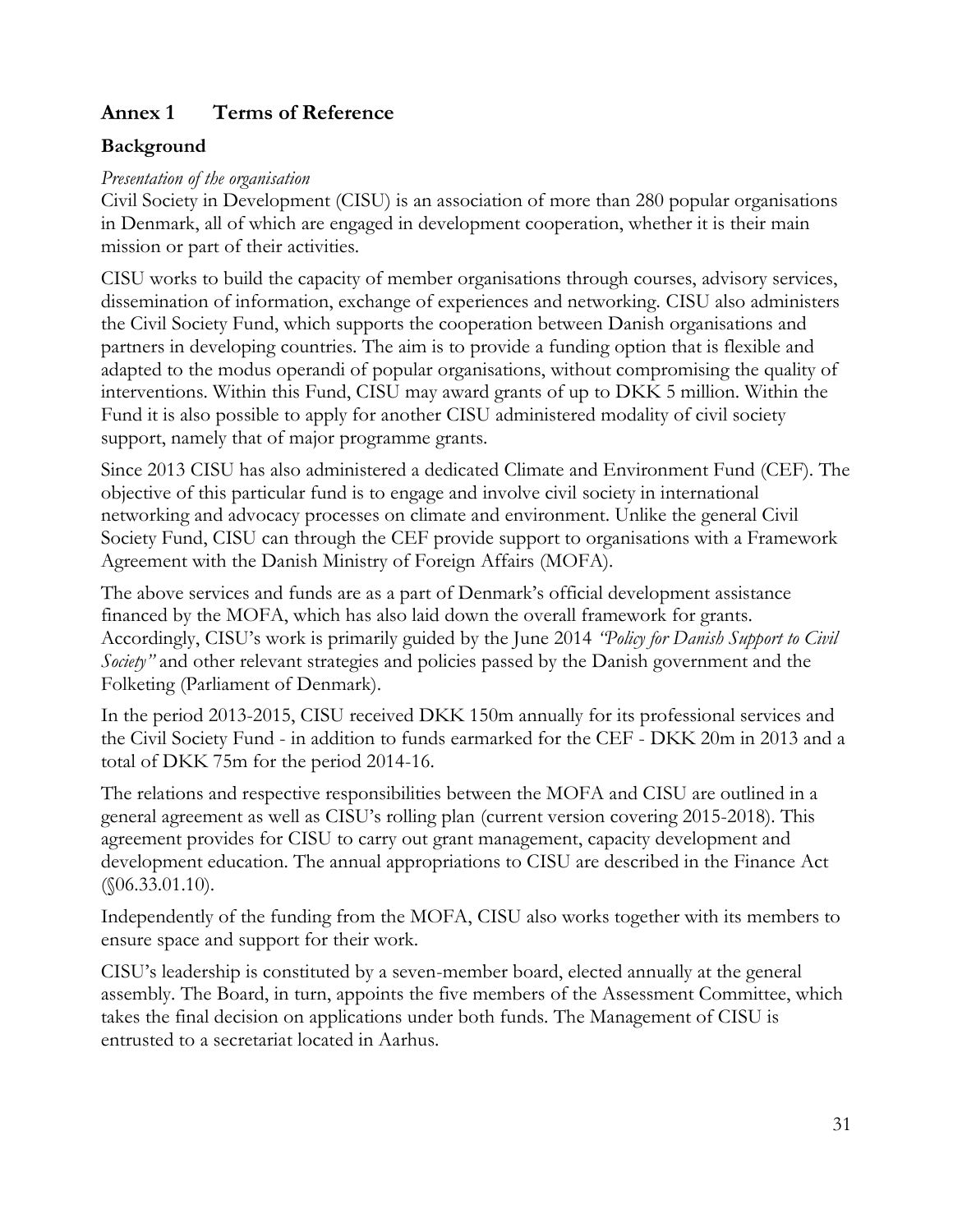#### *Conclusions from previous reviews and capacity assessments*

In 2004 a MOFA commissioned capacity assessment of CISU was carried out along with a review of its core services, advice and training, and its administration of the former pool arrangement ("Mini Pool). The study concluded overall that CISU was an efficient and professional organisation. Based on this, the grant ceiling for applications was increased by the MOFA from DKK 1m to DKK 3m.

In 2008, CISU commissioned an external review of the grant allocation system. The study identified a number of recommendations including the need to improve communication between stakeholders, the introduction of a modified management structure in CISU and modifications to the budgetary process. CISU has subsequently implemented the majority of these recommendations.

In 2009/ 2010 another MOFA commissioned review of CISU was carried out. The Review concluded that CISU had the capacity to handle yet another increase in the maximum grant size – this time from DKK 3m to DKK 5m. This in turn was implemented in 2011. In 2012 the MOFA decided to further optimize the management of its NGO assistance by concluding proper Framework Agreements with a number of organizations that had previously received support through the programme agreements, while the administration of other individual projects was transferred to CISU. CISU's appropriations from the MOFA therefore increased to DKK 150m per year.

An independent evaluation of the implementation of Danish civil society strategy was conducted in 2012. This evaluation also looked into CISU's work and its impact on partners in the South.

CISU was most recently reviewed by Technical Advisory Services in 2012. The Review issued the following main conclusions and recommendations:

- CISU and UM to develop a more simple format for the rolling plan and the yearly reporting.
- The agreement between the MOFA and CISU to include few, meaningful strategic results focusing on the purpose of the MOFA funding of CISU.
- The agreement subsequently not to include too many objectives, but rather leave room for CISU to ensure how results are achieved with annual reporting on achievement of time bound strategic objectives.
- The agreement to include how progress is documented, which methods will be used and criteria for achievements.
- The agreement to include objectives at outcome level and to a necessary degree at output level as described in the CISU proposed outcome mapping.
- Until CISU has completed the development of its outcome mapping system to consider including objectives at output level as e.g. satisfaction with advisory and training services, level of learning achieved, innovation and development of differentiated courses.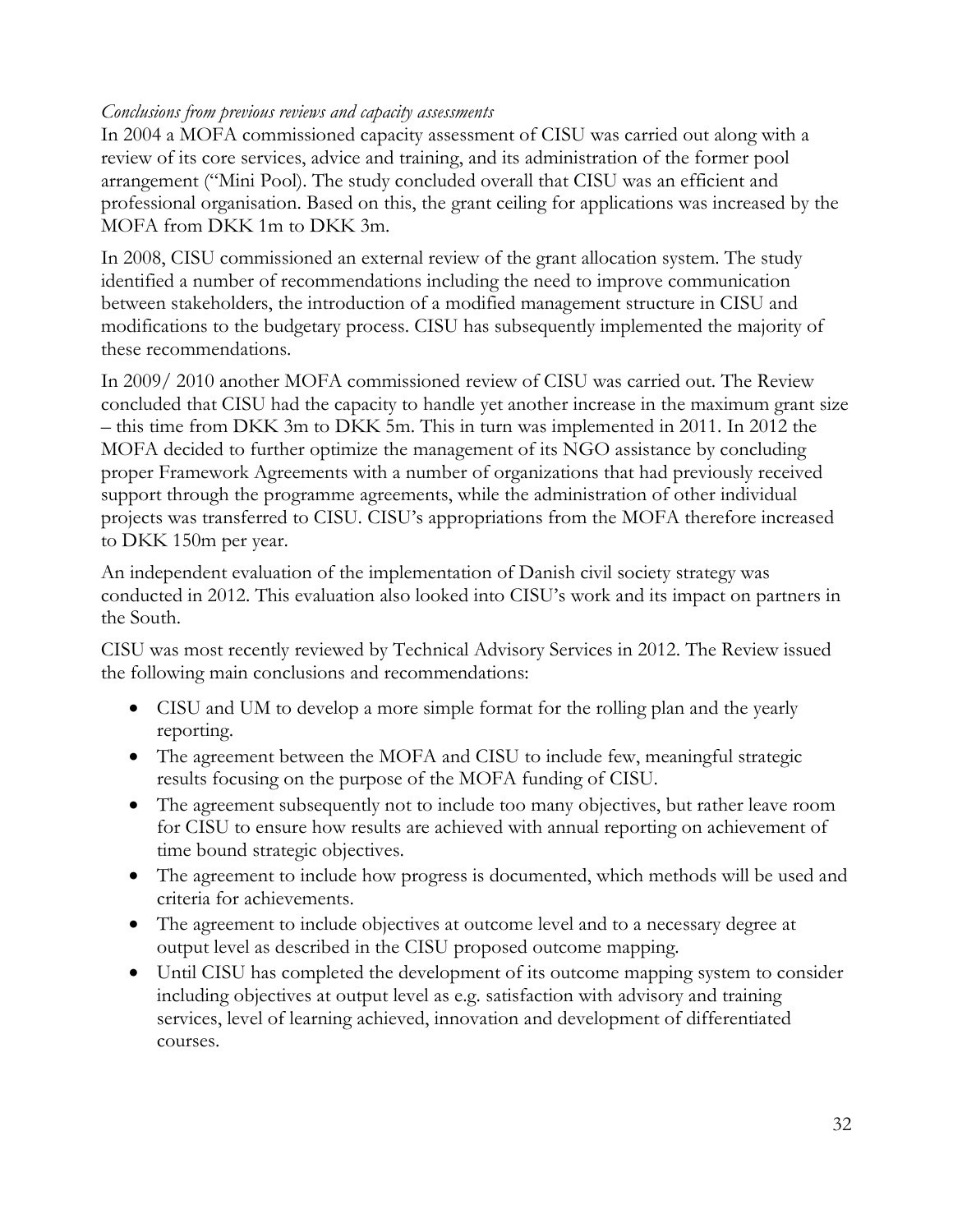Finally, the CEF was appraised by Technical Advisory Services in 2014. The assessment was generally positive but the Appraisal also pointed to the need to strengthen the results framework.

#### **Objective**

The overall objective of the Review is to assess CISU's performance in delivering results under its agreements with the MOFA and to give the MOFA and CISU a comprehensive and up-todate basis for further development of the part of CISU's services that are funded by MOFA to support the objectives of the Danish Civil Society Policy in the most effective way. In addition to CISU's core services (with a focus on grant management and capacity development), the Review will also assess progress under the Climate and Environment Fund and how it fits within the overall CISU framework.

#### **Scope**

#### *Strategic level*

The June 2014 *"Policy for Danish Support to Civil Society"* constitutes the policy framework for the agreement between the MOFA and CISU*.* This policy specifies the aim of support through Danish pooled funding arrangements such as CISU as being twofold; namely partly to ensure popular anchorage and engagement in development activities and partly through its members' engagement with partners from the Global South to deliver development results. In light of these two aims CISU has developed a strategy 2014-17, a Theory of Change and a hierarchy of documents guiding its work towards achieving the two aims of the Civil Society Policy.

The Review will assess to what extent CISU's overall strategy, values and theory of change are relevant and consistent with its agreements with the MOFA and the Danish policy framework including the Policy for Danish Support to Civil Society. This includes assessing CISUs dual role –acting partly as representative and advocate for CSOs, acting partly as fund manager and capacity builder on behalf of the MOFA. The review will also focus on the role played by the Board in setting strategic direction for CISU.

#### *Level of performance - Results in the Global South*

Unlike previous years, this Review will have a special focus on the results generated in the Global South - and therefore mainly the second objective for pooled funding arrangements in the Civil Society Policy - and, in that context, the quality of the partnerships developed between Danish organisations and their partners in the Global South and by assessing the value added of CISU in facilitating such partnerships. The Review will also assess how CISU in that respect applies and promotes the Human Rights Based Approach through its work. The Review will also assess the overall relevance and effectiveness of the projects financed by CISU through both Funds.

Specifically for the Climate and Environment Fund the Review will also seek to establish to what extent the projects financed under CEF as an open pool for funding have a linkage to international policy processes and whether the projects are linked to relevant Danish stakeholders and relevant international policy processes.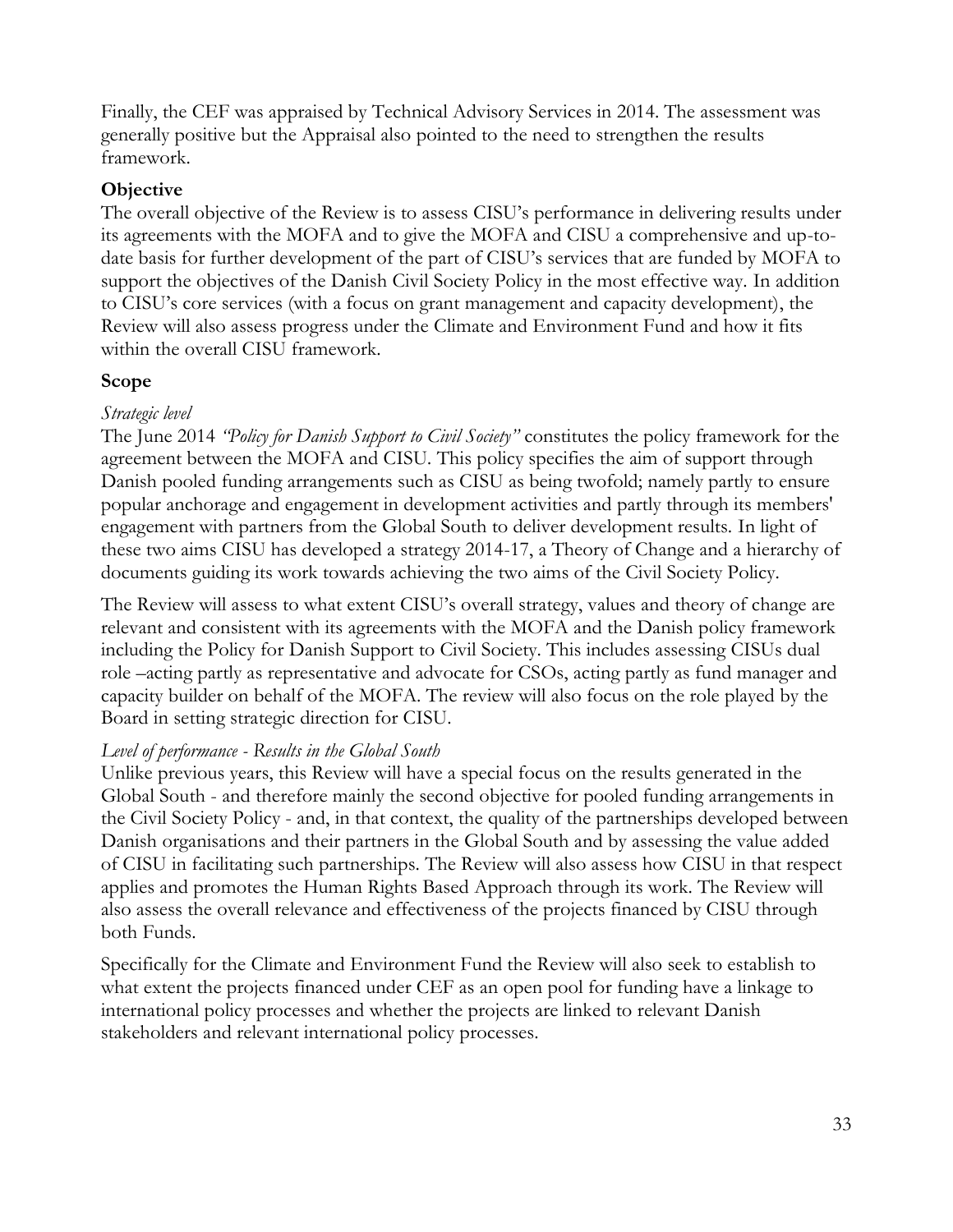#### *Monitoring and Documentation of results*

Following up on previous Reviews, the Review will assess CISU's efforts to establish a solid and reliable system to monitor and document results of its work (including relevant output, outcome and impact indicators). The Review will in that respect assess the work carried out to date with Outcome mappings and Theory of Change and CISU's current efforts to monitor results in the Global South including the use of so-called Tracer Studies, Thematic Reviews and field inspections.

#### *Organisational aspects*

The Review will assess to what extent CISU has the necessary human resources and systems in place to manage the Funds and implement services agreed with the MOFA. This includes assessing whether CISU has the necessary thematic expertise in place to effectively manage the Climate and Environment Fund and how CEF is managed within the organisation and in relation to the broader CISU Fund and services.

The Review will also assess how CISU ensures learning and knowledge management, including learning from assessments, reviews and evaluations of concrete applications and projects. The Review will in that respect also assess how CISU contributes to and its members benefit from participation in Danish and international networks and coordination structures such as Global Focus, the 92 Group, CIVICUS and national and regional networks from the Global South.

#### *Financial management and administrative procedures*

The Review will focus on assessing the adequacy and quality of the financial management and auditing of the projects in the Global South under the general Civil Society Fund and the CEF. This part of the assignment will involve systemic issues as well as financial content issues. This part of the assignment will be coordinated closely with KVA and will rely primarily on a number of samples related to the field visits in Tanzania and Kenya.

The financial monitoring visit by KVA, which will be coordinated with the Review, will focus on systemic issues at CISU while the Review focuses on content issues at CISU.

#### *Capacity development services*

The Review will assess the complementarity and value added of CISU's offer of capacity development services in relation to other domestic actors offering such services including Global Focus. Danish Mission Council Development Department, The Danish Youth Council and the Disabled People's Organisations Denmark. Any overlaps or areas that are currently not covered by these operators should be identified. The Review will not assess CISU's specific approach to capacity development since this was reviewed in depth by TAS in 2012.

#### *Implementation of previous Review and Appraisal recommendations*

The Review will assess CISU's follow-up and implementation of recommendations issued by the 2012 TAS Review and of the 2014 TAS desk appraisal of the CEF.

#### *MOFA-CISU Relations*

Finally the Review will assess the cooperation between CISU and the MOFA including dialogue and reporting practices.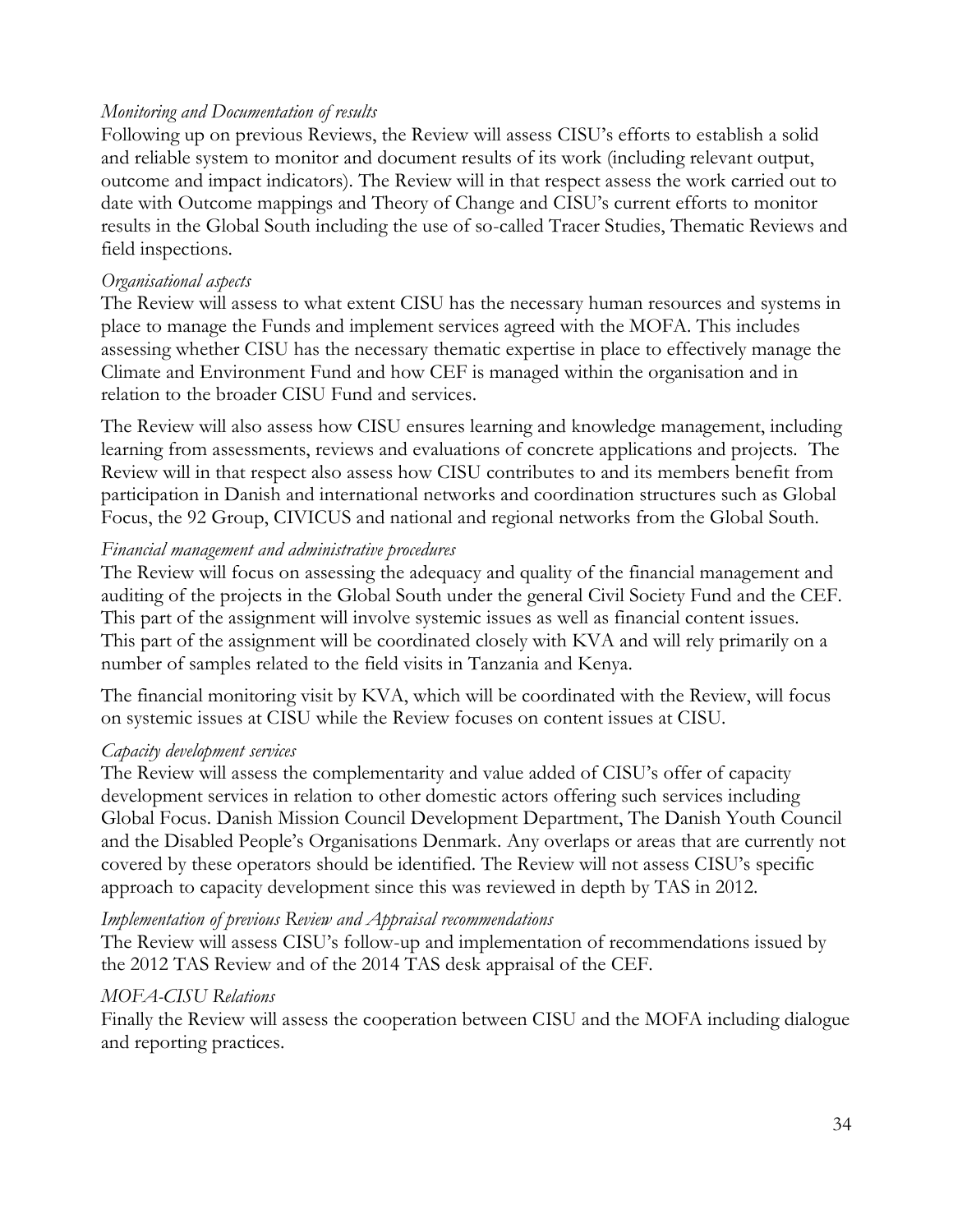It should be noted that adjustments to the scope of work of these TOR can take place based on discussions with HCP, GRV and CISU following the Mission Preparation Note to be prepared by the Review Team.

#### **Methodology**

The Review will consist of document reviews, interviews around Denmark, a mini-workshop in Aarhus to validate initial findings, and two field studies followed by a debriefing meeting to discuss the draft review report.

Since previous Reviews have focussed extensively on the delivery of courses and advisory services this part of the Review will rely primarily on a review of secondary data combined with a number of interviews with key stakeholders in Denmark.

The assessment of partnerships and results in the Global South will be informed by primary data collection through field visits to two countries in the Global South (Tanzania and Kenya) as well as consultations with their Danish partners.

The methodology (including approach to assessing partnerships) will be further fine-tuned in consultation with the selected consultant.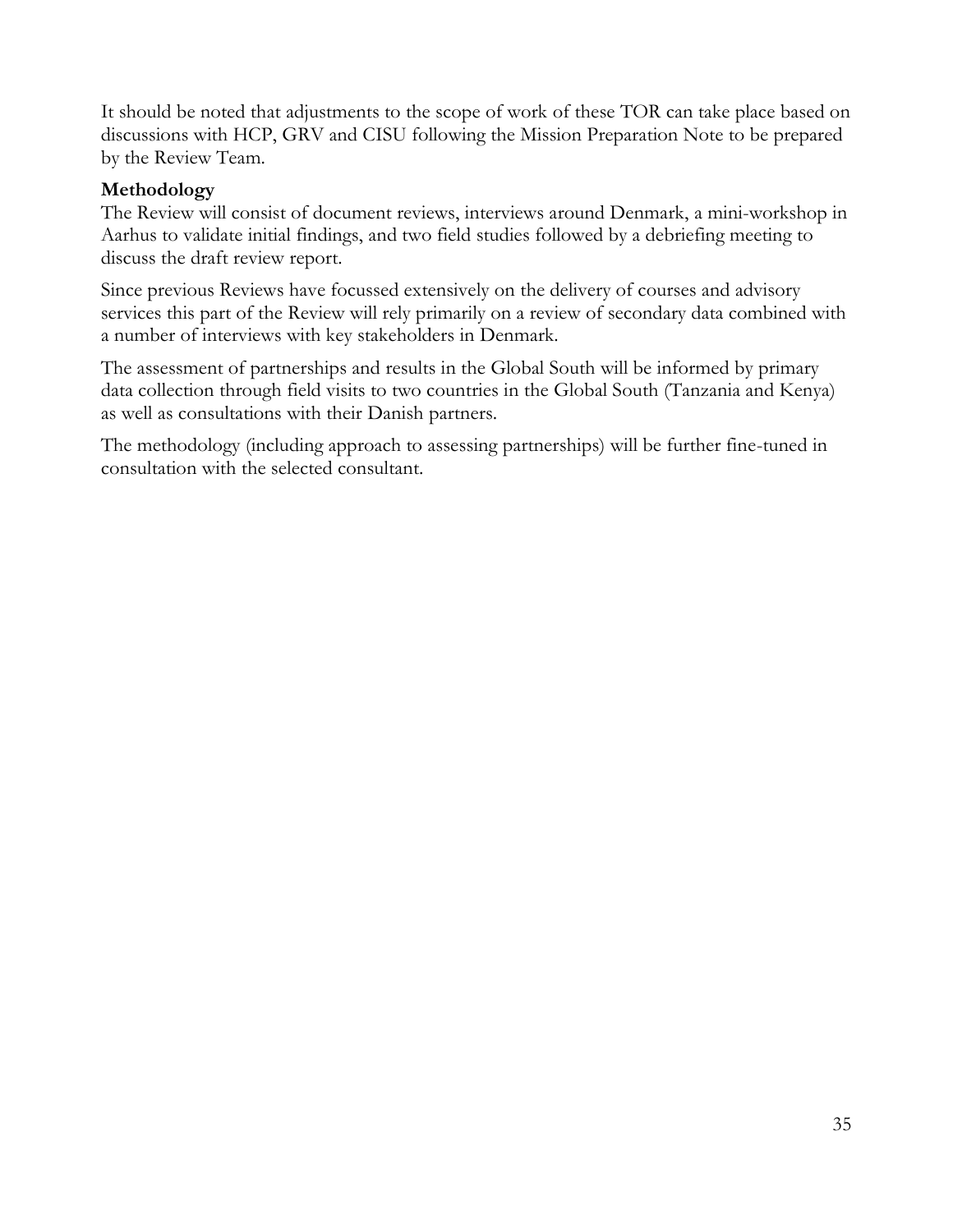#### <span id="page-37-0"></span>**Annex 2 Documentation consulted**

#### **Ministry of Foreign Affairs documents:**

- 1. The right to a better life, Strategy for Denmark's Development Cooperation, May 2012
- 2. Policy for Danish support to Civil Society, June 2014
- 3. A greener world for all, Strategic Framework for Natural Resources, Energy and Climate Change, September 2013
- 4. Danish CSOs and their Pathways to Change: A Learning Synthesis, September 2015
- 5. Evaluation of Danish Support to Civil Society, January 2015

#### **CISU Strategic documents and procedures**

- 6. CISU Strategy 2014-2017- together for global justice
- 7. CISU Vision, Mission, Værdier
- 8. CISU Theory of Change, 2014
- 9. CISU Outcome Matrix, 2015
- 10. CISU PALME Årshjul samt forklaring, 2015
- 11. CISU fortsat på vej også ad nye veje, November 2015
- 12. CISU Vedtægter (opdateret April 2015)
- 13. Procedurer for civil samfundspuljen og puljen for klima og miljø, 2015
- 14. CISU Position Papers

#### **CISU/Ministry of Foreign Affairs reporting, agreements, meetings**

- 15. CISU resultat rapportering 2014, November 2015
- 16. CISU resultat rapportering 2014, Annex 1-6, November 2015
- 17. CISU resultat rapportering 2014, Underbilag 1-19, November 2015
- 18. CISU rulleplan 2016-19, November 2015
- 19. CISU rulleplan 2016-19, Bilag 1-9, November 2015
- 20. CISU rulleplan 2014-2017, incl. Bilag
- 21. CISU rulleplan 2013-2016, incl, Bilag
- 22. Aftale om samarbejde mellem Udenrigsministeriet og Civilsamfund i Udvikling, revideret April 2013
- 23. Dialogmøde CISU-MoFA/HCP referater, Januar 2015
- 24. European Neighbourhood (EUN), Internal Grant Committee Meeting, MoFA, November 2015

#### **CISU overview of applications to Civil Society Fund**

- 25. Oversigt alle ansøgninger 2012
- 26. Oversigt alle ansøgninger 2013
- 27. Oversigt alle ansøgninger 2014
- 28. Oversigt alle ansøgninger 2015
- 29. Overview of applications by fund and modality 2013-2015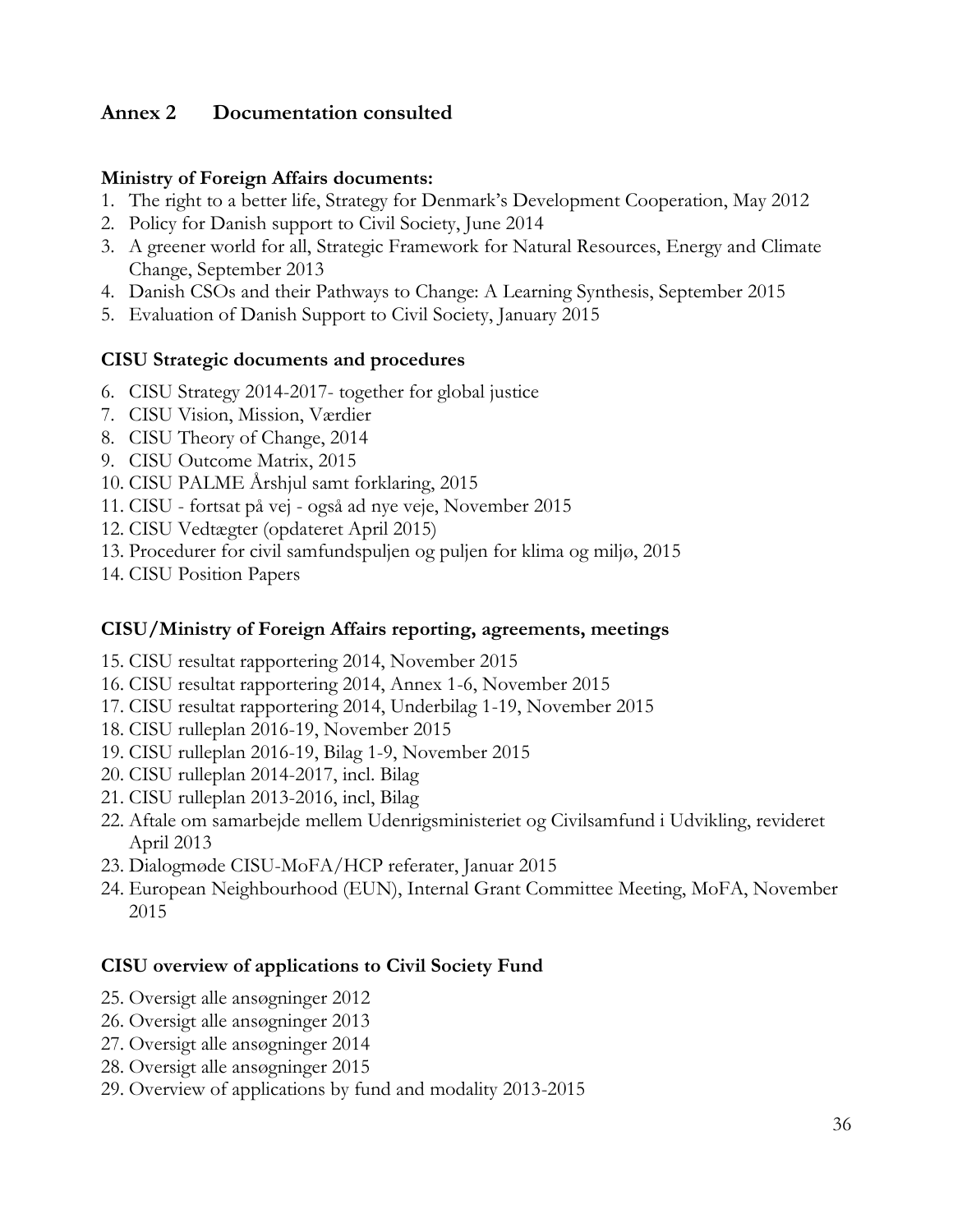#### **Documents re. Fund for Climate and Environment**

- 30. Aftalebrev CISU-UM vedr PKM, 2013
- 31. Aftalebrev CISU-UM vedr. PKM 2014
- 32. Status on the FCE, September 2015
- 33. Bidrag fra fagkonsulent på PKM, skrivelse til UM, Februar 2015
- 34. Ansøgning til PKM fra Sex og Samfund samt bevillingsnotat 2014
- 35. Ansøgning til PKM fra Vedvarende Energy, samt bevillingsnotat 2015
- 36. Ansøgning til PKM fra Afrika Kontakt, samt bevillingsnotat 2015
- 37. Ansøgning til PKM fra IWGIA, samt bevillingsnotat, 2015
- 38. Ansøgning til PKM fra CARE, samt bevillingsnotat, 2015
- 39. Ansøgning til PKM fra IBIS, samt bevillingsnotat, 2015
- 40. Ansøgning til PKM fra Plan Danmark, samt bevillingsnotat, 2015
- 41. Ansøgning til PKM fra WWF, samt bevillingsnotat, 2014
- 42. Ansøgning til PKM fra IBIS, samt bevillingsnotat, 2015
- 43. Oversigt ansøgninger til PKM September runde 2015

#### **CISU - Capacity analysis and appraisals of organisations**

- 44. Danish Forestry Extension (DFE) Capacity assessment and appraisal of draft concept note, June 2014
- 45. Africa Contact Assessment report, December 2009
- 46. Dansk Ornitologisk Forening (DOF) Capacity assessment and appraisal report, June 2014
- 47. International Aid Services (IAS)- Mini Capacity Analysis, February 2011
- 48. International Aid Services (IAS) Capacity assessment and appraisal report, October 2014
- 49. Axis Kapacitetsanalyse, November 2009
- 50. Dansk Folkehjælp (DFH) Kapacitetsanalyse, Juli 2013
- 51. Fagligt Internationalt Centre (FIC) Kapacitetsanalyse, Juni 2013
- 52. Plan Denmark Capacity Assessment, January 2010
- 53. Plan Denmark Capacity Assessment and Appraisal, December 2014
- 54. International Børnesolidaritet Kapacitetsanalyse, February 2014
- 55. Dansk Blindesamfund Internationale Arbejde Kapacitetsanalyse, Juni 2013
- 56. SOS- Children's Villages –Denmark Capacity Assessment, May 2014

#### **CISU- Capacity Development Services**

- 57. Kursus evalueringsrapporter, 2013-2015
- 58. CISU kapacitetsydelser, September 2015
- 59. Kursusdifferentiering, 2015
- 60. Kursusstattisk 1996-2015
- 61. Rådgivninger Statistik 1996-2015

#### **CISU grant processes and meetings**

62. CISU faglig dag møder, referater med bilag 2014

63. CISU faglig dag møder, referater med bilag 2015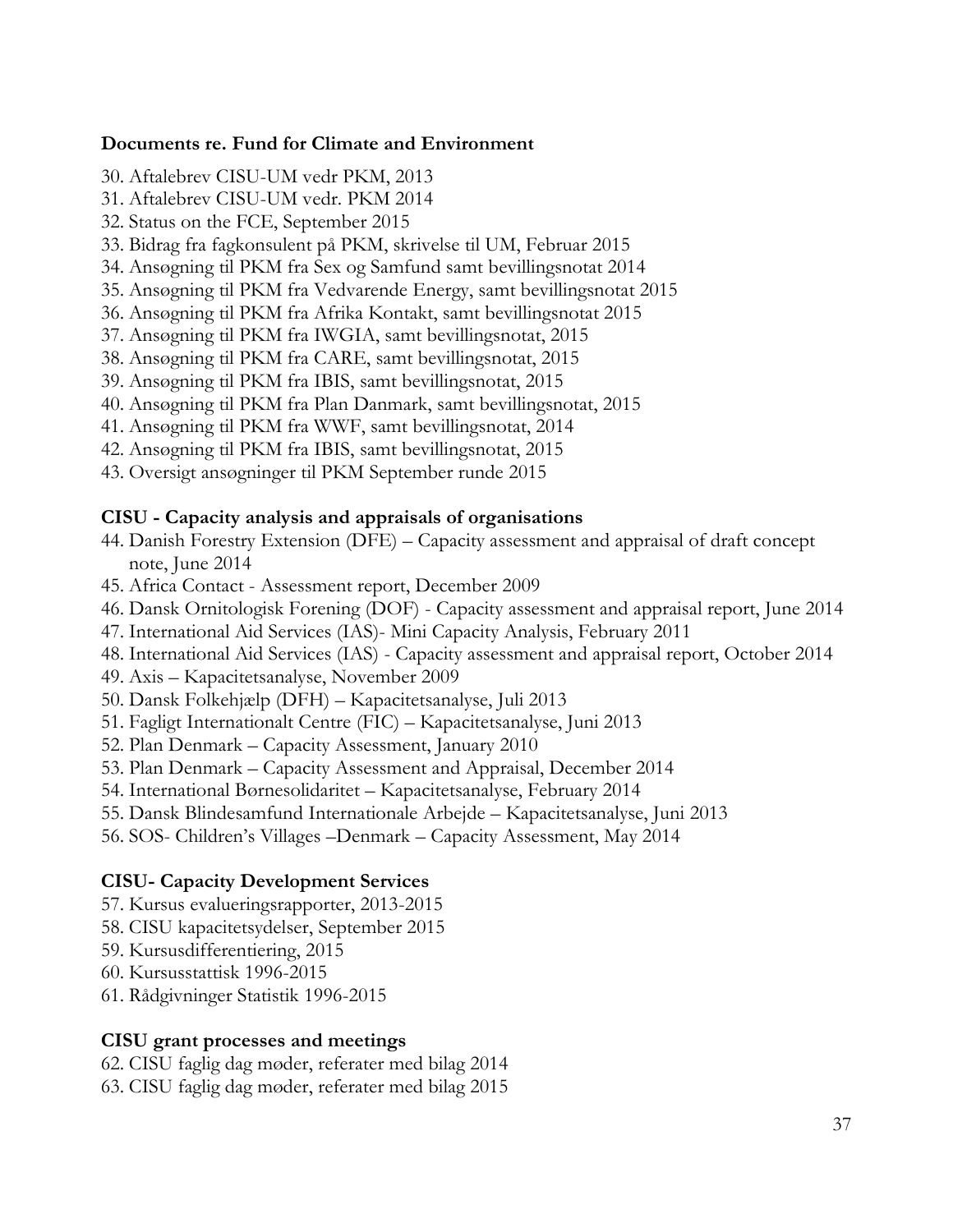- 64. Oversigt over kommunikations og beslutningsgange ift Faglig Dag, 2015
- 65. Rundemøde referater 2013
- 66. Rundemøde referater 2014
- 67. Rundemøde referater 2015
- 68. Programme and grant meetings 2013
- 69. Programme and grant meetings 2014
- 70. Programme and grant meetings 2015
- 71. CISU general forsamling referat 2015
- 72. CISU medlemsundersøgelse 2015

#### **CISU reviews, serviceeftersyn**

- 73. Opfølgende serviceeftersyn på CISUs bevillingssystem, Maj 2014
- 74. Slutrapportering på serviceeftersyn, September 2014
- 75. Indstilling til bestyrelse på serviceeftersyn, September 2014
- 76. Opfølgning på serviceeftersyn, Juni 2014
- 77. CISU review report, Ministry of Foreign Affairs, December 2012

#### **CISU monitoring and learning reports**

- 78. Monitoring visit report Bangladesh incl. annexes, November 2012
- 79. Learning visit report Phillippines, incl. annexes, March 2012
- 80. Thematic learning visit reports Nepal incl. annexes, February 2013
- 81. Thematic visit report, Kenya, January 2015
- 82. Monitoring visit reports Bolivia, March 2014
- 83. Monitoring visit reports Burundi April 2014
- 84. Monitoring visit reports India, February 2013
- 85. Monitoring visit report Kenya, November 2014
- 86. Monitoring visit report Kenya, CARE, October 2015
- 87. Monitoring visit reports Uganda, February 2015
- 88. Monitoring visit reports Uganda, October 2015
- 89. Monitoring visit reports Uganda, Tanzania, November 2014
- 90. Monitoring visit report Vietnam, ADDA, October 2015
- 91. Monitoring visit reports Zimbabwe, November 2013
- 92. Financielt tilsyns rapport FIC, November 2014
- 93. Financielt tilsyns rapport Friluftsrådet, November 2014

#### **Documents related to sampled projects**

- 94. CARE Danmark, Project application, Grant Notes, Reports, 2015
- 95. Dansk Folkehjælp, Project applications, Grant Notes, Reports, 2014-2015
- 96. Dansk Industri, Project applications, Grant Notes, Reports, 2012-2015
- 97. Dansk Missionsråds Udviklingsafdeling (DMRU), Project application, Grant Notes, Reports, 2015
- 98. Dansk Ornitologisk Forening (DOF), Programme application, Grant Notes, Reports, 2014- 2015
- 99. Fagligt Internationalt Center (FIC), Programme application, Grant Notes, Reports, 2013-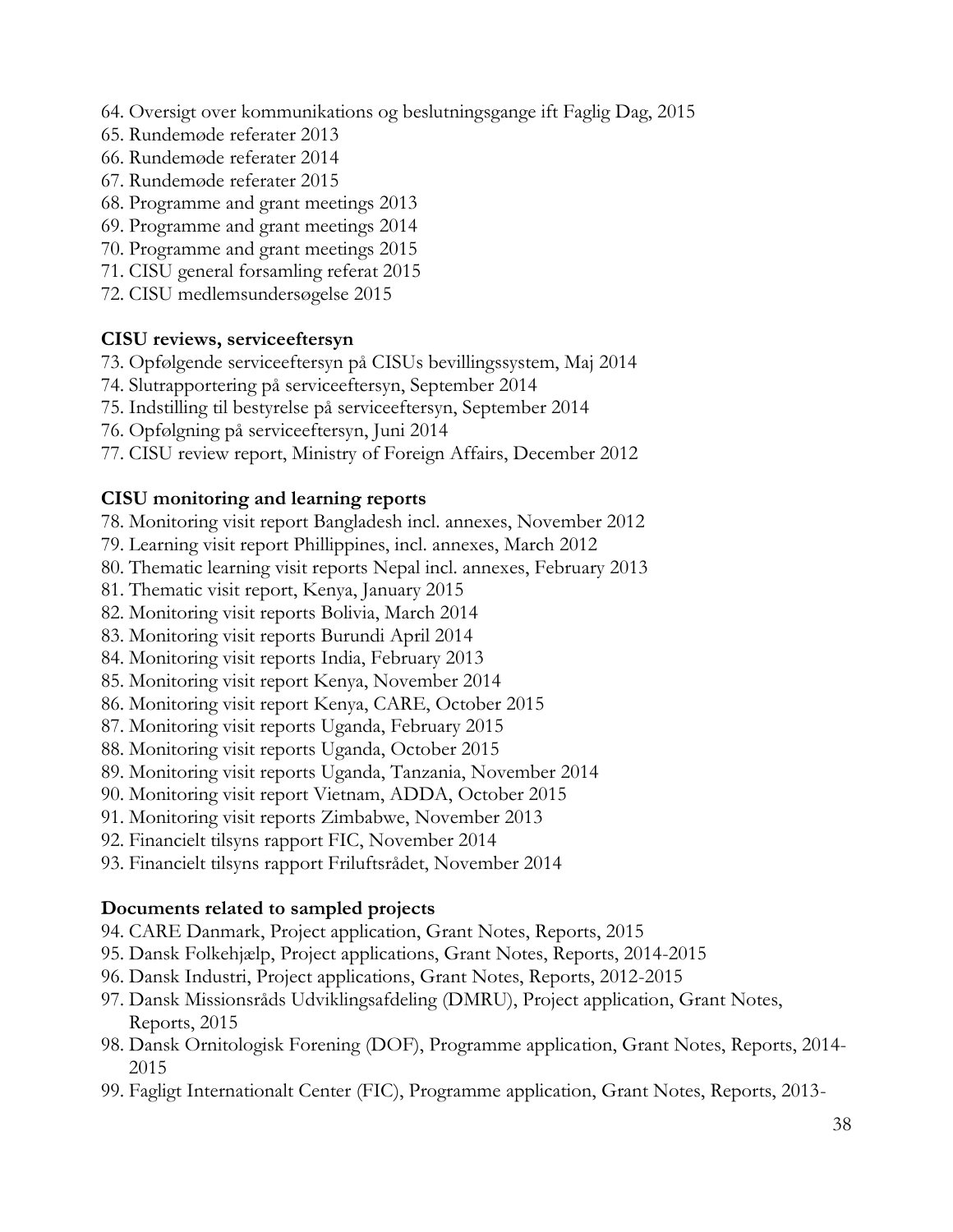2015

- 100. International Aid Services (IAS), Project applications, Grant Notes, Reports, 2013-2015
- 101. IWGIA, Project application, Grant Notes, Reports, 2014-2015
- 102. Karagwes Venner, Project application, Grant Notes, Reports, 2013-2015
- 103. Kræftens Bekæmpelse, Project application, Grant Notes, Reports, 2014-2015
- 104. Morsø Ulandsforening, Project applications, Grant Notes, Reports, 2014-2015
- 105. Moyo Kwa Moyo, Project application, Grant Notes, Reports, 2015
- 106. Plan Danmark, Project applications, Grant Notes, Reports, 2012-2015
- 107. Røde Kors Danmark, Project application, Grant Notes, Reports, 2014-2015
- 108. Seniorer Uden Grænser, Project application, Grant Notes, Reports, 2014-2015
- 109. Tanzibarn, Project application, Grant system notes, Reports, 2014- 2015
- 110. Vedvarende Energi, Project application, Grant system notes, Reports, 2013-2015

#### **Websites and Social media**

Websites, newsletters and social media (mainly *Facebook* and *Twitter*) has been consulted for the majority of the Danish grantees consulted by the Review team – and for a good deal of their partners in the Global South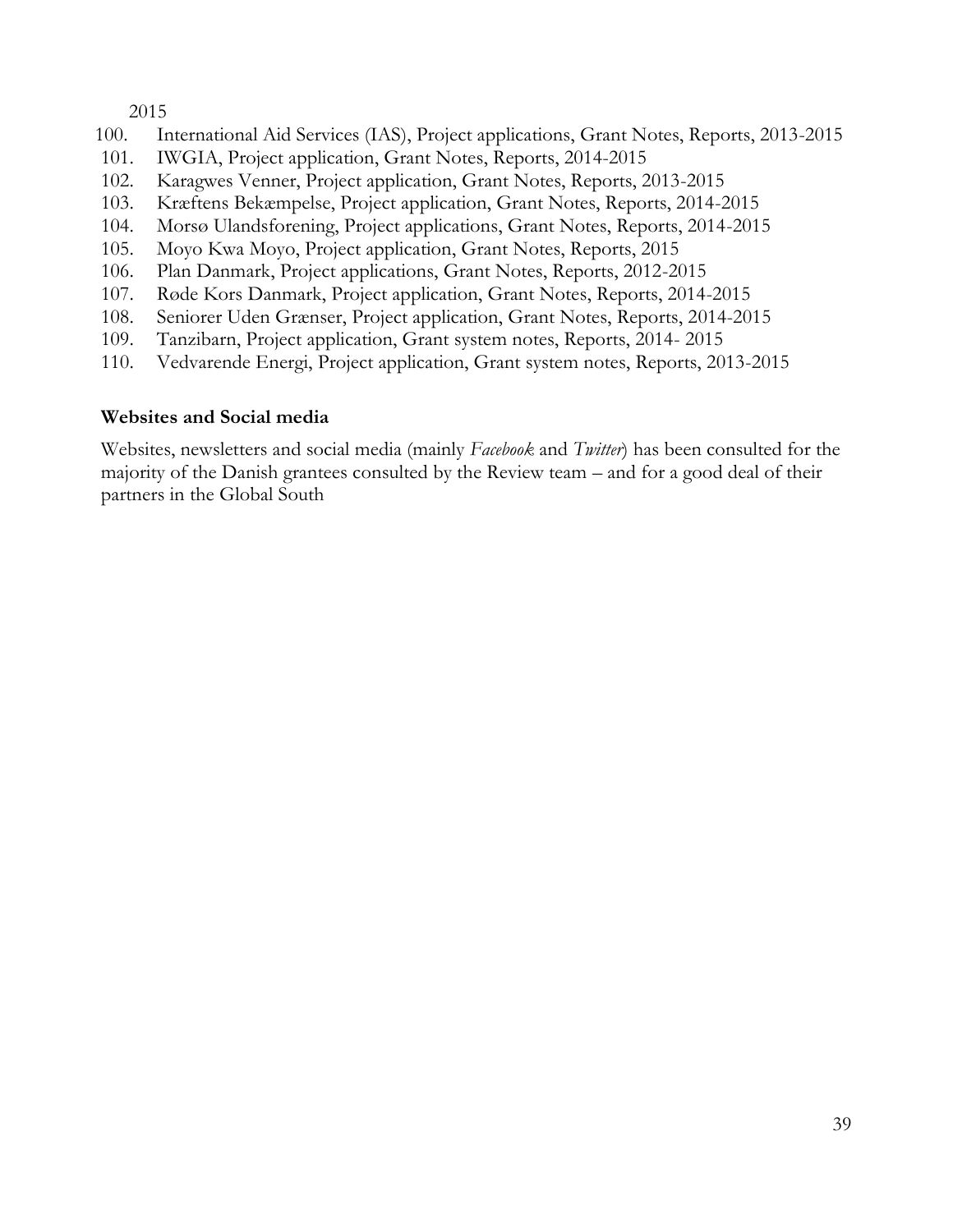#### <span id="page-41-0"></span>**Annex 3 List of people consulted**

#### **In Denmark**

*MoFA - Department for Humanitarian Action, Civil Society and Personnel Assistance (HCP)* Ulla Næsby Tawiah Jens Kåre Rasmussen *MoFA – Department for Green Growth (GRV)* Lars Henrik Worsøe *CISU* Jeef Bech Erik Vithner Lotte Asp Mikkelsen Bolette Kornum Iben Westergaard Rasmussen Maria Molde Troels Hovgaard Maiken Kjær Milthers *Sustainable Energy* Finn Tobiasen Maria Graversen Gunnar Boye Olesen *IWGIA* Kathrin Wessendorf Marianne Jensen *Danish Mission Council Development Department (DMCDD),*  Lars Udsholt Kristine Kaaber Pors *Danish Youth Council* Katrine Christiansen *Disabled People's Organisation Denmark* Gitte Robinson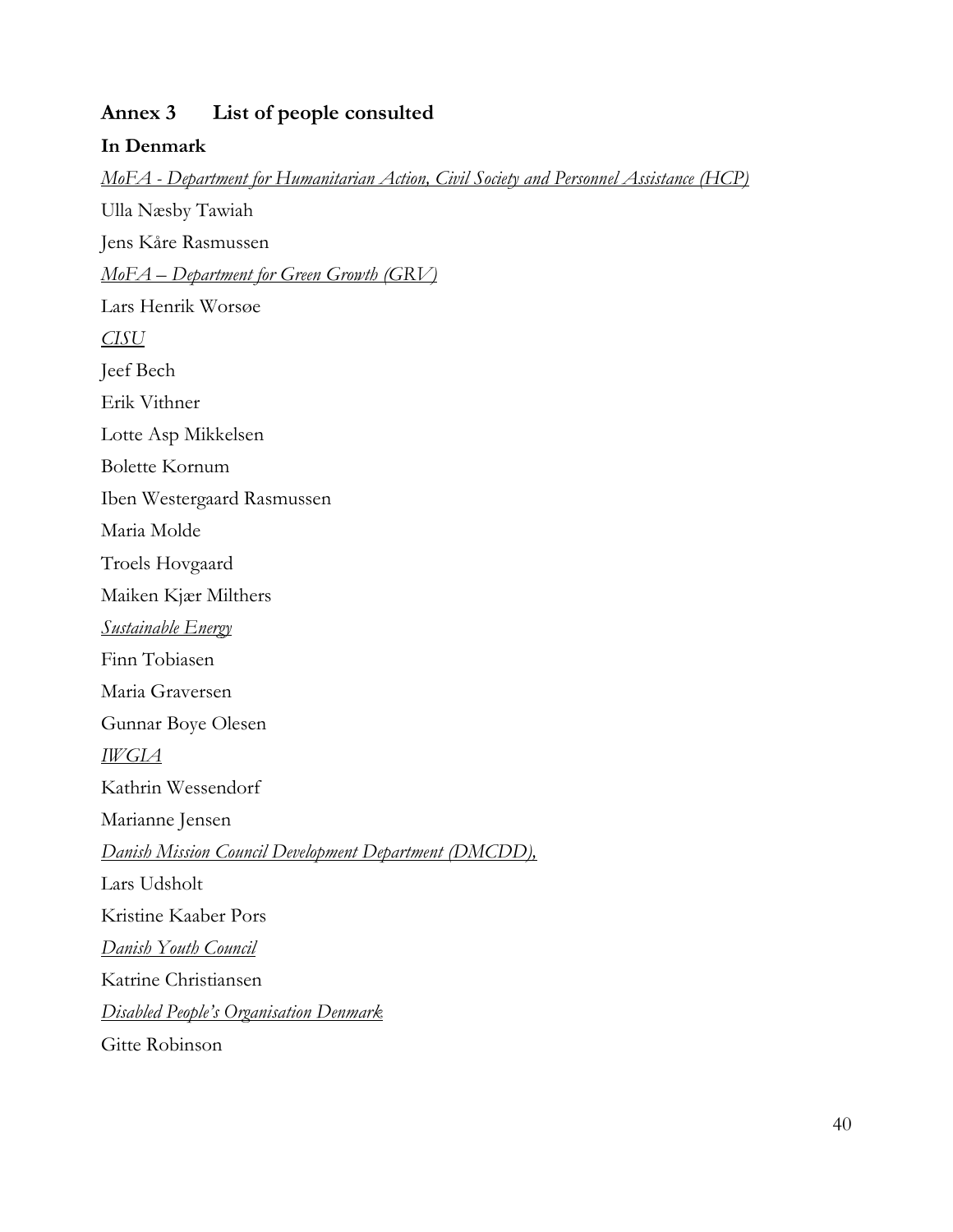*Dansk Ornitologisk Forening* Thomas Lehmberg Charlotte Mathiesen *PLAN Denmark* Morten Lynge Peter Tholstrup *Confederation of Danish Industries* Sara Ballan *CISU Board* Vibeke Tuxen Morten Nielsen Louise Hindenburg Jon Clausen Runa Bruun Peter Tholstrup Katja Thøgersen Staun *CARE/ALAP* Rolf Hernø Emma Bowen *International Aid Services* Tanja Kristensen Torben Madsen *Fagligt Internationalt Center (FIC)* Annette Larsen Maria Justiano Carsten Nielsen *Dansk People's Aid* Astrid Coyne Jensen Mads B. Jørgensen Bodil Mortensen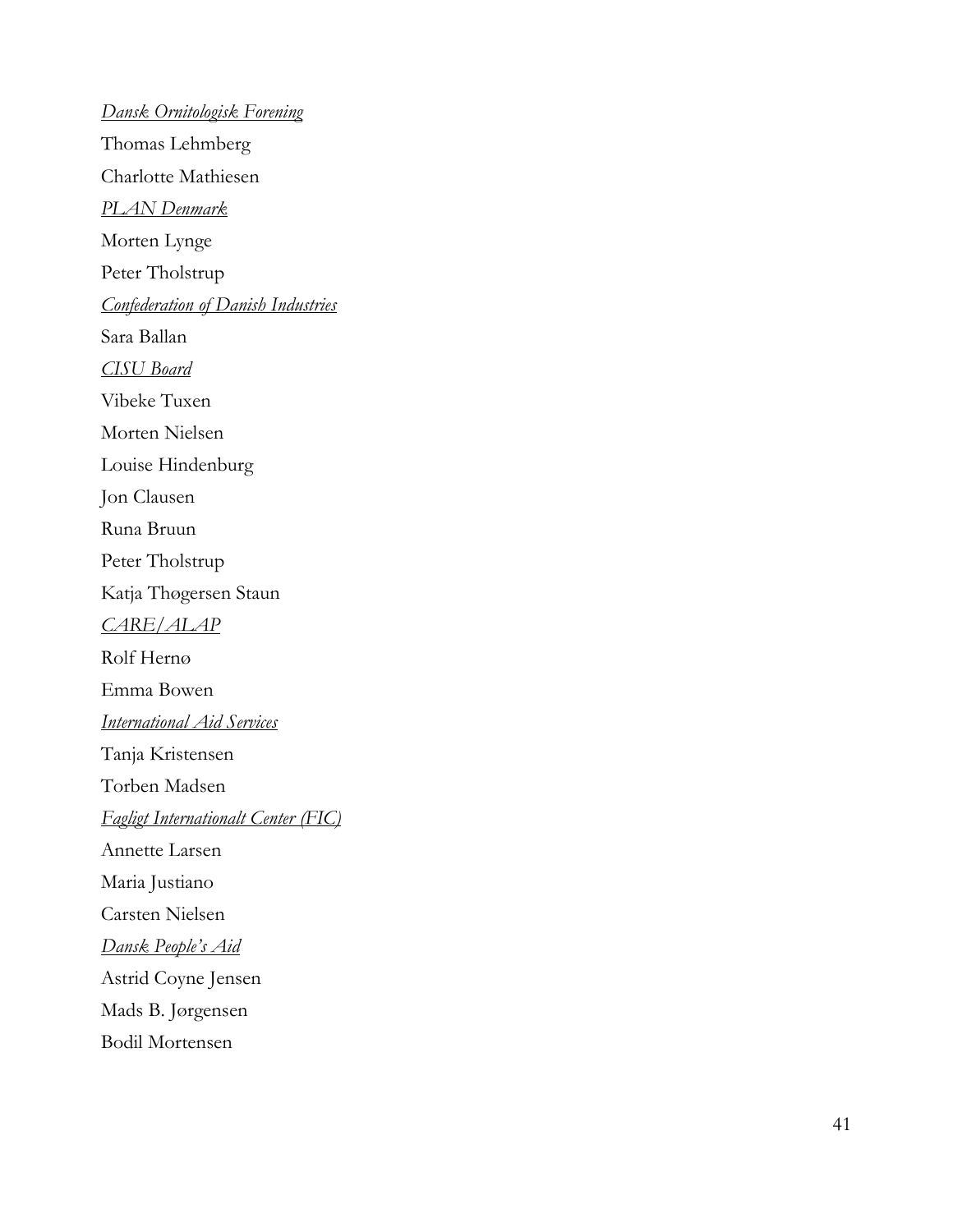*Friends of Karagwe* Hans Pors Simonsen Lisbeth Simonsen *Moyo Kwa Moyo* Susanne Lubago *Seniors Without Borders* Lisbeth Aaen Ole Holst Sigurd Wandel Knud Aagaard *Morsoe Third World Association* Anne Mette Schrader Lene Høeg Conni Mark *Global Fo cus* Kathrine Ohm Dietrich Andreas Dybkjær Andersson Berit Asmussen Rina Lauritzen Trautner *CISU Assessment Consultants* Thure Hastrup Marianne Bo Paludan Flemming Gjedde -Nielsen Sten Andreasen *Danish Cancer Society/Danish NCD Alliance* Susanne Volquartz *Tanzibarn* Mette Falch Backe Maren Bach Grønbæk *Danish Red Cross*  Anne Mette Meyer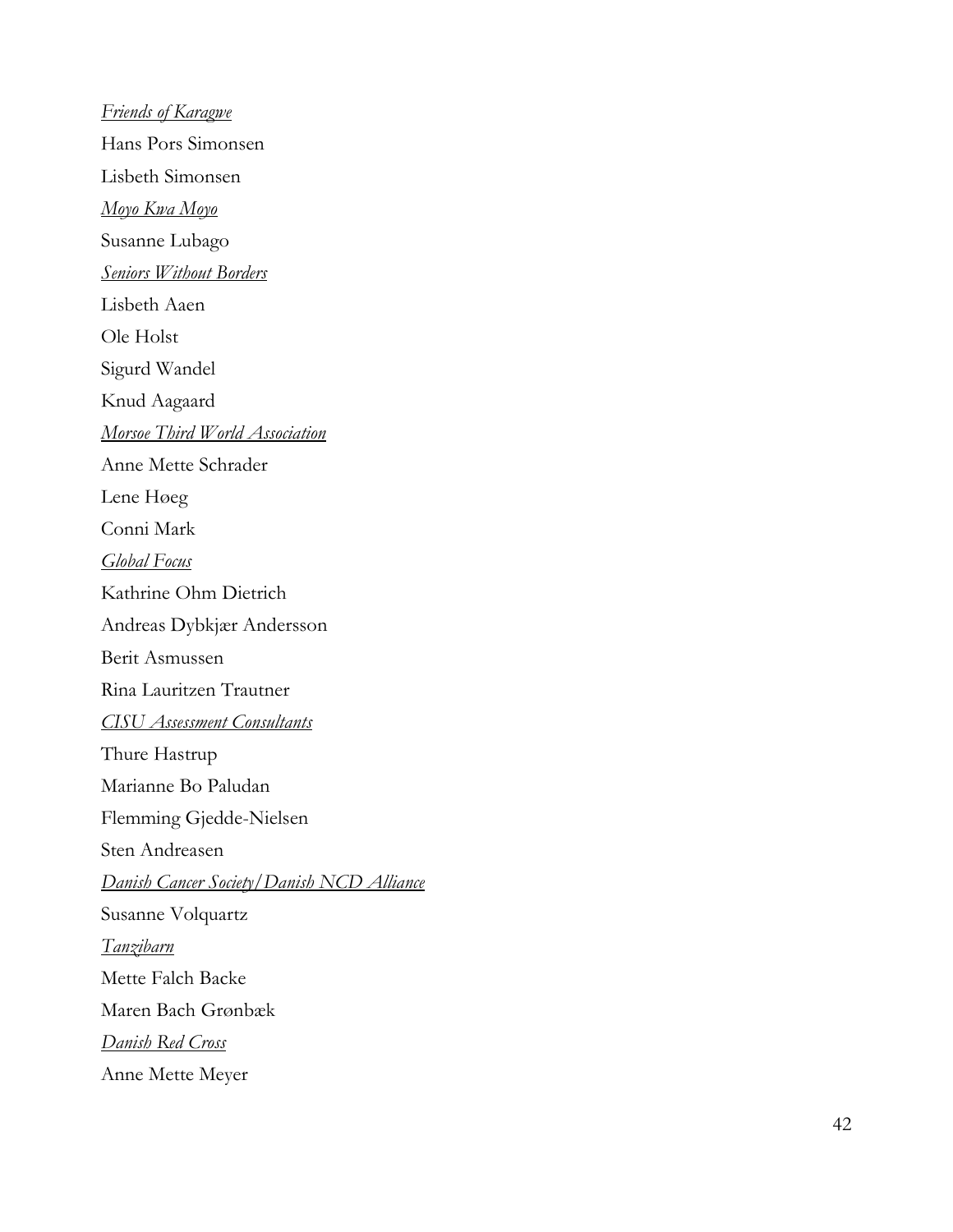Signe Yde-Andersen *92-Group* Troels Dam Kristensen

#### **In Tanzania**

*Danish Embassy Dar es Salaam* Einar Hebogård Jensen Camilla Christenen Nikla Borker Bjerre Mette Brix Voetmann Melson *Moyo Kwa Moyo* Jonas Lubago (chair) Robert Majiga (treasurer) Novath Rukwago (secretary) *Tawasanet* Darius-Emmanuel-Juliet *TAMICO* Hassan Khamis Ameir – General Secretary Philotea Ruvumbagu – Education and Training Officer Rutahirwa Kaigarula – Planning Officer Stanley John Mlele – Finance and Administration Officer *Foundation for Civil Society* Francis Kiwanga – Executive Director *TaTEDO* Estomih Sawe, Executive Diretor Mary Swai – Senior Project Coordinator Jonson Shuma – Resource Mobilisation Manager Glory S. Samson – Finance Manager *Confederation of Danish Industries* Jesper Friis, Regional Manager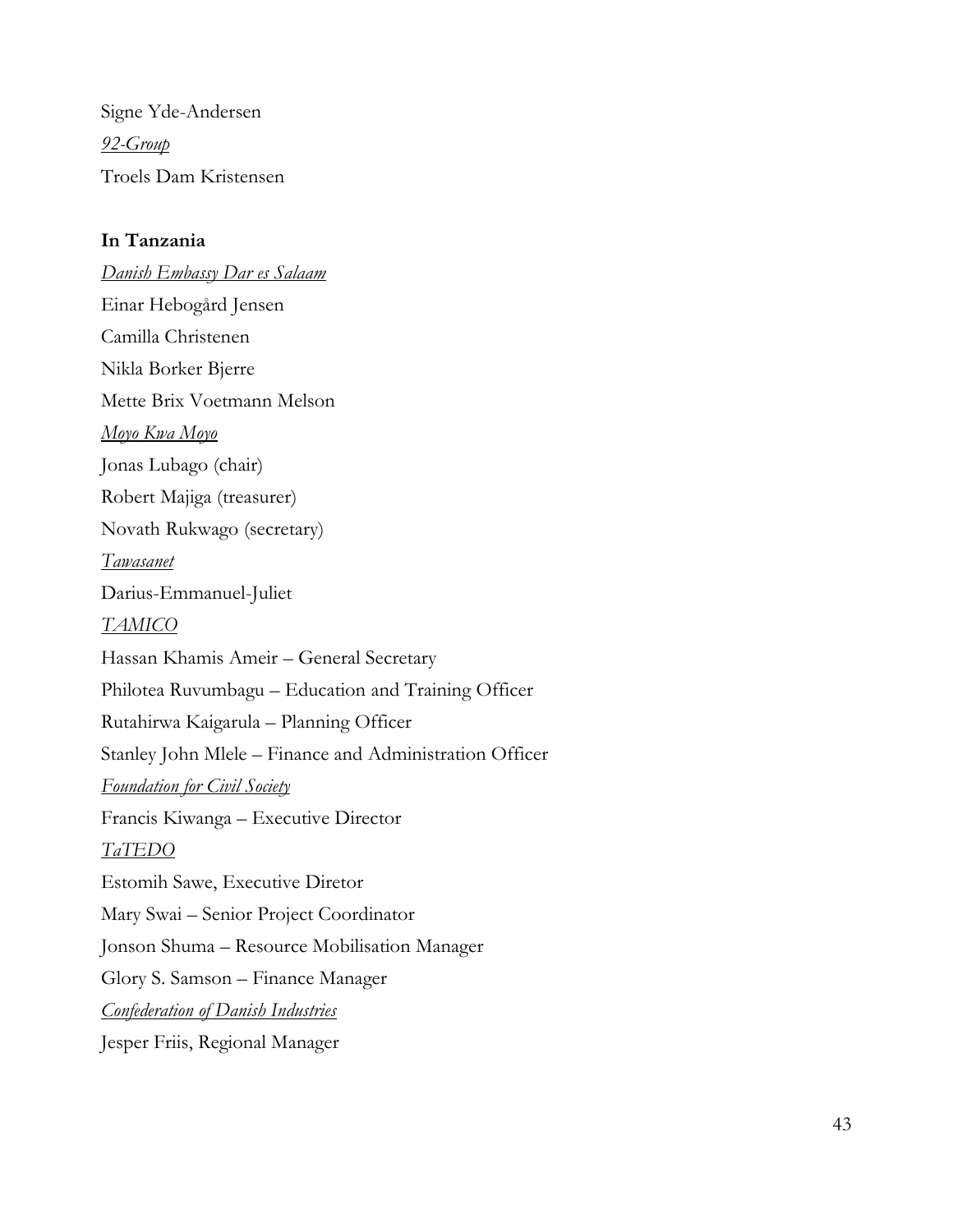*URYDO* Hamis komba Daudi Lezyle Issa Rashid Eva David Twawike Stalon Elisha buzoya *URICO* Aminiel Munisi Daudi Lezyle Subira Mahela Issa Rashid George Jacobo Magreth Mathias Ruth John *PINGOS Forum* Edward Porokwa Gidion Sanago Isaya Naini *Karatu Development Association* Plucti Qorro Alfred. M.Thomas Suleman Lema Rafael Tatok *SAREPTA Groups* Sr. Juliana Basiimaki Dorcus David Edson Nyaisigazi Selina Ezekiel Philbert Kamuhanda Badiliana Lugaiya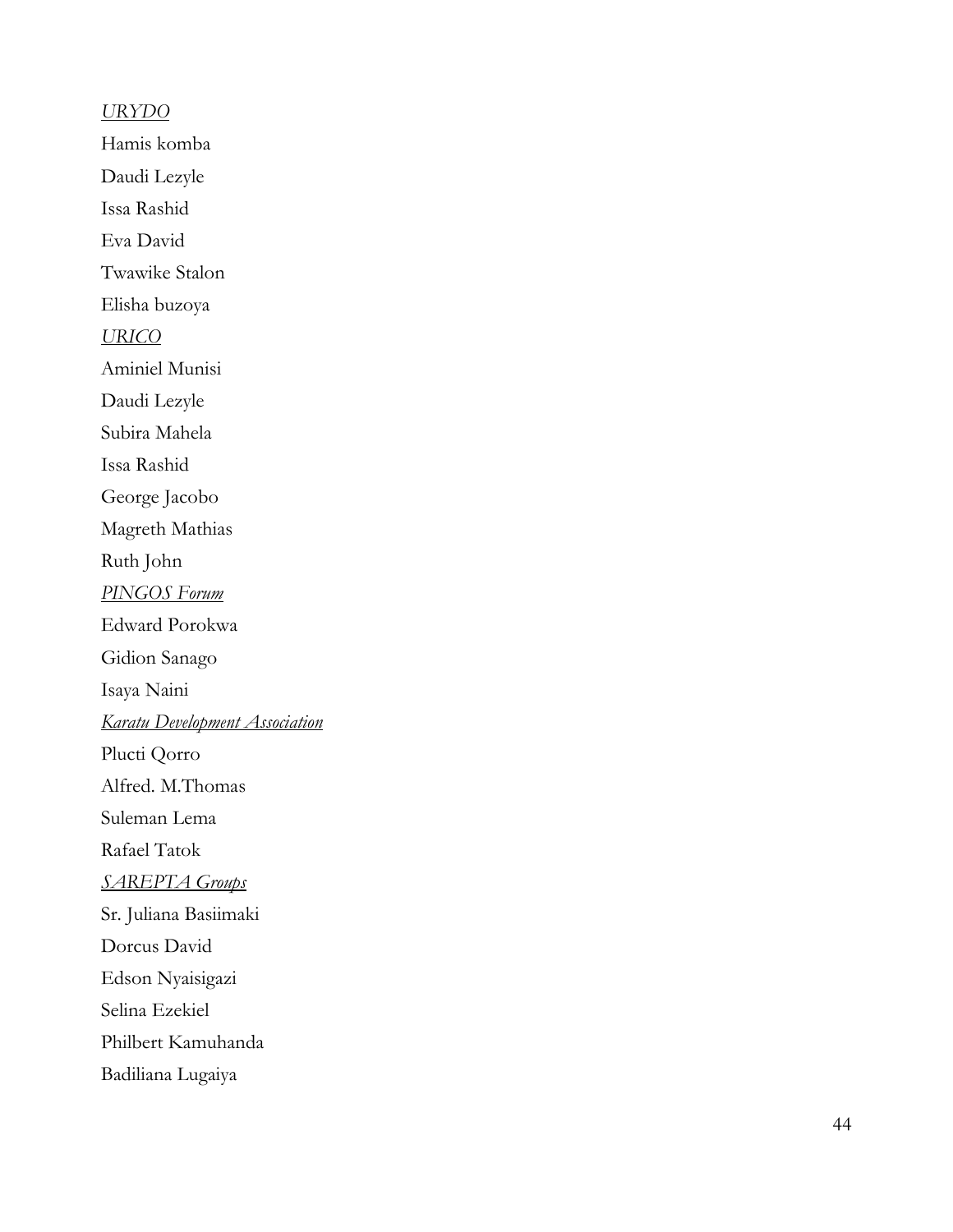*SAREPTA Board* Johansen Lutabingwa Japhet Kaihura Judith Bukambu Anna Patrick Teresia Ntezibwa *KVTDC, HIMAY, HUDERES* Michael Sabbi Mwombeki - Board member and member of Himaya Julius Michael, HUDERES, Assistant Director Derick Katunzi, HUDERES, Director Pascal Thomas, Principal KVDTC

#### **In Kenya**

*Danish Embassy Nairobi* Mette Knudsen Lars Bredal Pernille Brix Jørgensen Anne Angwenyi *Kenya Association of Manufactures* Phyllis Wakiaga – CEO Judy Njino – Coordinator Global Compact Network Tobias Alando – Head of Membership Development Eunice Mwanyalo – Executive Officer – Salt Sub-Sector *OAIC* Rev. Nicta Lubaale -General Secretary Benard Mwinzi – Finance and Administration Manager Rev. Phyllis Byrd -Director, Just Communities Program Fiona Imbali Communications Officer Rev. John Kamau -Advocacy and Community Facilitator Njoroge Kimani - DMCCD/OAIC Project Consultant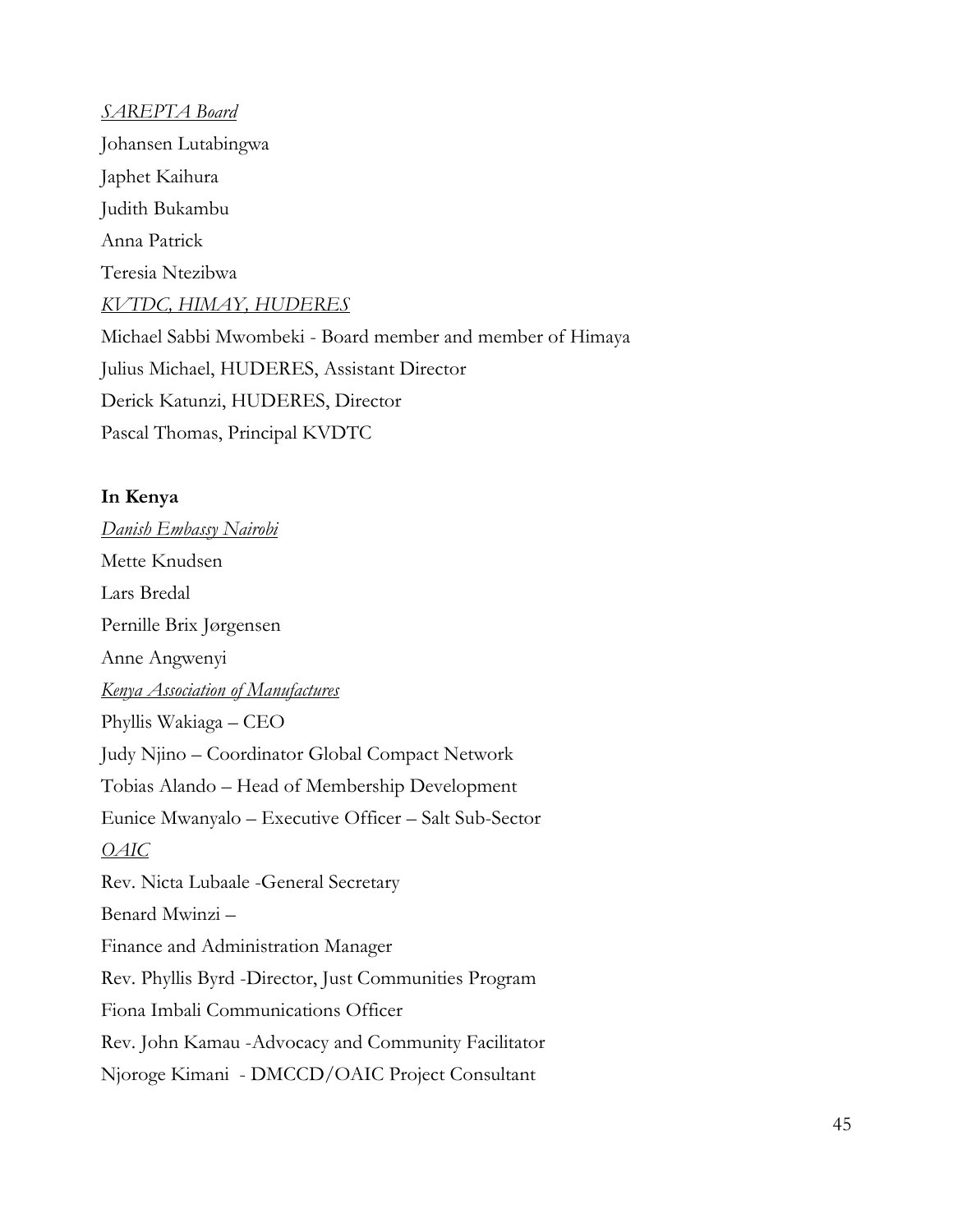#### *PLAN, JEEP, JIPANGE, Teachers Service Commission*

Purity Mbugua – programme officer Plan Job Ochieng – Programme Manager Plan Lechet Limado - Teachers Service Commission Christopher Boswony – Teachers Service Commission Zipporah Supuk Musengi – Teachers Service Commission Boniface Kahuha, YEEP John Kiriko, YEEP Laurene Adhiambo Ochola – Jipange Group Kennedy Otenda Olilo – YEEP *IAS Kenya Office* Mary Githiomi – Country Director Susan Kiambi – Programme support manager Caroline Ndirangu – Project adviser *FPFK, Langalanga* Moses Mbuthia, FPFK Contact person and Board member, Norah Ojode FPFK Peace Project Officer Odukhula Johnstone, Project Steering Committee Chair HR project Boniface Mutua, Senior Project Officer – Peace Project Margaret Muchendu, -Manager HR project David Musumba, FPFK Deputy General Secretary Eunice Wangiru – ToT Margaret Odukhula –TOT Caleb Kiilu- ToT Eunice Nyawira – ToT Simon Mbugua – ToT Joe King Ori – Local Leader Daniel Muinde - Local Authority Leader *Nakuru Hills Special School, TUNASPEC Self Help Group and Precios Gift Self Help Group*  David Methu – Principal Nakuru Hills Special School Wilson Wanjohi – Tunawesa SHG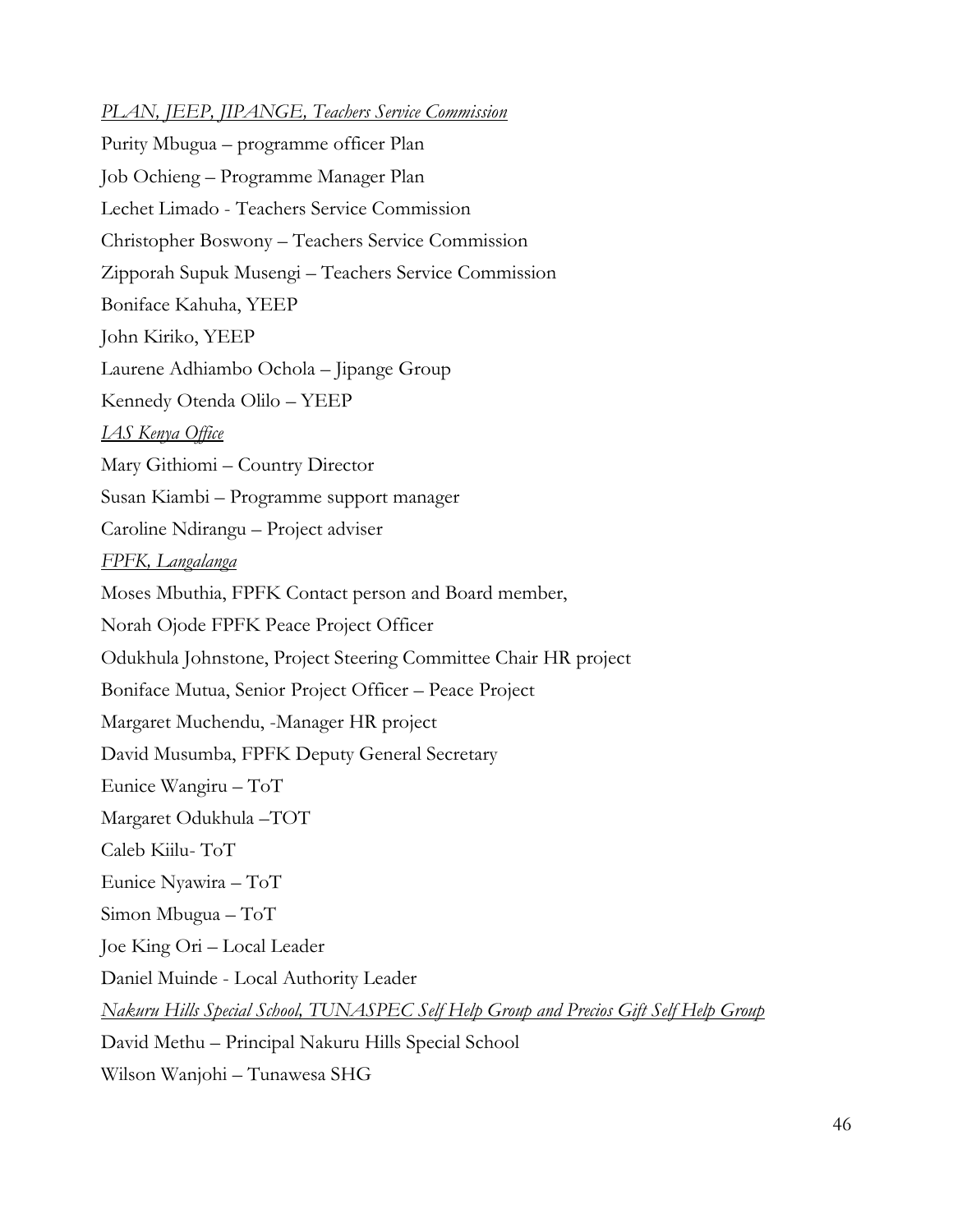Grace Mujhumbi – Tunawesa SHG Josephat Mwangi – Tunawesa SHG Naomi Mugera -Precious Gifts SHG Jane Wangui Thuo – Precious Gifts SHG Violet Mwoshi – Precious Gifts SHG Nelly Dullo Ogege, Teacher Pangani Special School Hellen Nyakundi - Teacher Pangani Special School Richard Atuma – Teacher Nakuru Hills Special School Lucy N. Wangombe – Teacher Nakuru Hills Special School *CARE/GCCWG/IEWM/PACJA* Emma Bowa Ruth Metei Petersen Mucheke Robert Muthami, PACJA Sam Ogallah, PACJA Marlene Achoki, IEWM Annebell Waitihi, IEWM Fiona Perry *Kenya Red Cross*  Jeanette Baekmark Elijah Muli Halima Saado Abdillahi *Regional office FIC* Caspar Pedo Festus Ouko Rachel Ambasa Tunya *East African NCD Alliance*  Professor Gerald Yonga *Nature Kenya* Paul Matiku, Executive Director Joan Gichuki, Project Coordinator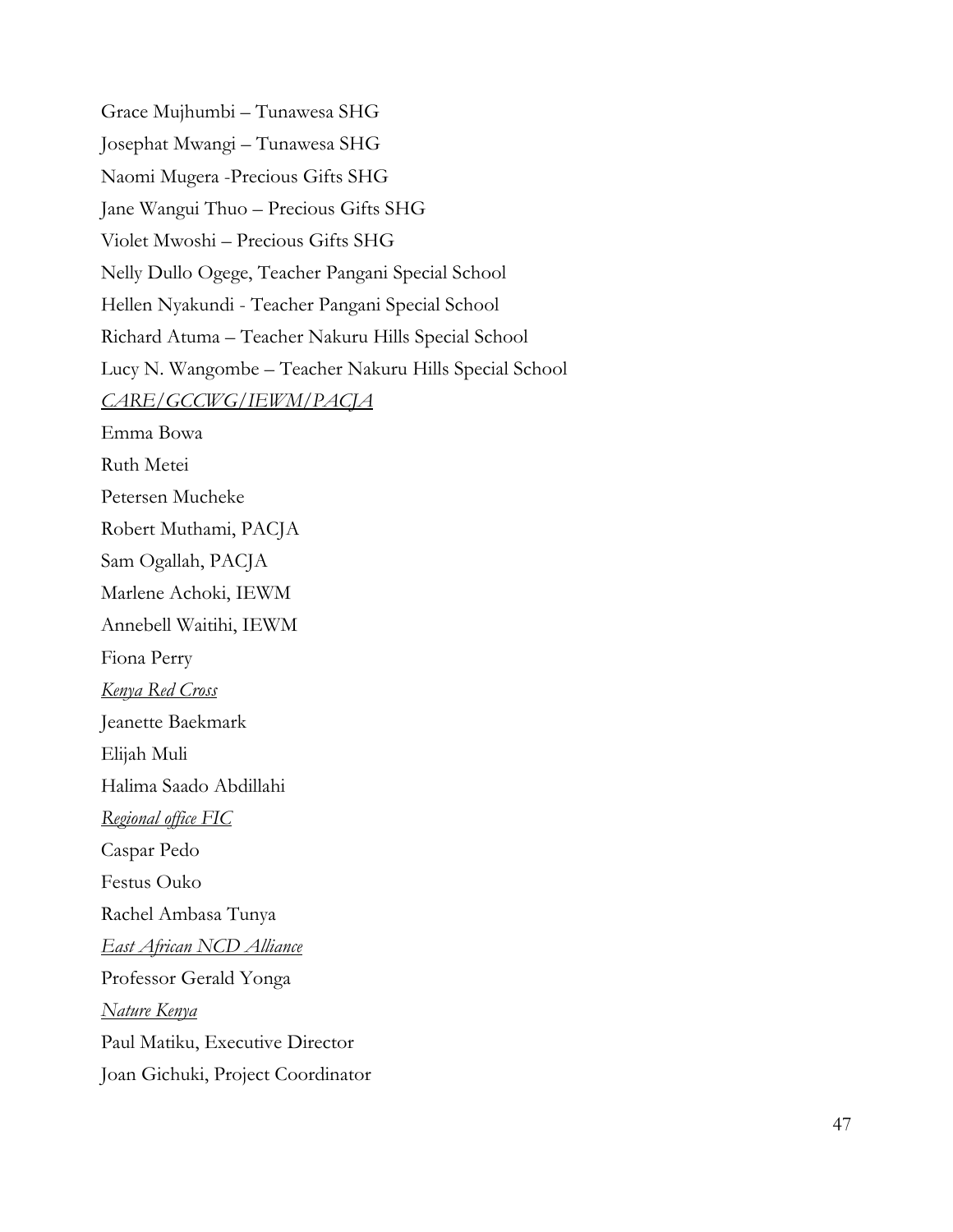# <span id="page-49-0"></span>**Annex 4 Sample**

| Sample<br>criteria         | Tanzania                                                                                                                                                                                                                                                                                                                                                                                                                                                                                                                                      | Kenya                                                                                                                                                                                                                                                                                                                                                                                                                                                                                      |
|----------------------------|-----------------------------------------------------------------------------------------------------------------------------------------------------------------------------------------------------------------------------------------------------------------------------------------------------------------------------------------------------------------------------------------------------------------------------------------------------------------------------------------------------------------------------------------------|--------------------------------------------------------------------------------------------------------------------------------------------------------------------------------------------------------------------------------------------------------------------------------------------------------------------------------------------------------------------------------------------------------------------------------------------------------------------------------------------|
| LI                         | <b>Climate Change Partnership with</b><br>Indigenous Peoples in East Africa. Local<br>partner: Pastoralists Indigenous Non-<br>Governmental Organizations Forum (Arusha),<br>Danish partner: IWGIA<br>Promoting Pro-Poor Low-Carbon<br>Development Strategies. Local partner:<br>TaTEDO (Dar es salaam), Danish partner:                                                                                                                                                                                                                      | <b>Adaptation Learning and Advocacy Project</b><br>(NBO). Local partner: Gender and Climate<br>Change Working Group (GCCWG) hosted by<br>the Institute of Environment and Water<br>Management. DK partner: CARE<br>Needs of vulnerable people in policy<br>dialogue. Local partner: Kenya Red Cross<br>Society (NBO). DK partner: Danish Red Cross                                                                                                                                         |
|                            | Vedvarende Energi                                                                                                                                                                                                                                                                                                                                                                                                                                                                                                                             |                                                                                                                                                                                                                                                                                                                                                                                                                                                                                            |
| FF                         | Agro Business Project Karagwe. Local<br>partner: Karagwe District Vocational Training<br>Centre (KDVTC), Human Development and<br>Relief Services (HUDERES),<br>HifadhiMazingiraYakutunze (HIMAYA). DK<br>partner: KaragwesVenner<br>Building the capacity of civil society in<br>Tanzania on WASH Governance for<br>improved government service delivery. Local<br>partner: Tanzania Water and Sanitation<br>Network (TAWASANET), Karatu<br>Development Association (KDA) (Dar and<br>Karatu). DK partner: Dansk Folkehjælp -<br><b>DKFH</b> | N.a.                                                                                                                                                                                                                                                                                                                                                                                                                                                                                       |
| PA                         | Capacity building SAREPTA. Local partner:<br>SAREPTA (Bukoba). DK partner: Morsø U-<br>landsforening                                                                                                                                                                                                                                                                                                                                                                                                                                          | <b>Building Democratic Countries through</b><br>Active Youth Engagement Local partner:<br>YEEP (NBO). DK partner PLAN Danmark.                                                                                                                                                                                                                                                                                                                                                             |
| $\ensuremath{\mathrm{MP}}$ | Agro Business Project Karagwe. Local<br>partner: Karagwe District Vocational Training<br>Centre (KDVTC), Human Development and<br>Relief Services (HUDERES),<br>HifadhiMazingiraYakutunze (HIMAYA). DK<br>partner: KaragwesVenner<br><b>MTANDAO</b> Local partner: Usa River<br>Community Organisation (URICO) Usa River,<br>Arusha. DK partner: Tanzibarn<br>Elima Kwa Wote: Local partner: Moyo Kwa<br>Moyo Tanzania. DK Partner: Moyo Kwa Moyo                                                                                             | AAC in Kenya. Local partner: 3 parents'<br>organisations at: (1) Tunawesa Special Self Help<br>Group (TUNASPC), (2) Pillars of Hope Self<br>Help Group for Persons with Disability, and<br>(3) Pangani Parents Self Help Group - two are<br>situated in Nakuru. DK partner: Seniorer uden<br>grænser<br>Improving community-company dialogue<br>in the Malindi Region. Local partner: Kenya<br>Association of Manufactures in Malindi. DK<br>partner: Dansk Industri. (continuation of PA) |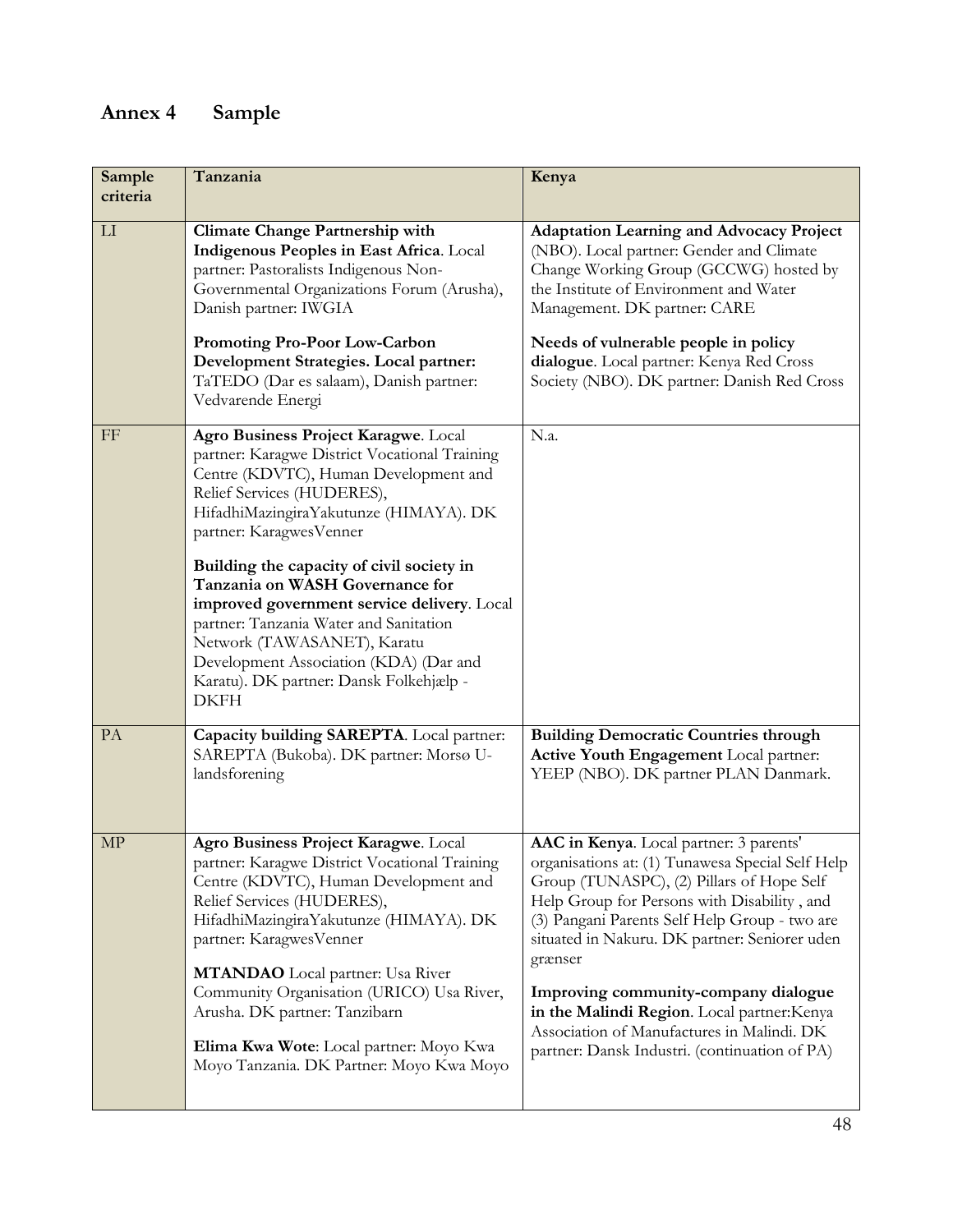| Sample<br>criteria | Tanzania                                                                                                                                                                                                                                                                                                                                                            | Kenya                                                                                                                                                                                                                                                                                                                                                                                                                                                       |
|--------------------|---------------------------------------------------------------------------------------------------------------------------------------------------------------------------------------------------------------------------------------------------------------------------------------------------------------------------------------------------------------------|-------------------------------------------------------------------------------------------------------------------------------------------------------------------------------------------------------------------------------------------------------------------------------------------------------------------------------------------------------------------------------------------------------------------------------------------------------------|
| SP                 | Building the capacity of civil society in<br>Tanzania on WASH Governance for<br>improved government service delivery. Local<br>partner: Tanzania Water and Sanitation<br>Network (TAWASANET), Karatu<br>Development Association (KDA) (Dar and<br>Karatu). DK partner: Dansk Folkehjælp -<br><b>DKFH</b>                                                            | Building upon peace to strengthen civil<br>society in Nakuru and Baringo Counties.<br>Local partner: Free Pentecostal Fellowship of<br>Kenya, FPFK, Langalanga. DK partner:<br><b>International Aid Services</b><br>Forming faithbased networks for social<br>accountability. Local partner: Organization of<br>African Instituted Churches/ FPFK-Nakuru,<br>DK partner: DMRU                                                                               |
|                    |                                                                                                                                                                                                                                                                                                                                                                     | East Africa NCD Alliance Sustainability<br>Initiative. Local Partner: NCD Alliance Kenya<br>(NCDAK) er Kenya partner. DK partner:<br>Kræftens Bekæmpelse (previously also PA<br>grantee)                                                                                                                                                                                                                                                                    |
| <b>PR</b>          | Decent Work and Labour Rights in East<br>Africa. Local partners include Tanzania Mining<br>and Construction Workers Union (TAMICO).<br>As a part of the program TAMICO and FIC<br>will be initiating specific activities involving<br>improvement of working conditions for<br>construction workers in Dar Es Salaam. DK<br>partner: Fagligt Internationalt Center. | <b>Integrating Livelihoods and Conservation</b><br>- People Partner with Nature for<br>Sustainability. Local partner: Nature Kenya/<br>The East Africa Natural History Society<br>(NBO). DK partner: Dansk Ornitologisk<br>Forening.                                                                                                                                                                                                                        |
| EU                 | N.a.                                                                                                                                                                                                                                                                                                                                                                | <b>Action for Child Protection - Violence</b><br>against Children. Plan DK receives CISU<br>funding for EU co-financing working with the<br>following local partners: Childline Kenya,<br>Gender violence recovery Centre (GVRC), and<br>teachers service commission. This project will<br>as a minimum be assesses in the Review Team's<br>meeting with PLAN DK. Meetings with one or<br>more local partners in NBO may also be<br>pursued if time allows. |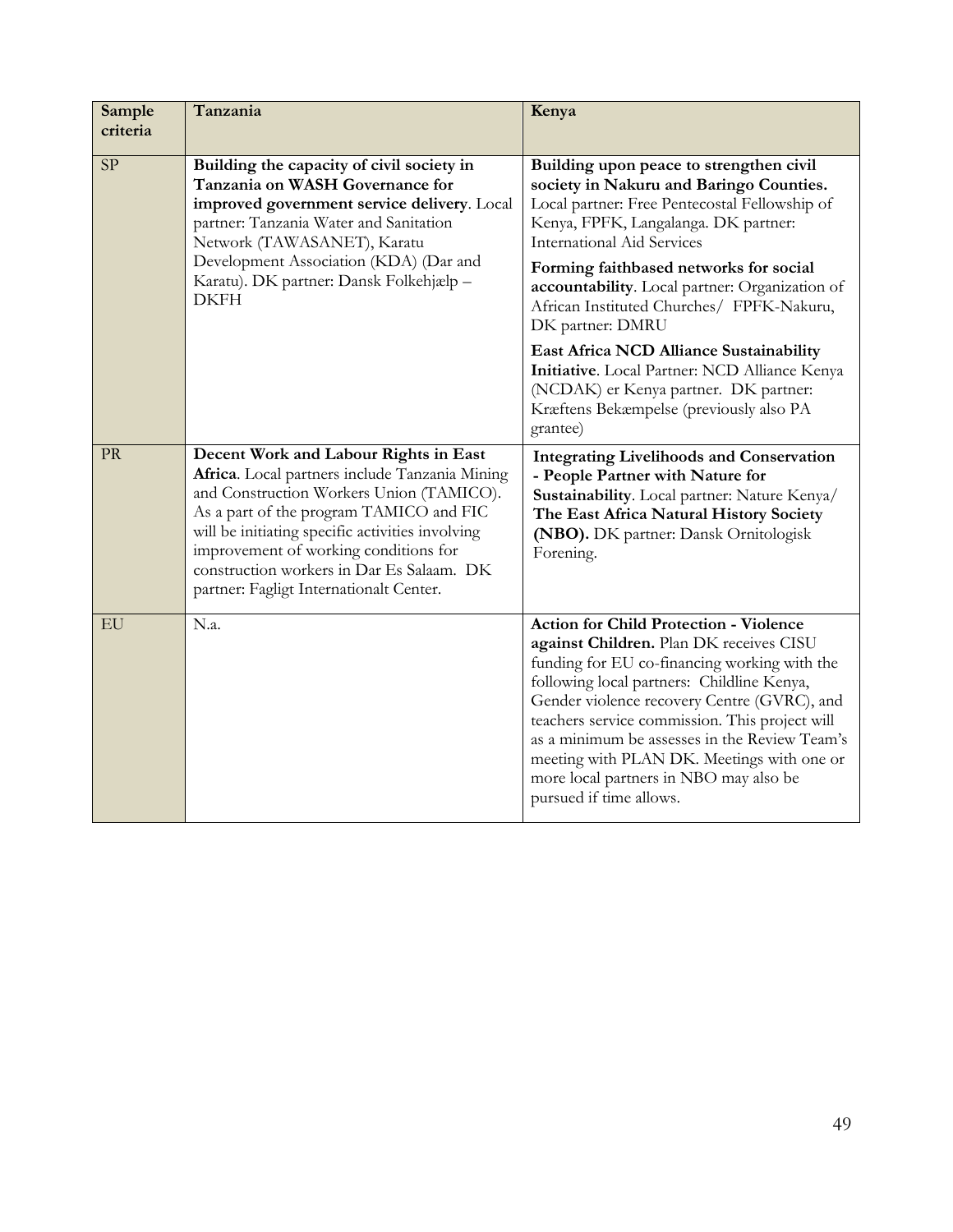## <span id="page-51-0"></span>**Annex 5 Interview guide for partners in Denmark**

This interview guide is intended for the meetings the review team will have with the Danish organisations receiving support through CISU

#### **About the organisation**

- History of the organisation and type of CSO actor (as per definition in CSO Policy)?
- Thematic focus of the organisation, professional capacity and how it is applied?
- Type of work undertaken in Denmark and its link to popular foundation? What are the activities and communication done related to promoting popular foundation in Denmark?
- What are the information and advocacy activities supported in Denmark and how are they linked with the work in the South?
- How does the organisation sustain its operations now and in the future? and what are most important factors impacting on the ability of the organisation to sustain its activities? – How is the membership of the organisation being sustained?
- Membership of networks, alliances local to global coordination with other organisations? – how is the organisation utilising these networks?

## **About procedures and management in the organisation and in the project**

- The management and administrative setup and capacity of the organisation and for the project?
- How are results being monitored and reported at the level of the project? at the level of the organisation? – and in terms of reporting to CISU?
- How are the results being used in CISU reporting to Danida (to the extent that you are aware)?
- Approach to documentation of results specifically for the project(s)? what is being monitored? – how has a baseline been established? - what is the monitoring used for including how it is used for learning? – what quality control of work is undertaken?
- What are the opportunities and constraints experienced in monitoring? how are risks in implementation being addressed?
- How are the financial management processes, financial risks, and anticorruption framework understood, used, and applied in the project and in the organisation?
- What challenges are faced in management and financial management?
- Approach to capacity development and human resources within the organisation and for the specific project? – how is changes and innovation addressed?

## **About the relations with CISU**

- Describe the history of involvement with CISU in terms of the application process, projects awarded and collaboration with CISU?
- How is the membership of CISU impacting the organisation and how does the organisation impacts on CISU?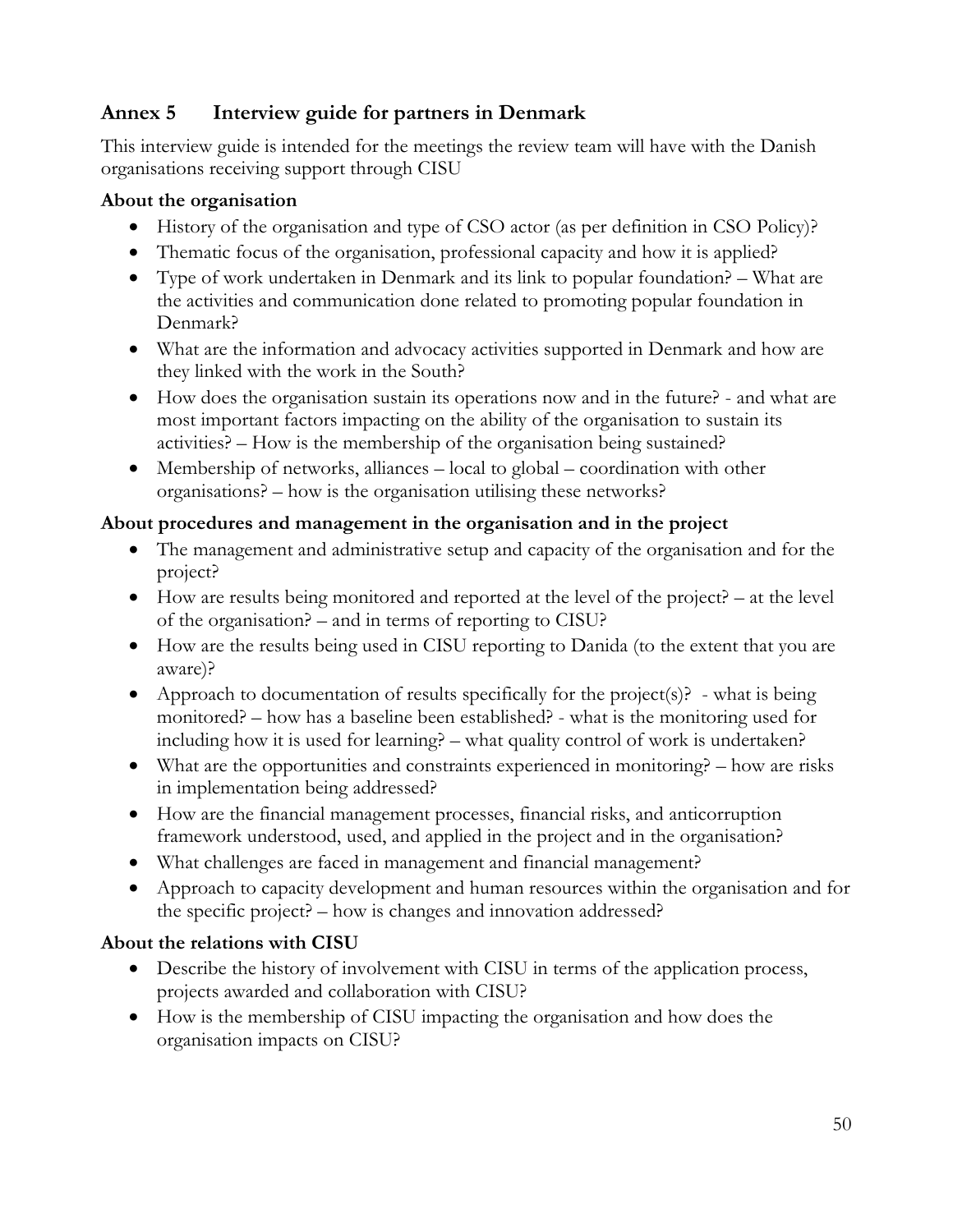- Participation in CISU training/capacity building (including: afternoon meetings, weekend and full day courses, other courses, needs-based and thematic workshops, network meetings, and advisory services)
- Use of other capacity building initiatives from other organisations (including and how they link and compare with CISU capacity building activities?
- How CISU counselling has been used by the organisation?
- Use of CISU tools and guidelines?
- CISU procedures in application and in the various steps of implementation including opportunities and constraints?
- Assessment of value added of CISU? and how CISU advice has been used in its work with the partners in the Global South? – including use of CISU monitoring visits and evaluations?

## **About the project and the partnership (some organisations might have more projects and partnerships)**

- What is the project seeking to achieve? how is the project addressing poverty reduction?
- Results achieved so far in the project including in the partnership? (including relevance, effectiveness, impact, sustainability)
- How is the project addressing promotion of rights including gender, capacity development, advocacy work and delivery of services/input? – and how is the relationship between the elements?
- What analyses have been undertaken in the preparation of the particular project? how has CISU guidelines been used? – how has the project context been taken into consideration?
- History of the partnership? Partnership agreement? and the development of the partnership over time?
- Specific role of DK partner and local partner in the partnership? including ownership, roles in planning, implementation and management, and harmonisation with others?
- Value added of partnership role in accompaniment? learning and dialogue in the partnership? – focus of capacity building in the partnership?
- Use of strategies in working with partners? application of Human Rights Based Approach (HRBA)? – use of principles of Participation, Accountability, Nondiscrimination and Transparency (PANT) or /Legitimacy, Transparency, Accountability  $(LTA)$ ?
- What are the exit considerations sustainability in the partnership?
- Challenges in implementing and achieving the objectives the project and partnership?

## **Way forward**

- Information relevant for the review team meeting with South partner (in January)?
- Recommendations and input that the organisations might have to the review team and process?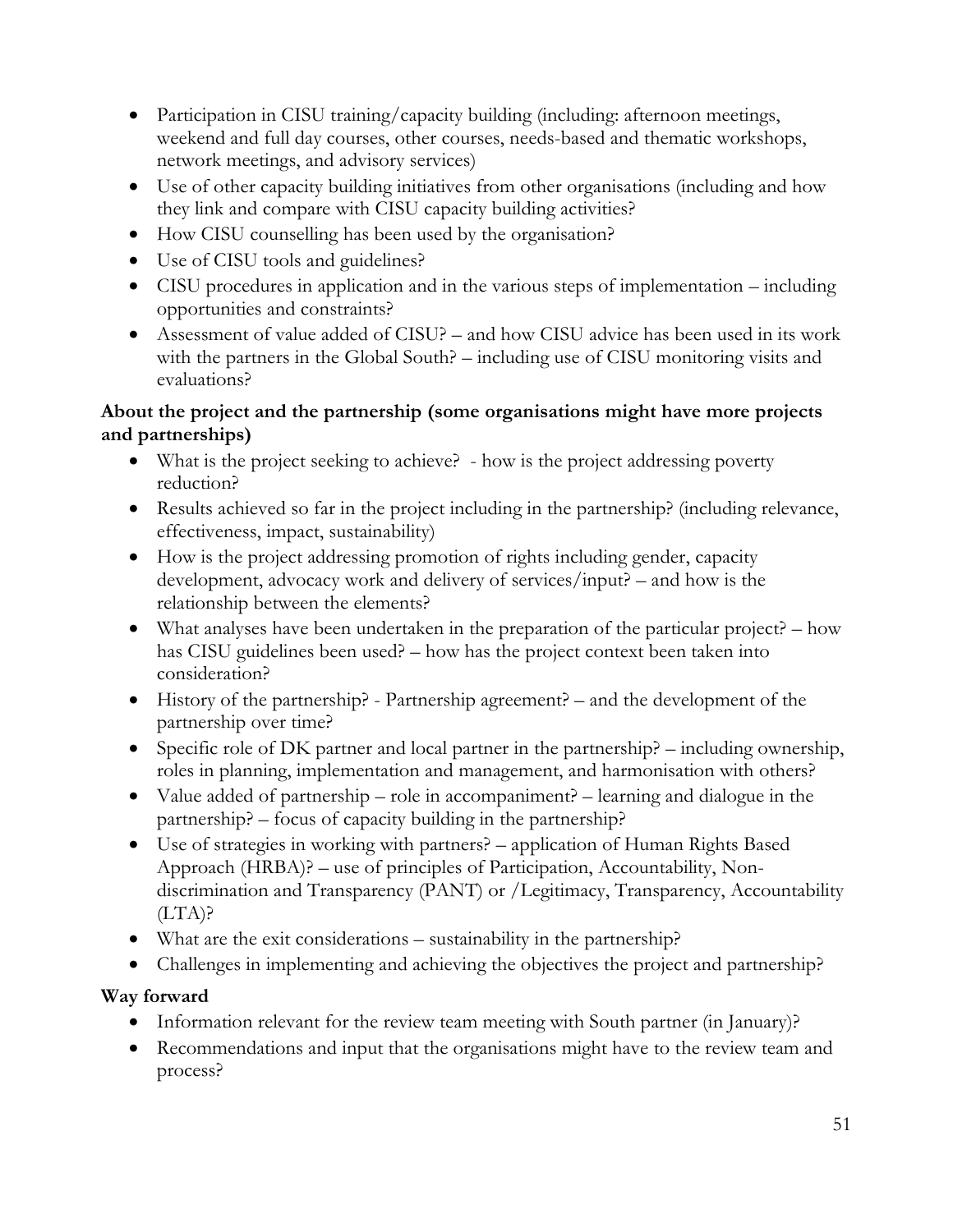## <span id="page-53-0"></span>**Annex 6 Interview guide for partners in the Global South**

This guide is intended for the meetings the Review Team will have with the South partner organisations collaborating with Danish partner organisations and receiving support through *[CISU](http://www.cisu.dk/home)*.

#### **About the organisation**

- History of the organisation? when was the organisation created and who are its members?
- What is the organisation seeking to achieve?  $-$  what changes and major achievements?  $-$  and how will operations be sustained?
- How are you accountable to the members, the community, beneficiaries etc.?
- Human and financial resources available to the organisation sources of funding, employed positions, volunteers ? - changes over time?
- Relationship with other local and national civil society? Membership of networks, alliances?

#### **About the partnership with the Danish partner**

- How and when did the partnership come about?
- What are the respective roles of the Danish and the South partner in the partnership including responsibilities for management and financial management?
- What has the partnership with the Danish partner brought to the South partner? and vice versa?
- Will the partnership continue after the project?
- What are the problems/limitations in the partnership?

#### **About the project**

- What is the project seeking to achieve?
- What are the specific activities in the project?
- How relevant is the project to the organisation and to the target group?
- Important results intended and unintended achieved so far in the project? Is the project promoting certain rights of people? –is it addressing poverty reduction?
- Project contribution to organisation capacity building and how it promotes a diverse civil society?
- How will results be sustained in future?
- How are results/impacts being monitored and reported in the project?
- How do you find the financial management and reporting requirements?
- How was the project developed?
- Problems/limitations in implementing the project?

#### **Way forward**

Questions, recommendations and input that the organisations might have to the review team?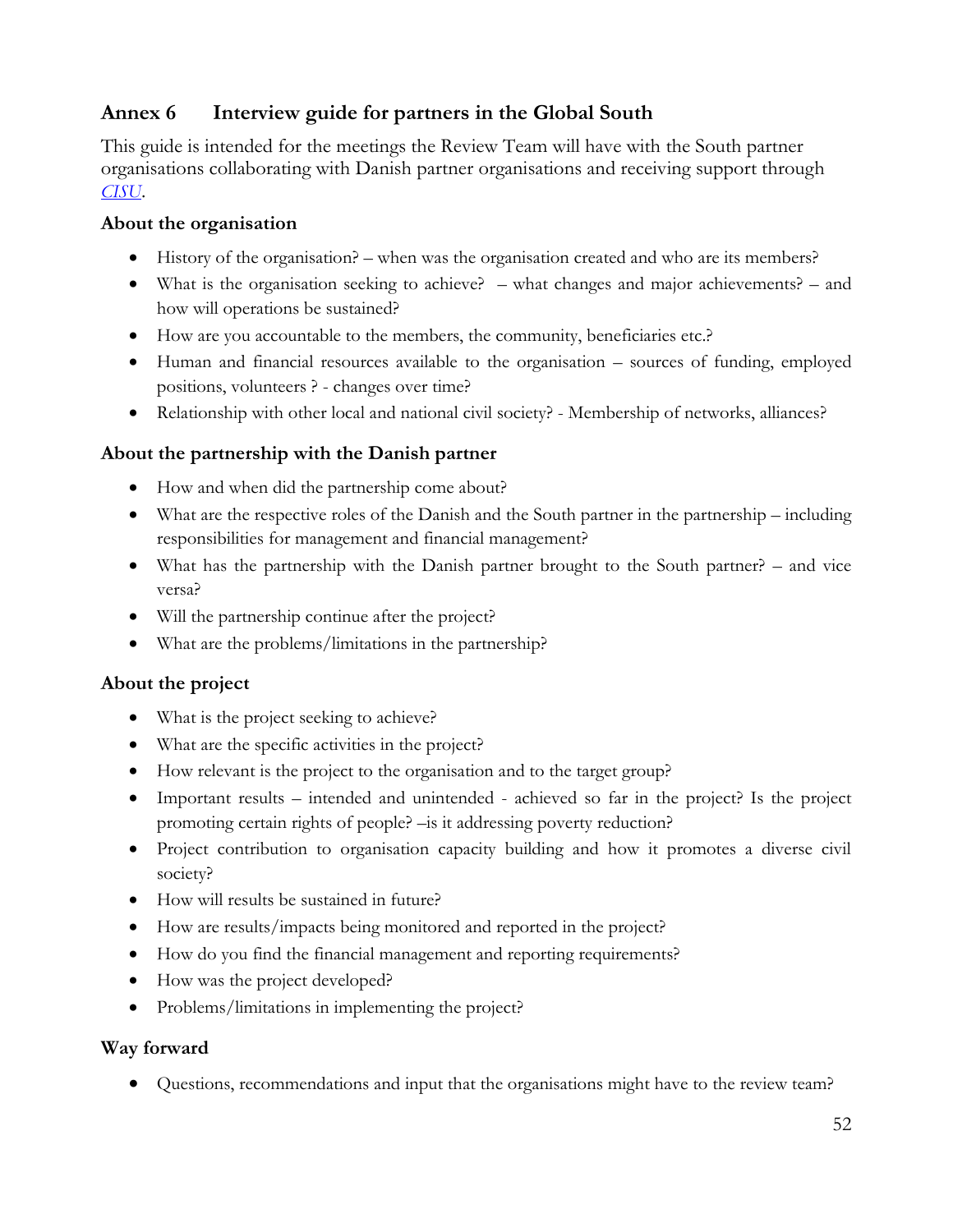# <span id="page-54-0"></span>**Annex 7 Project assessment matrix**

|                        | Subject                                                                                                                                     | Information/Assessment |
|------------------------|---------------------------------------------------------------------------------------------------------------------------------------------|------------------------|
|                        | Name of Activity/ Project/Programme                                                                                                         |                        |
| <b>Basic</b><br>infor- | Country?                                                                                                                                    |                        |
| mation                 | Name of Danish organisation?                                                                                                                |                        |
|                        | Name of South Organisation?                                                                                                                 |                        |
|                        | Thematic Focus of Project?                                                                                                                  |                        |
|                        | Project dates?                                                                                                                              |                        |
|                        | CISU Funding and modality?                                                                                                                  |                        |
|                        | CISU member since?                                                                                                                          |                        |
| Relation<br>to CISU    | Active in CISU (board, general assembly,<br>Status & Dialogue meetings etc.)?                                                               |                        |
|                        | Use and appreciation of CISU Seminars,<br>courses, and network arrangements?<br>Applied in project?                                         |                        |
|                        | Use and appreciation of CISU<br>counselling? Applied in project?<br>Coherence between CISU Counselling<br>and CISU grant assessment system? |                        |
|                        | Use of CISU tools (LFA, OD guides,<br>MANGO and Accountability dialogue<br>Tool, Positions papers etc?                                      |                        |
|                        | Assessment of CISU grant application<br>processes and procedures?                                                                           |                        |
|                        | Assessment of CISU support during<br>implementation?                                                                                        |                        |
|                        | Use and appreciate of other capacity<br>development offers (Global Fokus) etc. -<br>assessment of complementarity to CISU<br>supply?        |                        |
|                        | Appreciation of CISU advocacy role?                                                                                                         |                        |
| Project<br>relevance   | Relevance in relation to MOFA civil<br>society policy, CISU guidelines and<br>development triangle?                                         |                        |
|                        | Poverty orientation?                                                                                                                        |                        |
|                        | FCE projects only: Relevance to Sept.<br>2013 Strategic Framework for Natural<br>Resources, Energy and Climate Change?                      |                        |
|                        | Human rights standards pursued?                                                                                                             |                        |
|                        | HRBA principles incorporated?                                                                                                               |                        |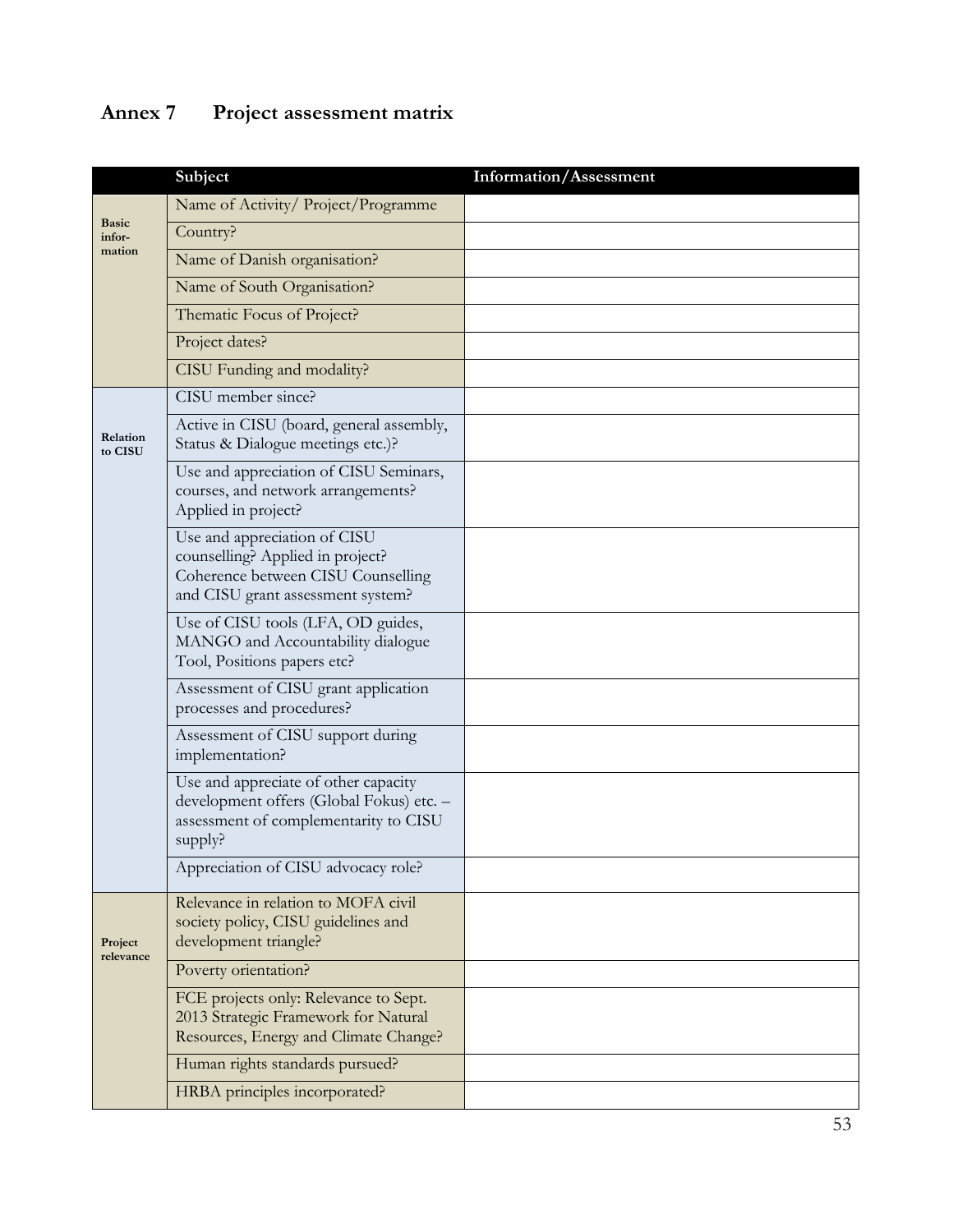|                                  | Relevance in relation to needs and context<br>of South partner?                                                        |  |
|----------------------------------|------------------------------------------------------------------------------------------------------------------------|--|
| Partner-<br>ship                 | Origin of partnership (year and<br>background)?                                                                        |  |
|                                  | Type of partnership (e.g. in relation to<br>CISU def.)?                                                                |  |
|                                  | Partnership agreement?                                                                                                 |  |
|                                  | Frequency and media for communication?                                                                                 |  |
|                                  | Involvement of South partner in project<br>elaboration?                                                                |  |
|                                  | Role of and input provided by Danish<br>partner in implementation? - include<br>management, strategic, technical input |  |
|                                  | Assessment of technical capacity of<br>Danish partner?                                                                 |  |
|                                  | Role of South partner in implementation?                                                                               |  |
|                                  | Assessment of technical capacity of South<br>partner?                                                                  |  |
|                                  | Capacity development approaches and<br>achievements in capacity development in<br>and between partners?                |  |
|                                  | Value of partnership to South partner?                                                                                 |  |
|                                  | Value of partnership to DK partner?                                                                                    |  |
|                                  | Dependence of South partner of funding<br>from DK partner?                                                             |  |
|                                  | South partner membership of networks/<br>alliances etc.?                                                               |  |
|                                  | Strengths and weaknesses in the<br>partnership?                                                                        |  |
|                                  | Sustainability of partnership - likely to last<br>beyond project?                                                      |  |
| <b>Results</b><br>Frame-<br>work | Quality of results framework and<br>indicators as measured against type/size<br>of intervention?                       |  |
|                                  | Baseline measured against type/size of<br>intervention?                                                                |  |
|                                  | Systematic use of monitoring, review and<br>evaluation visits and processes                                            |  |
|                                  | Does progress reporting explicitly refer to<br>agreed results framework?                                               |  |
| Financial<br>manage-             | Danish partner financial management and<br>financial management capacity in relation<br>to the project                 |  |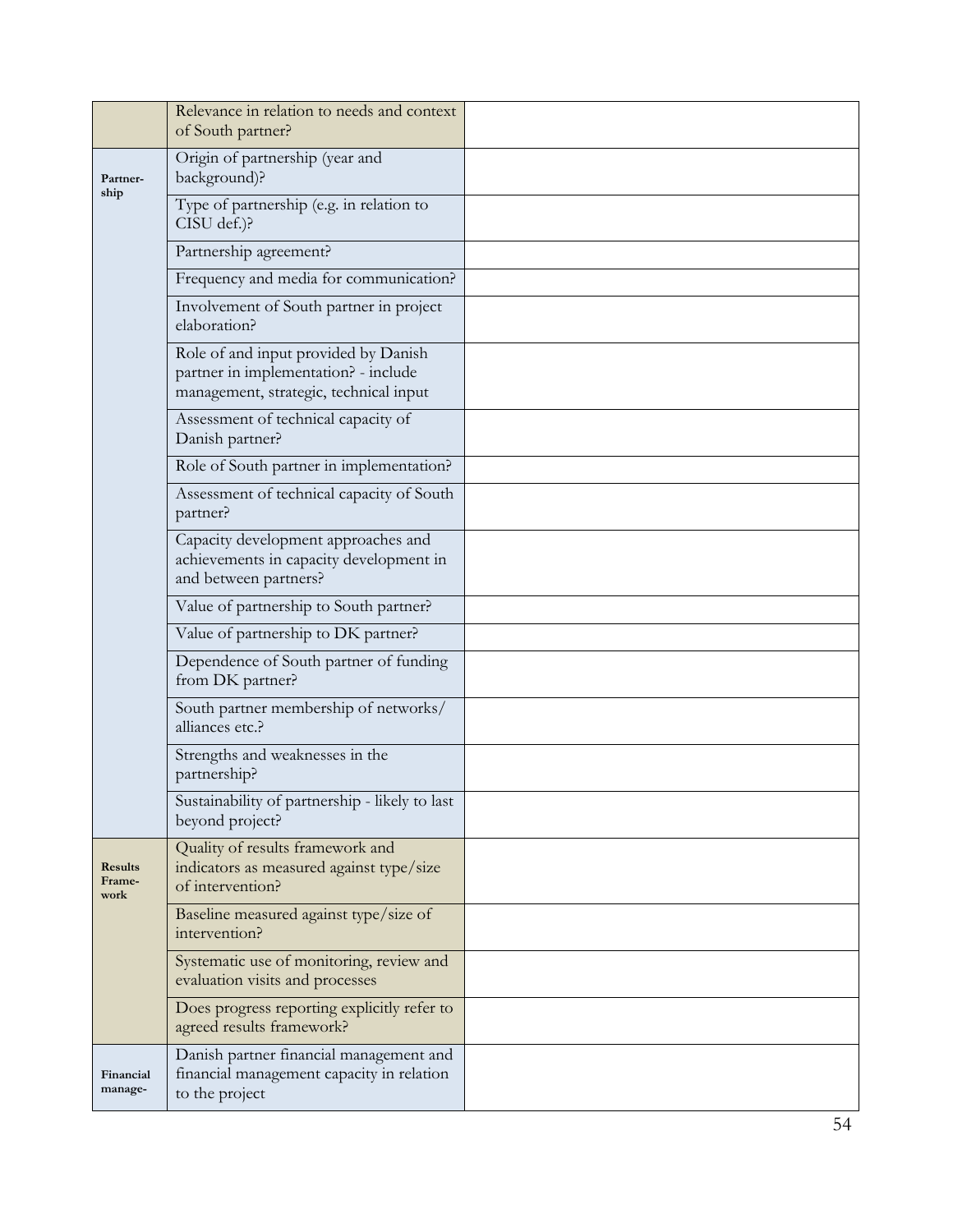| ment                            | South partner financial management and<br>financial management capacity in relation<br>to project               |  |
|---------------------------------|-----------------------------------------------------------------------------------------------------------------|--|
| <b>Results in</b><br>the Global | Physical progress (on target, behind,<br>ahead)                                                                 |  |
| South                           | Efficiency in project implementation?                                                                           |  |
|                                 | Effectiveness: Project results at outcome<br>level achieved or likely to be achieved?                           |  |
|                                 | Contribution to a diverse, networked and<br>strengthened civil society in the global<br>south?                  |  |
|                                 | Sustainability of results (continued flow of<br>benefits)? Exit planning?                                       |  |
| <b>PRO</b>                      | Assessment of information and advocacy<br>activities sustained in DK, where included<br>in project application? |  |
|                                 | List any other observations                                                                                     |  |
|                                 | Recommendations                                                                                                 |  |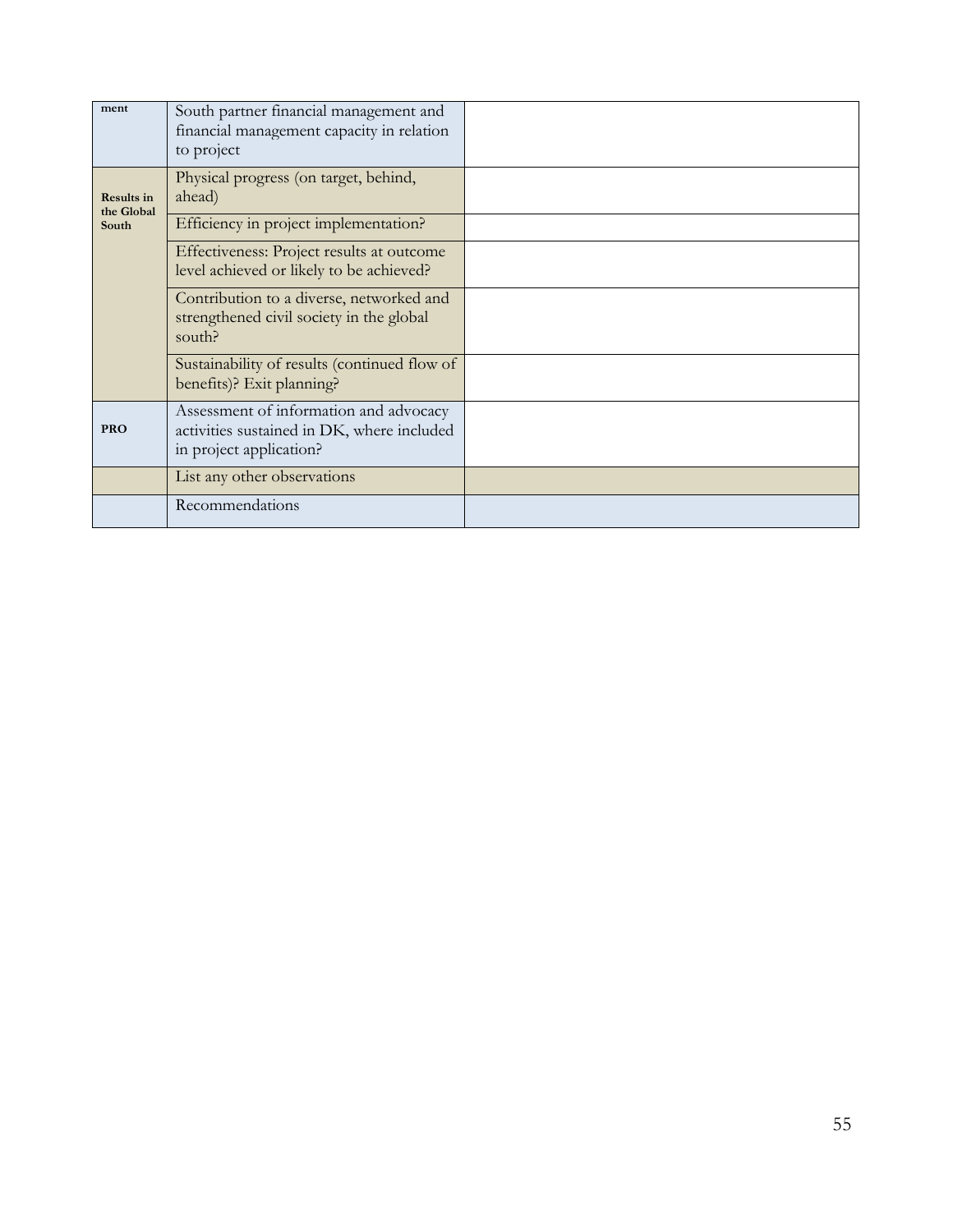## <span id="page-57-0"></span>**Annex 8 The CISU Menu**

#### **Civil Society Fund**

| Project type                     | <b>Short</b> |           | Amount (DKK)     | Comments                                                                                                                                                                                                                                                         |  |  |  |
|----------------------------------|--------------|-----------|------------------|------------------------------------------------------------------------------------------------------------------------------------------------------------------------------------------------------------------------------------------------------------------|--|--|--|
|                                  | form<br>2015 |           | <b>From 2016</b> |                                                                                                                                                                                                                                                                  |  |  |  |
| Joint finalisation               | FF           | < 75,000  | < 75,000         | Up to $90,000$ can be applied for<br>$\bullet$<br>in the case of preparation of<br>interventions with two or more<br>Danish partners or for disability<br>compensation                                                                                           |  |  |  |
| EU joint financing               | EU           | < 5m      | < 4m             |                                                                                                                                                                                                                                                                  |  |  |  |
| Partnership Intervention         | PA           | < 500,000 | < 400,000        |                                                                                                                                                                                                                                                                  |  |  |  |
| <b>Capacity Assessments</b>      | KА           | < 100,000 | < 100,000        |                                                                                                                                                                                                                                                                  |  |  |  |
| Small-scale projects             | MP           | < 500,000 | < 400,000        | • The assessment criteria will be<br>interpreted with more flexibility<br>when assessing applications for<br>less than 200,000<br>• More flexible interpretation of<br>assessment criteria than as for SP<br>• Proposals worthy of support<br>guaranteed funding |  |  |  |
| Major projects                   | SP           | < 5m      | < 4m             | • More than one year duration.<br>Prioritised                                                                                                                                                                                                                    |  |  |  |
| Programmes                       | PR           | < 18 m    | < 14.4 m         | • Three year programme period                                                                                                                                                                                                                                    |  |  |  |
| Programme concept note           | KN           | < 200,000 | < 200,000        |                                                                                                                                                                                                                                                                  |  |  |  |
| Programme Capacity<br>Assessment | KapAna       | < 150,000 | < 150,000        |                                                                                                                                                                                                                                                                  |  |  |  |

- In 2015, and the years before, the CSF had three annual CfAs with deadlines 1 April, 1 September and 15 December.
- CISU receives programme grant applications on a continuous basis.
- The sum of grants with one single organisation can never exceed the maximum programme amount per year.

#### **Development Education Fund**

| <b>Project type</b> | <b>Short</b><br>form | Amounts<br>(DKK) | <b>Comments</b>                                             |
|---------------------|----------------------|------------------|-------------------------------------------------------------|
|                     |                      | < 25,000         | Only one type of grant can be applied for under<br>the DEF. |

The DEF has two annual CfAs on the 1 May and on the 1 November.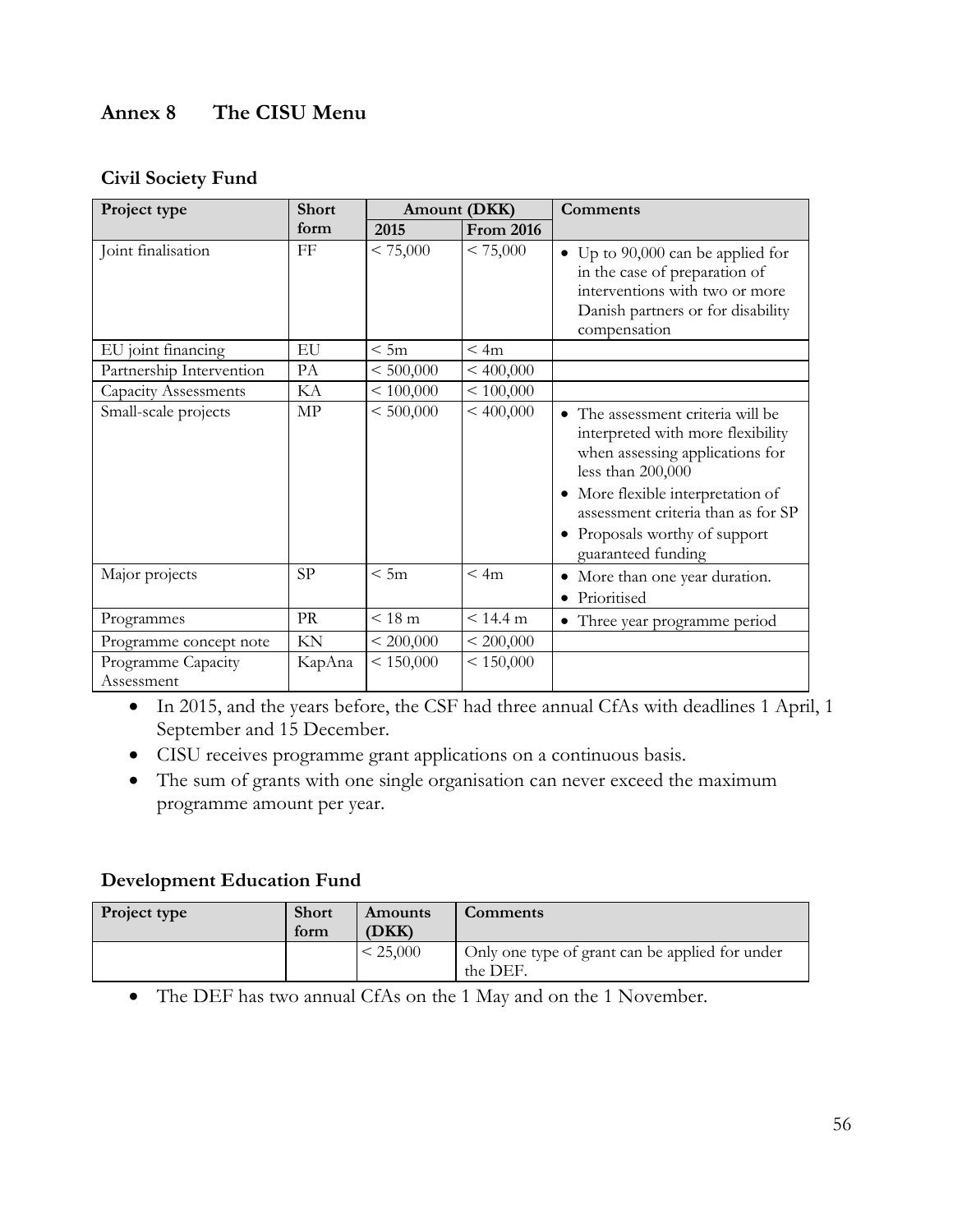| Project type              | <b>Short</b><br>form | Amounts<br>(DKK) | Comments                                                                                                                       |
|---------------------------|----------------------|------------------|--------------------------------------------------------------------------------------------------------------------------------|
| Minor Interventions       | AI                   | < 500,000        | • More flexible interpretation of assessment<br>criteria than as for LI<br>• Proposals worthy of support guaranteed<br>funding |
| Longer-term interventions | LI                   | < 5m             | • More than one year duration<br>Prioritised.                                                                                  |

## **Fund for Climate and Environment**

The CEF has one CfA with deadline on the 1 September

**ENCSF (**Eastern Neighbourhood Civil Society Fund**)**

| Project type                 | <b>Short</b> | Amounts   | Comments                                                                                                                                                                                                                 |  |  |  |
|------------------------------|--------------|-----------|--------------------------------------------------------------------------------------------------------------------------------------------------------------------------------------------------------------------------|--|--|--|
|                              | form         | (DKK)     |                                                                                                                                                                                                                          |  |  |  |
| Small-scale projects         | МP           | < 500,000 | • More flexible interpretation of assessment<br>criteria than as for SP<br>• Proposals worthy of support guaranteed<br>funding<br>• May include a shot term advocacy<br>interventions within a ceiling of DKK<br>200,000 |  |  |  |
| Partnership<br>interventions | PA           | < 500,000 | • More flexible interpretation of assessment<br>criteria than as for SP<br>• Proposals worthy of support guaranteed<br>funding<br>• May include a shot term advocacy<br>intervention within a ceiling of DKK<br>200,000  |  |  |  |
| Major Projects               | <b>SP</b>    | < 2m      | • More than one year duration<br>Prioritised                                                                                                                                                                             |  |  |  |

 The ENCSF will have one annual CfA on the 1 April with an option for an additional CfA on the 1 September 2016.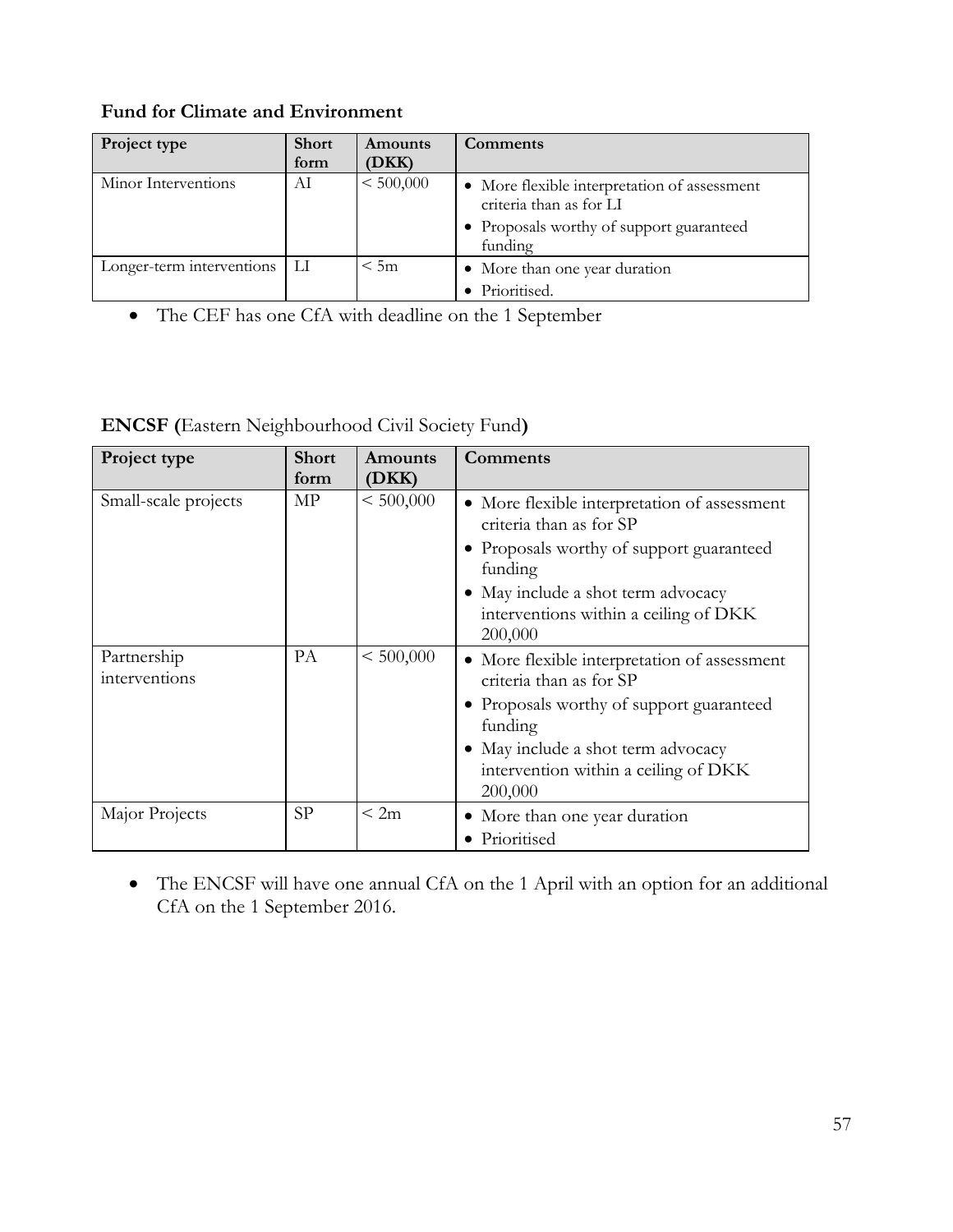<span id="page-59-0"></span>

| <b>CSP</b><br>2013 (april, september og december-runder) |                 |                           |       |                               |                               |                          |                         | 2014 (april, september og december-runder)<br>2015 (april og september-runde) |                             |                   |                               |              |                             |                         |                 |                  |                   |                                      |              |                             |                         |
|----------------------------------------------------------|-----------------|---------------------------|-------|-------------------------------|-------------------------------|--------------------------|-------------------------|-------------------------------------------------------------------------------|-----------------------------|-------------------|-------------------------------|--------------|-----------------------------|-------------------------|-----------------|------------------|-------------------|--------------------------------------|--------------|-----------------------------|-------------------------|
|                                                          | Antal<br>ansøgt | % af<br>ansøgere godkendt | Antal | godkendt<br>рä<br>bevillings- | Ansøgt beløb   Bevilget beløb |                          | % af total<br>bevilling | Antal<br>ansøgt                                                               | $%$ af<br>ansøgere godkendt | Antal             | godkendt<br>рā<br>bevillings- |              | Ansøgt beløb Bevilget beløb | % af total<br>bevilling | Antal<br>ansøgt | % af<br>ansøgere | Antal<br>godkendt | % godkendt<br>på bevillings-<br>type |              | Ansøgt beløb Bevilget beløb | % af total<br>bevilling |
| Bevillingstype                                           |                 |                           |       | type                          |                               |                          |                         |                                                                               |                             |                   | type                          |              |                             |                         |                 |                  |                   |                                      |              |                             |                         |
| Fælles færdiggørelse                                     | 32              | 16.59                     | 13    | 40.6%                         | 2.000.790                     | 792,862                  | 0.4%                    | 32                                                                            | 18.5%                       | 13                | 40.6%                         | 2,232,385    | 881,675                     | 0.7%                    | 13              | 13.3%            |                   | 46.2%                                | 785,547      | 372,877                     | 0.4%                    |
| EU samfinansiering                                       |                 | 1.09                      |       | 50.0%                         | 3,717,256                     | 2,219,093                | 1.2%                    |                                                                               | 2.3%                        |                   | 25.0%                         | 5,727,83     | 275,026                     | 0.2%                    |                 | 1.0%             |                   | 0.0%                                 | 2,000,000    |                             | 0.0%                    |
| Partnerskabsindsats                                      | 37              | 19.19                     | 25    | 67.6%                         | 14.057.973                    | 9.350.330                | 5.0%                    | 28                                                                            | 16.2%                       | 17                | 60.7%                         | 10.808.345   | 6.548.311                   | 5.2%                    | 17              | 17.3%            | 11                | 64.7%                                | 5.981.711    | 3.678.977                   | 4.1%                    |
| Kapacitetsanalyse                                        |                 | 0.5%                      |       | 100.0%                        | 100,000                       | 100,000                  | 0.1%                    |                                                                               | 0.6%                        |                   | 100.0%                        | 100,000      | 100,000                     | 0.1%                    |                 | 1.0%             |                   | 0.0%                                 | 100,000      |                             | 0.0%                    |
| Program (endelig ansøgning)                              |                 | 1.0%                      |       | 100.09                        | 34,977,000                    | 31,087,176               | 16.5%                   |                                                                               | 1.2%                        |                   | 50.0%                         | 30,370,368   | 15.734.368                  | 12.4%                   |                 | 6.1%             |                   | 33.39                                | 70,207,349   | 25,531,646                  | 28.7%                   |
| Program (KapApp)                                         |                 | 1.0%                      |       | 50.0%                         | 200.000                       | 100,000                  | 0.1%                    |                                                                               | 2.9%                        |                   | 80.0%                         | 600,000      | 600,000                     | 0.5%                    |                 | 1.0%             |                   | 0.0%                                 | 150,000      |                             | 0.0%                    |
| Program (Konceptnote)                                    |                 | 1.0%                      |       | 100.0%                        | 200.000                       | 200,000                  | 0.1%                    |                                                                               | 3.5%                        |                   | 66.7%                         | 977.451      | 592.846                     | 0.5%                    |                 | 2.0%             |                   | 50.0%                                | 244.000      | 174.000                     | 0.2%                    |
| Op til 200.000                                           |                 | 3.6%                      |       | 42.9%                         | 2.640.103                     | 568.411                  | 0.3%                    |                                                                               | 3.5%                        |                   | 50.0%                         | 1.120.811    | 554.170                     | 0.4%                    |                 | 8.2%             |                   | 50.0%                                | 1.584.279    | 799.349                     | 0.9%                    |
| 200.000-500.000                                          | 38              | 19.69                     | 18    | 47.4%                         | 16.474.815                    | 7.823.543                | 4.2%                    | 21                                                                            | 12.1%                       |                   | 42.9%                         | 9.769.934    | 4.150.916                   | 3.3%                    | 12              | 12.2%            |                   | 50.0%                                | 5.593.782    | 2.529.774                   | 2.8%                    |
| 500,000-1 mio.                                           |                 | 4.1%                      |       | 75.0%                         | 7,535,860                     | 4,652,816                | 2.5%                    | 17                                                                            | 9.8%                        |                   | 47.1%                         | 14,674,273   | 6,892,264                   | 5.4%                    |                 | 6.1%             |                   | 50.0%                                | 5.023.53     | 2,829,297                   | 3.2%                    |
| 1-3 mio.                                                 | 37              | 19.19                     | 23    | 62.2%                         | 70,879,161                    | 43,159,442               | 23.0%                   | 36                                                                            | 20.8%                       | 20                | 55.6%                         | 70,829,759   | 40,001,942                  | 31.5%                   | 20              | 20.4%            | 11                | 55.0%                                | 38,641,383   | 22,944,002                  | 25.8%                   |
| 3-5 mio.                                                 | 26              | 13.4%                     | 22    | 84.6%                         | 104,530,740                   | 87,974,677               | 46.8%                   | 15                                                                            | 8.7%                        | 12                | 80.0%                         | 65,493,183   | 50,661,490                  | 39.9%                   | 11              | 11.2%            |                   | 72.7%                                | 48,264,883   | 30,215,123                  | 33.9%                   |
| lı alt                                                   | 194             | 100%                      | 117   | 60.3%                         | 257.313.698                   | 188.028.350              | 100.0%                  | 173                                                                           | 100.0%                      | 93                | 53.8%                         | 212.704.346  | 126.993.008                 | 100.0%                  | 98              | 100.0%           | 52                | 53.1%                                | 178,576,47   | 89,075,045                  | 100.0%                  |
|                                                          |                 |                           |       |                               |                               |                          |                         |                                                                               |                             |                   |                               |              |                             |                         |                 |                  |                   |                                      |              |                             |                         |
| <b>PKM</b>                                               |                 |                           |       |                               | 2013                          |                          |                         |                                                                               |                             |                   | 2014                          |              |                             |                         |                 |                  |                   | 2015                                 |              |                             |                         |
|                                                          | Antal           | % af                      | Antal |                               |                               |                          | % af total              | Antal                                                                         | % af                        | Antal             |                               |              |                             | % af total              | Antal           | % af             | Antal             |                                      |              |                             | % af total              |
| Bevillingstype                                           |                 | ansøgt ansøgere godkendt  |       | godkendt                      | Ansøgt beløb                  | Bevilget beløb bevilling |                         | ansøgt                                                                        | ansøgere                    | godkendt godkendt |                               | Ansøgt beløb | Bevilget beløb bevilling    |                         | ansøgt          | ansøgere         |                   | godkendt % godkendt                  | Ansøgt beløb | <b>Bevilget beløb</b>       | bevilling               |
| Mindre indsats (op til                                   |                 |                           |       |                               |                               |                          |                         |                                                                               |                             |                   |                               |              |                             |                         |                 |                  |                   |                                      |              |                             |                         |
| 500.000)                                                 |                 | 22.2%                     |       |                               | 810,113                       |                          |                         |                                                                               | 9.1%                        |                   |                               | 374,577      |                             |                         |                 | 20.0%            |                   | 50%                                  | 984,542      | 485,199                     | 1.9%                    |
| Længerevarende indsats                                   |                 |                           |       |                               |                               |                          |                         |                                                                               |                             |                   |                               |              |                             |                         |                 |                  |                   |                                      |              |                             |                         |
| (500,000-5 mio.)                                         |                 | 77.89                     |       | 71.4%                         | 29.668.336                    | 19,199,957               | 100.0%                  | 10                                                                            | 90.9%                       |                   | 100.0%                        | 43.470.762   | 26.045.753                  | 100.09                  |                 | 80.0%            |                   | 75%                                  | 33.156.778   | 25,244,474                  | 98.1%                   |
| i alt                                                    |                 | 100.09                    |       | 55.6%                         | 30,478,449                    | 19,199,957               | 100.0%                  | 11                                                                            | 100.0%                      |                   | 54.5%                         | 43,845,339   | 26,045,753                  | 100.09                  | 10              | 100.0%           |                   | 70%                                  | 34,141,320   | 25,729,673                  | 100.0%                  |

# **Annex 9 Overview of grant awards 2013 – 2015**